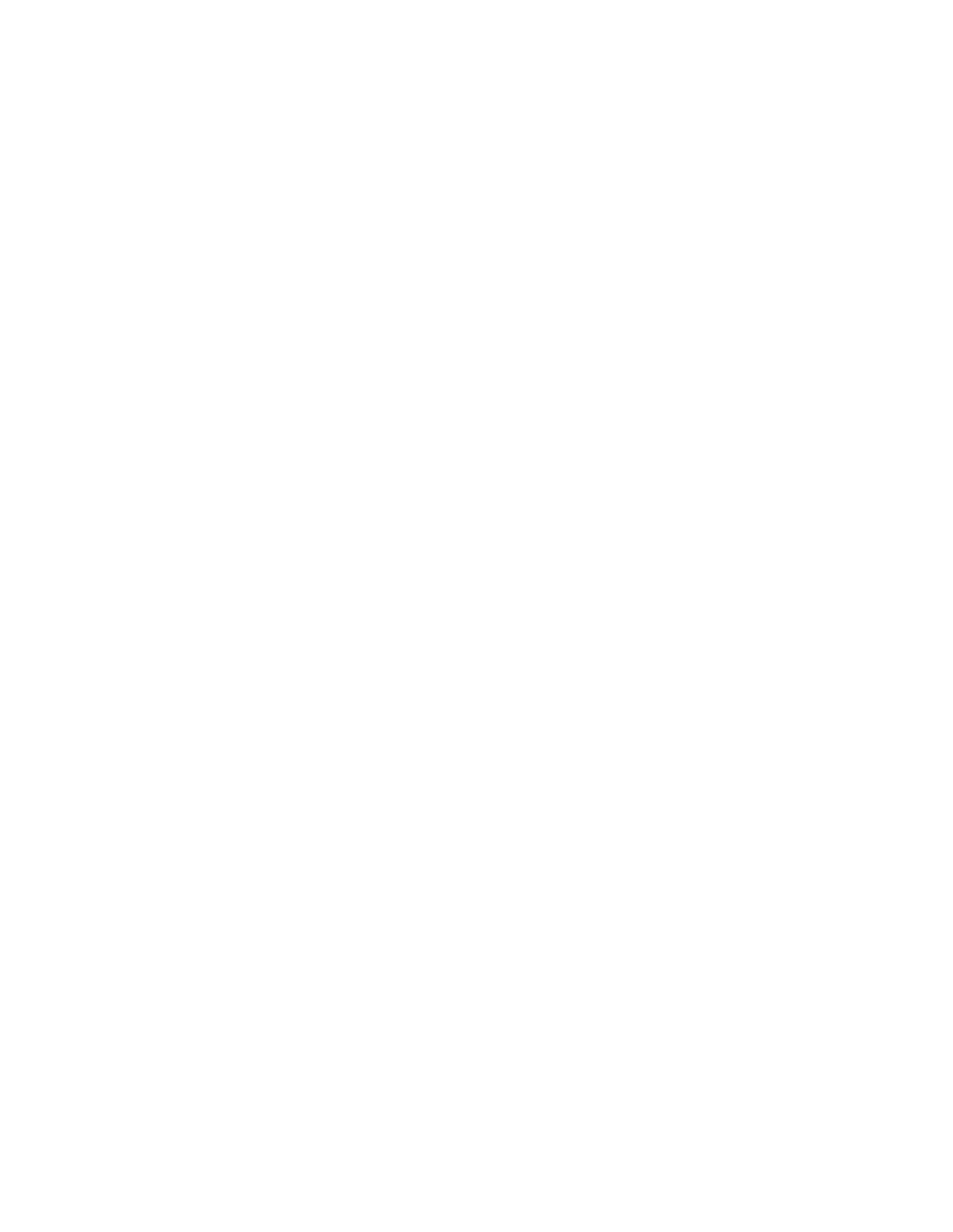# **Contents**

| Configuring Windows-specific settings: Adding path to the environment |  |
|-----------------------------------------------------------------------|--|
|                                                                       |  |
| Configuring UNIX-specific settings: Creating symbolic links  14       |  |
|                                                                       |  |
|                                                                       |  |
|                                                                       |  |
|                                                                       |  |
|                                                                       |  |
|                                                                       |  |
|                                                                       |  |
|                                                                       |  |
|                                                                       |  |
|                                                                       |  |
|                                                                       |  |
|                                                                       |  |
|                                                                       |  |
|                                                                       |  |
| Upgrading the Snap Creator Server 3.6.x on UNIX-based systems  32     |  |
|                                                                       |  |
|                                                                       |  |
|                                                                       |  |
|                                                                       |  |
| Upgrading Snap Creator Server 4.0.x on UNIX-based systems  39         |  |
|                                                                       |  |
|                                                                       |  |
|                                                                       |  |
|                                                                       |  |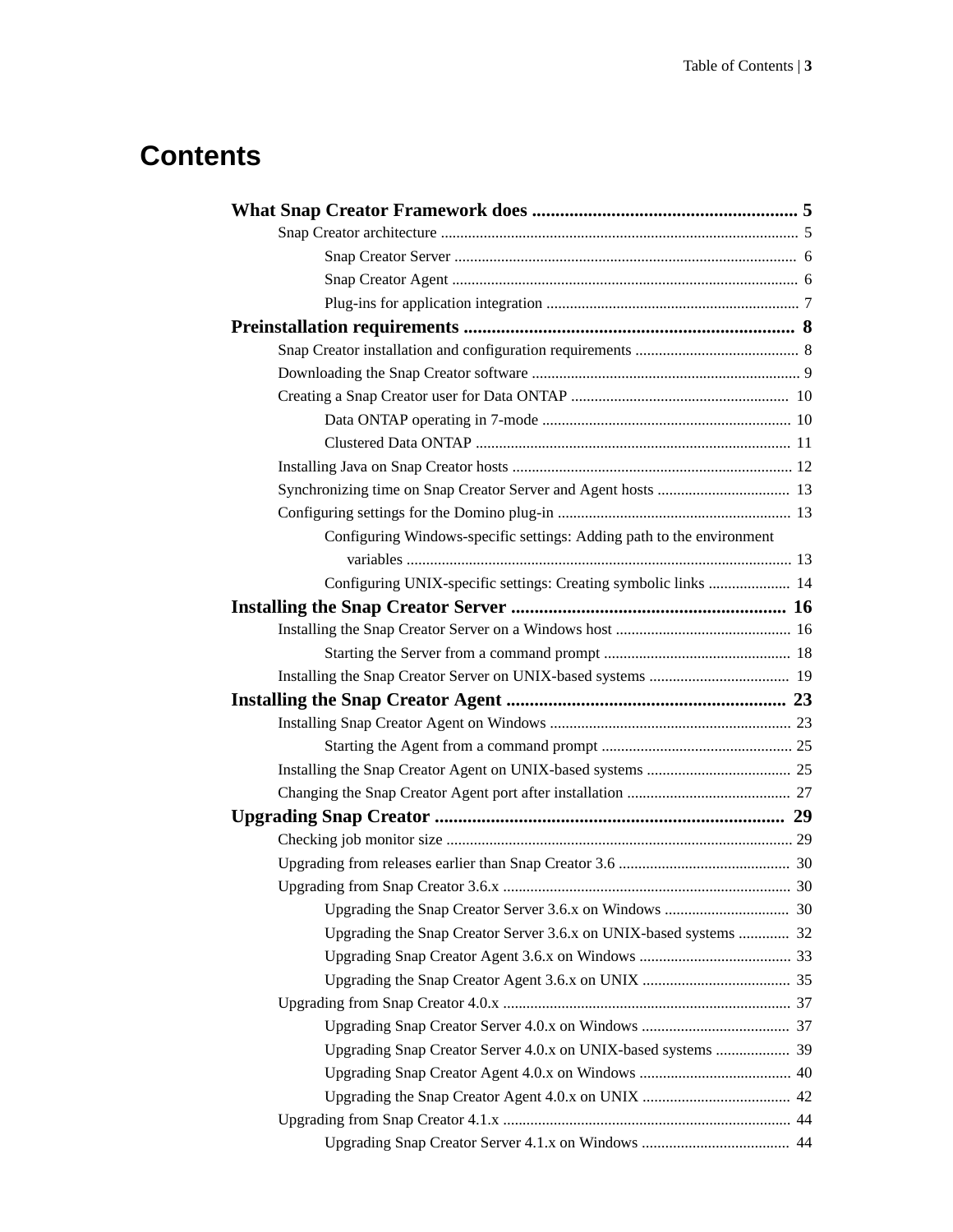| Upgrading Snap Creator Agent 4.1.x on UNIX-based systems  49               |  |
|----------------------------------------------------------------------------|--|
|                                                                            |  |
|                                                                            |  |
|                                                                            |  |
|                                                                            |  |
|                                                                            |  |
|                                                                            |  |
|                                                                            |  |
| CLI commands for creating a role for a Snap Creator user in clustered Data |  |
|                                                                            |  |
|                                                                            |  |
|                                                                            |  |
|                                                                            |  |
|                                                                            |  |
|                                                                            |  |
| How to send comments about documentation and receive update                |  |
|                                                                            |  |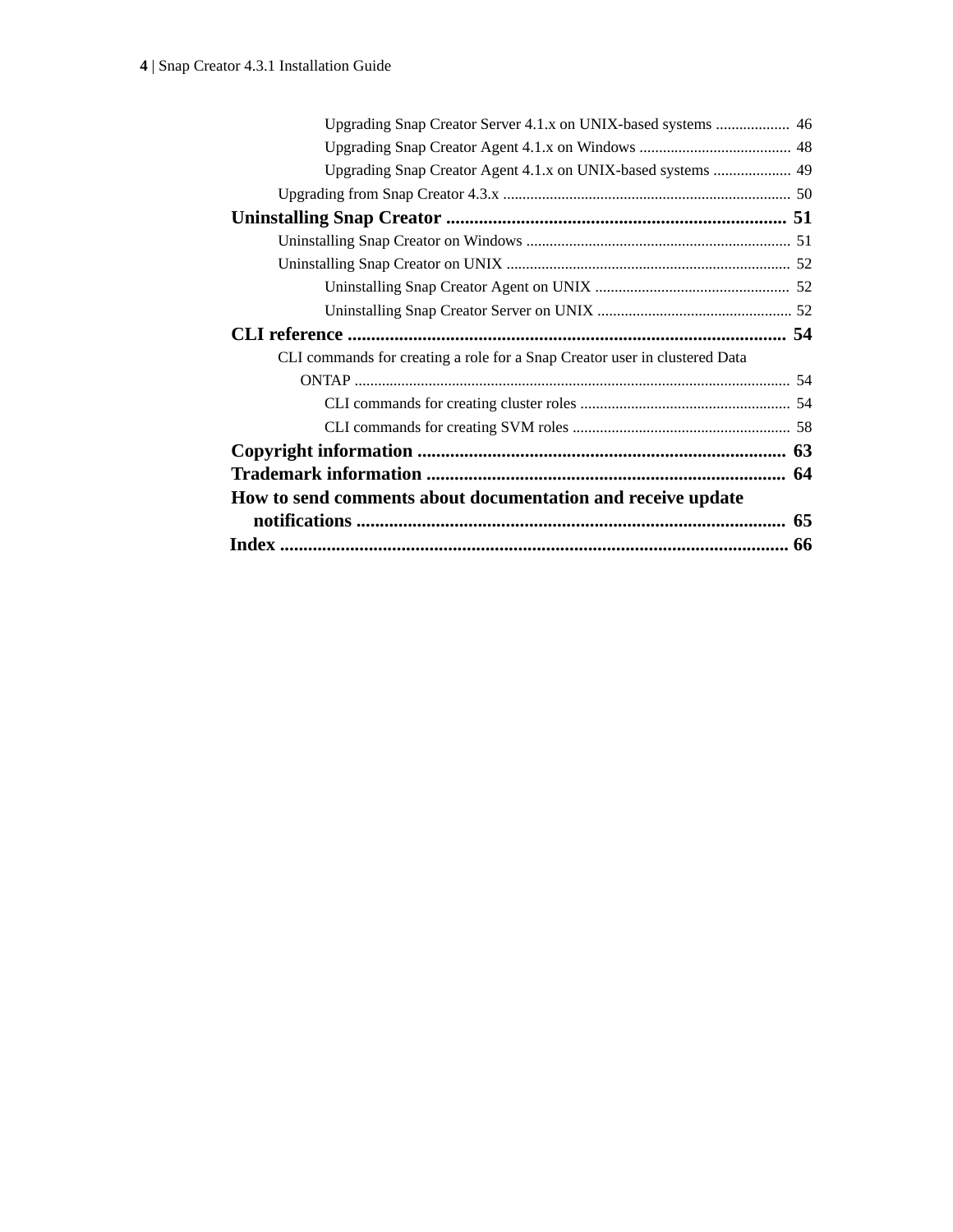# <span id="page-4-0"></span>**What Snap Creator Framework does**

The Snap Creator Framework enables you to use prepackaged and custom plug-ins that standardize and simplify data protection for a wide variety of third-party applications, databases, and hypervisors in Windows and UNIX (AIX, HP-UX, Linux, and Solaris) environments.

Snap Creator provides the following by leveraging Snapshot, SnapVault, Open Systems SnapVault, and SnapMirror functionalities, as well as NetApp Management Console data protection capabilities, the Operations Manager console, and FlexClone:

- Application-consistent data protection A centralized solution for backing up critical information, integrating with existing application architectures to ensure data consistency and reduced operating costs.
- Extensibility

Achieve fast integration using modular architecture and policy-based automation.

• Cloud readiness

An operating system-independent Snap Creator functionality that supports physical and virtual platforms, and interoperates with IT-as-a-service and cloud environments.

• Cloning capability

Space-efficient data cloning is supported for development and testing purposes.

The following illustration shows the components of the Snap Creator Framework:



## **Snap Creator architecture**

Snap Creator has a full-featured server and agent architecture, which consists of three main components: Snap Creator Server, Snap Creator Agent, and plug-ins.

Snap Creator interacts and integrates with various technologies and products as depicted in the following high-level diagram: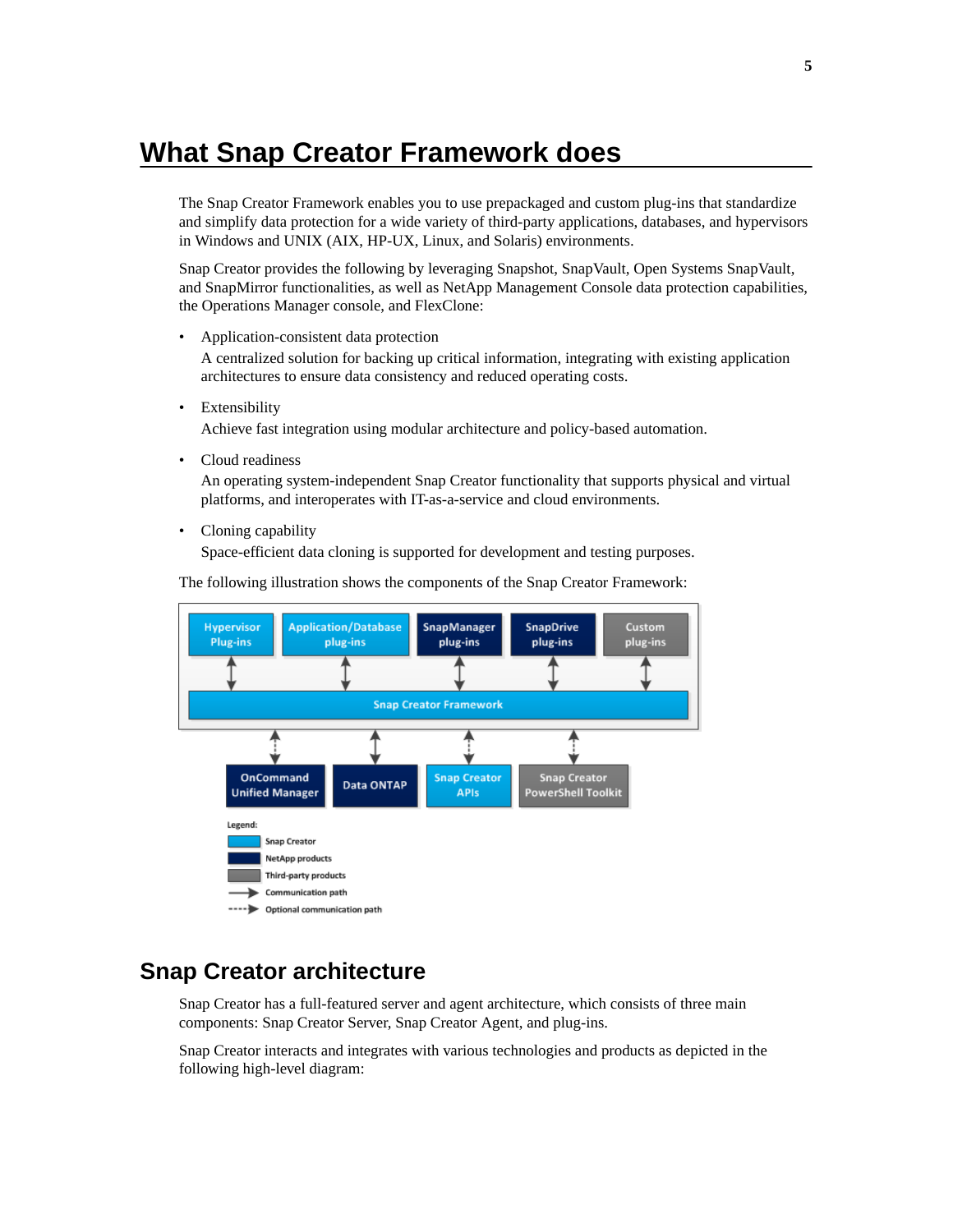<span id="page-5-0"></span>

The NetApp software products in the high-level diagram are optional; except for Snapshot technology, the other software products are not required for the Snap Creator Framework to function.

## **Snap Creator Server**

Snap Creator actions are initiated by the Snap Creator Server.

Typically, the Snap Creator Server is installed on a physical or virtual host. The Server hosts the Snap Creator GUI and necessary databases for storing information about jobs, schedules, users, roles, profiles, configuration files, and metadata from plug-ins. The Server is sometimes shortened to scServer within Snap Creator.

The Server sends quiesce or unquiesce operations to the supported applications (database, email, hypervisor, or any other custom application) through the Snap Creator Agent. Communication between the Server and the Snap Creator Agent occurs by default on port 9090, but you can be customize the port to fit your needs.

By default, the Snap Creator Server uses Data ONTAP API calls to communicate with the storage systems and other NetApp software products. Commands to the storage system from the Snap Creator Server occur over port 80 or port 443 and handle all Snapshot, SnapVault, and SnapMirrortype functions before committing changes to storage devices or pools.

The Snap Creator Server communicates with OnCommand Unified Manager through the Unified Manager API.

#### **Related information**

[Snap Creator Framework 4.3.1 Administration Guide](https://library.netapp.com/ecm/ecm_download_file/ECMLP2604630)

### **Snap Creator Agent**

The Snap Creator Agent is typically installed on the same host where an application or database is installed. The Agent is where the plug-ins are located. The Agent is sometimes shortened to scAgent within Snap Creator.

The Agent accepts application quiesce and unquiesce commands, as well as other PRE/POST commands, from the Snap Creator Server. The Snap Creator Agent is required when using plug-ins.

#### **Related information**

[Snap Creator Framework 4.3.1 Administration Guide](https://library.netapp.com/ecm/ecm_download_file/ECMLP2604630)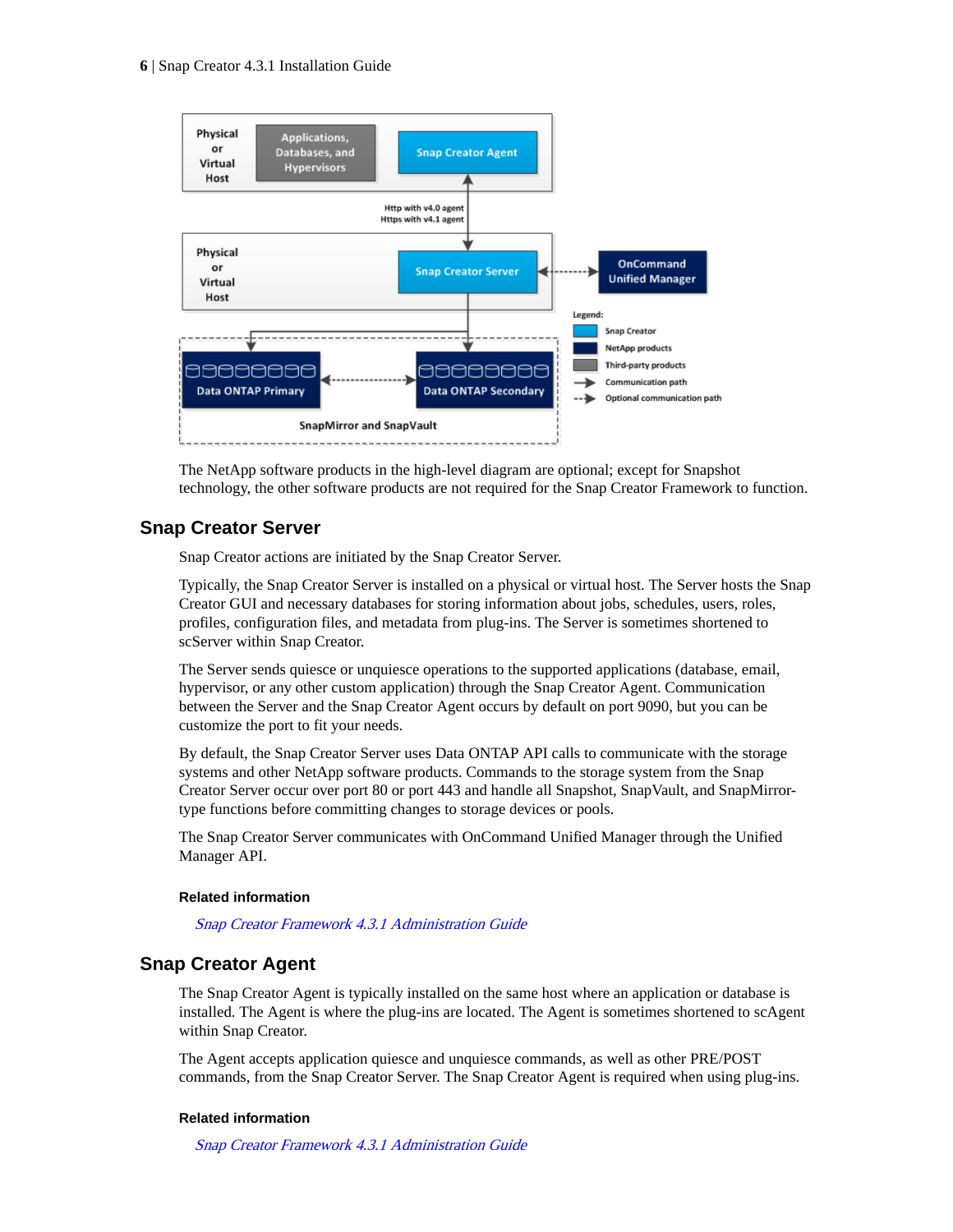## <span id="page-6-0"></span>**Plug-ins for application integration**

Plug-ins are used to put applications or databases into a consistent state. Snap Creator contains several plug-ins that are already part of the binary file and do not require any additional installation.

Types of applications that are supported include database, email, hypervisor, or custom applications. The following plug-ins are supported for use with Snap Creator:

- Application and database plug-ins:
	- DB2
	- IBM Domino (Domino)
	- MaxDB
	- MySQL

**Note:** The MySQL plug-in does not support backup and restore operations for multiple databases.

- Oracle
- SAP High-Performance Analytic Appliance (HANA)
- Sybase Adaptive Server Enterprise (ASE)
- SnapManager plug-ins:
	- SnapManager for Microsoft Exchange
	- SnapManager for Microsoft SQL Server
- Hypervisor plug-ins:
	- Citrix XenServer
	- Red Hat Kernel-based Virtual Machine (KVM)
	- VMware (vSphere for individual virtual machine backup and vCloud Director for vApp backup)

Custom (also called "community") plug-ins are written by the developer community, and can be enabled by Snap Creator but are not supported. These plug-ins leverage the interface provided by Snap Creator and enable the developers to concentrate their development efforts on their target applications.

For more information, visit the *[Snap Creator Framework Discussions Community forum](http://community.netapp.com/t5/Snap-Creator-Framework-Discussions/bd-p/snap-creator-framework-discussions)* site.

#### **Related information**

[Snap Creator Framework 4.3.1 Administration Guide](https://library.netapp.com/ecm/ecm_download_file/ECMLP2604630)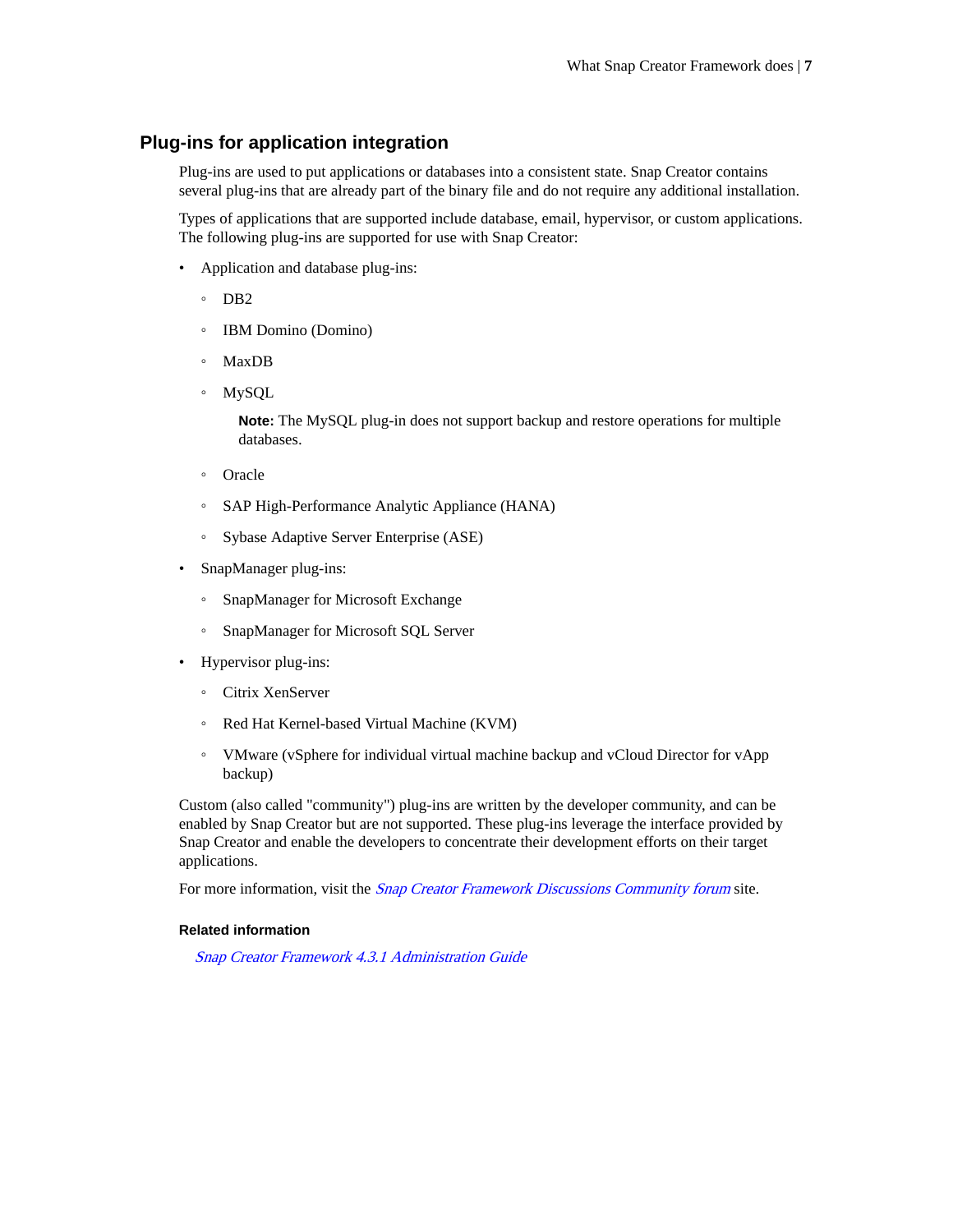# <span id="page-7-0"></span>**Preinstallation requirements for Snap Creator**

There are system license, software, and hardware requirements that you should consider before you install Snap Creator.

In addition, you should perform the following tasks before installing Snap Creator:

- Download the Snap Creator software.
- Create a Data ONTAP user.
- Install Java on the Snap Creator Server and Agent hosts.
- Synchronize time on Snap Creator Server and Agent hosts.
- Configure settings for the IBM Domino plug-in (required only if you are using the Domino plugin).
- Add Secure Sockets Layer (SSL) libraries for the UNIX environment (required only when running Snap Creator using the CLI on UNIX platforms). For details, see the Troubleshooting section in the Snap Creator Framework Administration Guide.

## **Snap Creator installation and configuration requirements**

Before you install the Snap Creator Framework, you should be aware of certain installation and configuration requirements for licenses, software, and hardware.

#### **License requirements**

Although Snap Creator does not require a license, the following licenses might be required, depending on the actions you want to perform while using Snap Creator:

- FlexClone (for volume cloning)
- OnCommand Unified Manager Core Package (for NetApp Management Console data protection capability and Operations Manager console)
- Open Systems SnapVault (for OSSV actions)
- SnapDrive (for SnapDrive actions)
- SnapMirror (for SnapMirror actions)
- SnapRestore (for restoring)
- SnapVault (for SnapVault actions)

See the Interoperability Matrix, which is online at *[mysupport.netapp.com/matrix](http://mysupport.netapp.com/matrix)*, for details regarding the supported software.

#### **Software information**

The following software might be needed depending on your environment:

- Java (required)
- Data ONTAP (required)
- Microsoft .NET Framework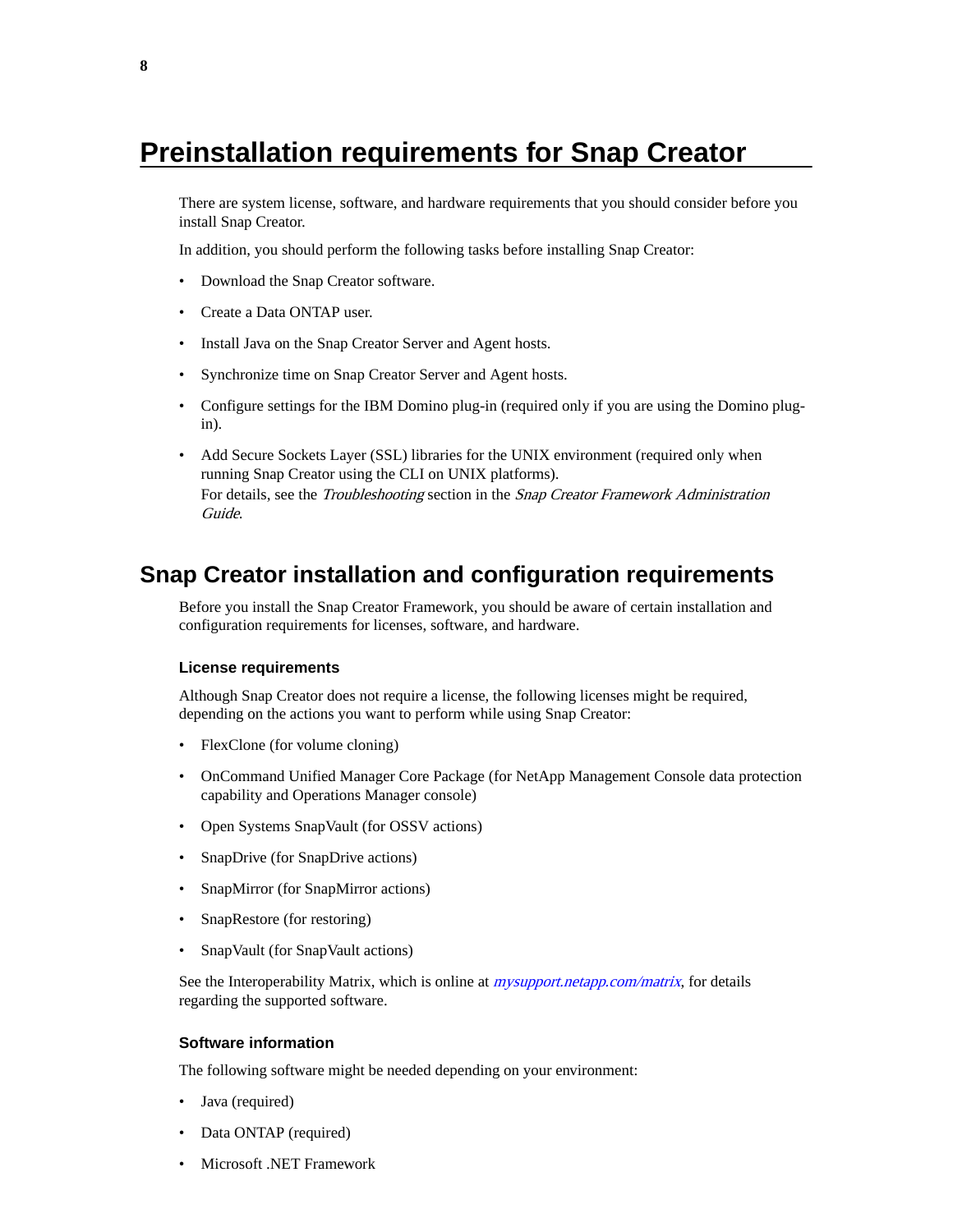<span id="page-8-0"></span>• Operating system:

**Note:** Only U.S.-based operating systems are currently supported.

◦ UNIX platforms:

**Note:** Snap Creator supports only Bash Shell for all UNIX platforms.

- ⁃ AIX
- ⁃ HP-UX
- ⁃ Linux
- ⁃ Solaris
- Microsoft Windows
- Web browsers:
	- Internet Explorer
	- Firefox

See the Interoperability Matrix, which is online at *[mysupport.netapp.com/matrix](http://mysupport.netapp.com/matrix)*, for details regarding the supported software.

#### **Hardware requirements**

The Snap Creator hardware requirements are as follows:

• Snap Creator Server requirements:

have additional requirements.

| <b>Hardware</b><br>component                                    | <b>Minimum</b> | <b>Recommended</b>                                             |
|-----------------------------------------------------------------|----------------|----------------------------------------------------------------|
| Processor                                                       | 1 core         | 4 cores, 2 GHz or faster                                       |
| Memory (for<br>Snap Creator<br>plus the<br>operating<br>system) | 2 GB RAM       | 4 GB RAM                                                       |
| Disk space                                                      | 5 GB           | 50 GB or greater (based on the number of logs to<br>be stored) |

• Snap Creator Agent requirements: Requires a minimum of 256 MB memory when either no plug-in is deployed or when prepackaged plug-ins are used. Prepackaged plug-ins should not need any additional memory requirements. Other plug-ins might

## **Downloading the Snap Creator software**

You download the Snap Creator software from the NetApp Support Site. Snap Creator is listed in the "Software Download" section under Snap Creator Framework.

#### **Steps**

**1.** Go to the **Software** page at the NetApp Support Site.

Snap Creator is listed in the **Downloads > Software** section as **Snap Creator Framework**.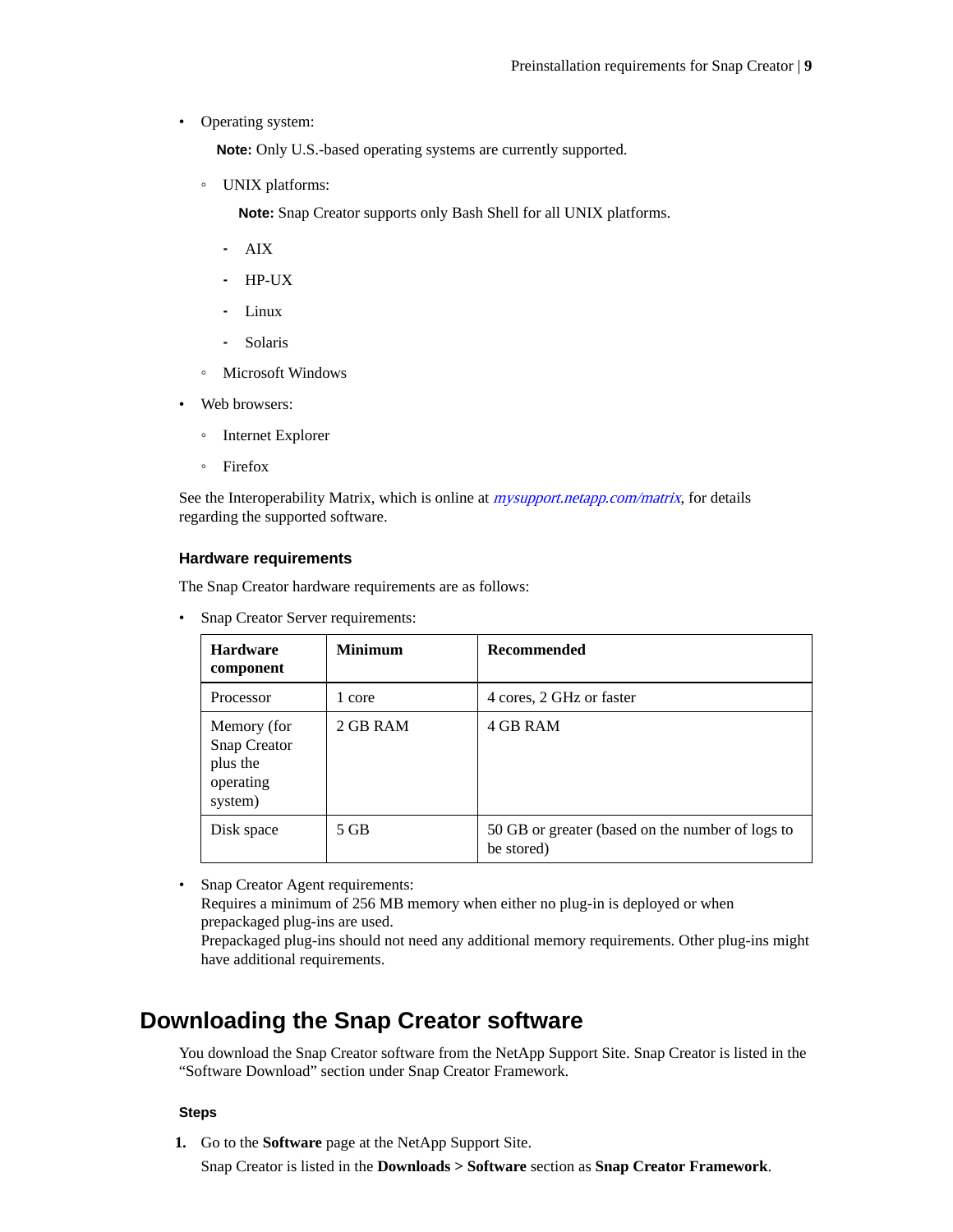- <span id="page-9-0"></span>**2.** Select a platform, and then click **Go**.
- **3.** Select the version of Snap Creator to download by clicking **View & Download**.
- **4.** From **Software download instructions**, click **CONTINUE**.
- **5.** Read and accept the End User License Agreement.
- **6.** Select the operating system and bit level of the software package.

#### **Related information**

[NetApp Support Site: mysupport.netapp.com](http://mysupport.netapp.com/)

## **Creating a Snap Creator user for Data ONTAP**

Prior to installing Snap Creator, you should create a Snap Creator user for Data ONTAP. The process that you follow to create the Snap Creator user depends on whether your systems are running Data ONTAP in 7-Mode or clustered Data ONTAP.

### **Creating a Snap Creator user for Data ONTAP operating in 7-Mode**

Snap Creator uses the Data ONTAP APIs to communicate with the storage system. To ensure that the user account is granted access to only Snap Creator, create a new role, group, and user on each storage controller. The role is assigned to the group and the group contains the user. This controls the access and limits the scope of the Snap Creator account.

#### **About this task**

You must perform this procedure once for each storage controller on which Snap Creator is installed.

To create a Snap Creator user for Data ONTAP operating in 7-Mode by using the Data ONTAP CLI (SSH, console connection, or Telnet), complete the following steps.

**Note:** You should not copy and paste commands directly from this document; errors might result such as incorrectly transferred characters caused by line breaks and hard returns. Copy and paste the commands from this procedure into a text editor, verify the commands, and then enter them in the CLI.

#### **Steps**

**1.** Create a role defining the rights required for Snap Creator on the storage system by running the following command:

```
useradmin role add rolename -a login-*,api-snapshot-*,api-system-*,
api-ems-*,api-snapvault-*,api-snapmirror-*,api-volume-*,
api-lun-*,api-cg-*,api-nfs-*,api-file-*,api-license-*,
api-net-*api-clone-*, api-options-get, api-wafl-sync
```
**Note:** The command shown in this step includes all the API roles used by Snap Creator. However, you can restrict the user access by including only the required roles (for example, if SnapMirror will not be used, then api-snapmirror-\* is not needed).

#### **Example**

useradmin role add sc\_role -a login-\*,api-snapshot-\*,api-system-\*,apiems-\*,api-snapvault-\*,api-snapmirror-\*,api-volume-\*,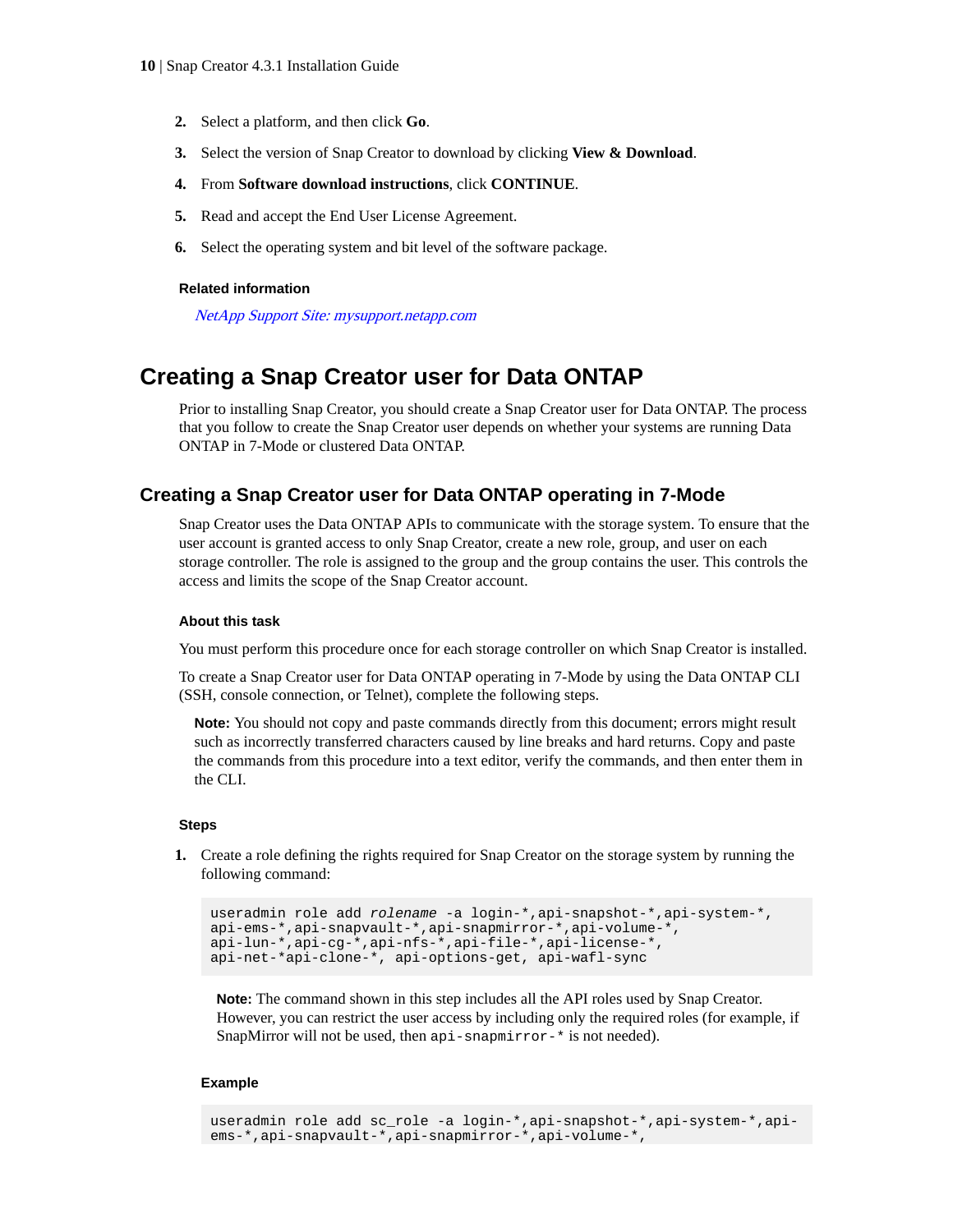<span id="page-10-0"></span>api-lun-\*,api-cg-\*,api-nfs-\*,api-file-\*,api-license-\*, api-net-\*, apiclone-\*, api-options-get, api-wafl-sync

**2.** Create a new group on the storage system and assign the newly created role to the group by running the following command:

useradmin group add groupname -r rolename

#### **Example**

useradmin group add snap\_creator\_group -r snap\_creator\_role

**3.** Create a user account by running the following command:

useradmin user add username -g groupname

#### **Example**

useradmin user add snap\_creator\_user -g snap\_creator\_group

**4.** Enter the password for the account.

#### **Result**

Use this restricted account when creating configuration files for Snap Creator.

## **Creating a Snap Creator user for clustered Data ONTAP**

For clustered Data ONTAP, you should create users for Snap Creator. However, the type of user that you create depends on the version of clustered Data ONTAP. The two types of users are a cluster user and a storage virtual machine (SVM) user.

#### **About this task**

Create the following users, with the appropriate roles as defined in the Snap Creator Framework Administration Guide, for your version of Data ONTAP:

- Data ONTAP releases prior to clustered Data ONTAP 8.2: Create a cluster and SVM user.
- Clustered Data ONTAP 8.2 or later: Create an SVM user.

For increased security, you should create a Data ONTAP user and role specifically for Snap Creator. Alternatively, you can use other user accounts, such as admin or vsadmin.

For more information about creating a Snap Creator role using the CLI, see Related references.

Both types of user require access to the Data ONTAPI library. In addition, a Management LIF is also needed for clustered Data ONTAP, regardless of the version.

The two users are not interchangeable. For example, the cluster user does not have access to the required APIs to perform certain actions, such as creating a Snapshot copy. This is true even if you use the default cluster admin account. SVM accounts should use the **vsadmin** role or a customercreated role for Snap Creator to work properly.

You must perform this procedure once on each SVM and cluster where Snap Creator is used.

For ease of use, the following instructions refer to admin and vsadmin roles; however, you can replace these role names with those roles that you create.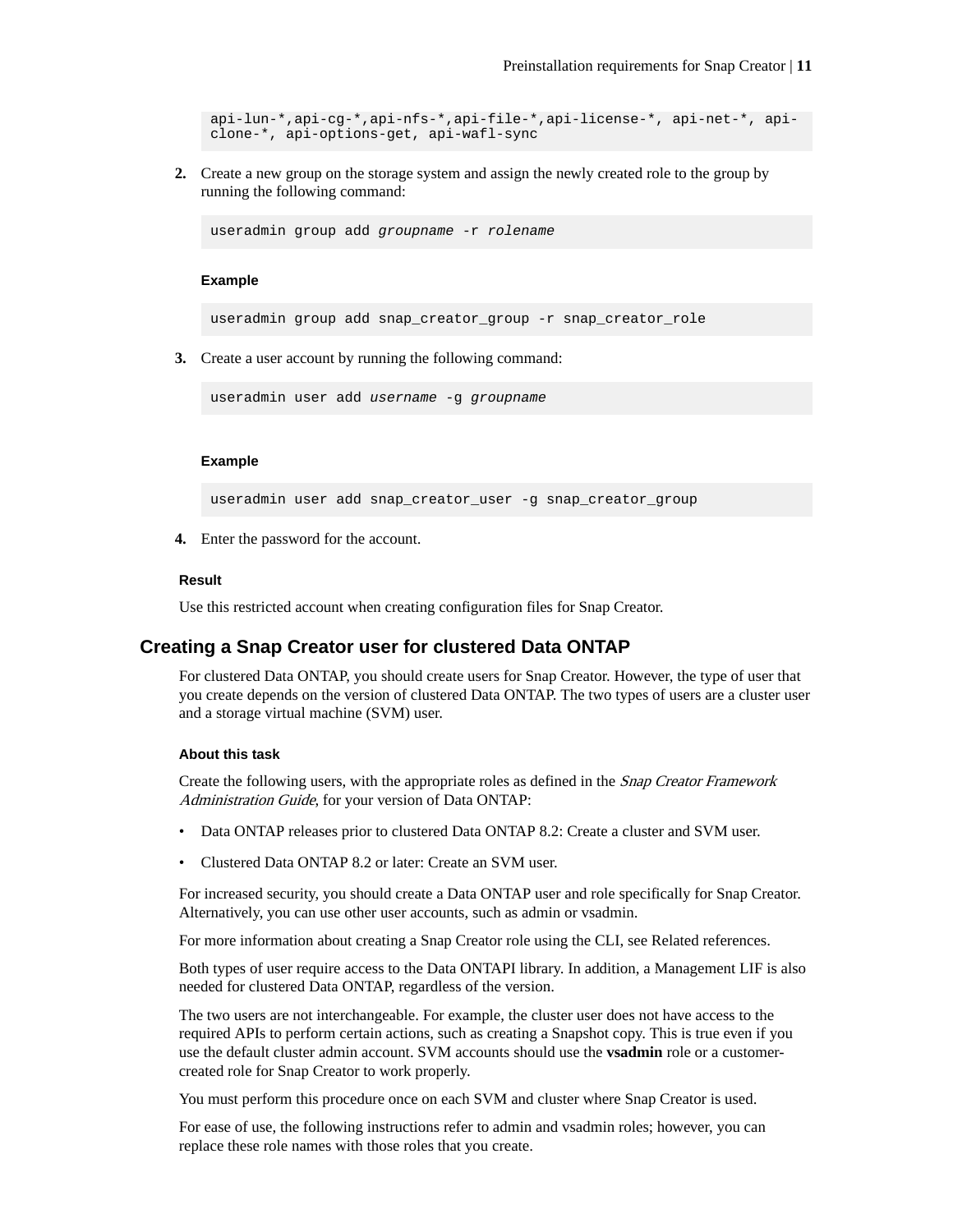<span id="page-11-0"></span>**Note:** You should not copy and paste commands directly from this document; errors (such as incorrectly transferred characters caused by line breaks and hard returns) might result. Copy and paste the commands from this procedure into a text editor, verify the commands, and then enter them in the CLI.

#### **Steps**

**1.** Create the SVM user sym\_username01 with the appropriate role (vsadmin or the role created for the user) on the svm\_name SVM and enable access to the ONTAPI library by entering the following command and a user password:

```
security login create -username svm_username01
-vserver svm_name -application ontapi 
-authmethod password -role vsadmin
Please enter a password for user 'svm_username01': 
Please enter it again:
```
**2.** (For versions prior to clustered Data ONTAP 8.2 only) Create a cluster user by entering the following command and a user password:

```
security login create -username svm_username02
-vserver svm_clustername -application ontapi 
-authmethod password -role admin
Please enter a password for user 'svm_username02':
Please enter it again:
```
#### **Related references**

[CLI commands for creating a role for a Snap Creator user in clustered Data ONTAP](#page-53-0) on page 54

## **Installing Java on Snap Creator hosts**

Java Runtime Environment (JRE) 1.6 Update 24 or later must be installed on any Snap Creator Server and Agent host. To avoid the Transport Layer Security(TLS) vulnerability, it is best to install any later version of JRE 1.6 update 105, JRE 1.7 update 95, or JRE 1.8 update 72 on Snap Creator Server and Agent host.

#### **Steps**

**1.** Download and install JRE on each Snap Creator Server or Snap Creator Agent host.

The bit levels (32-bit or 64-bit) of Java and Snap Creator must be the same.

If necessary, download Java from the *[Java Downloads for All Operating Systems](http://www.java.com/en/download/manual.jsp)* page.

**2.** After you install JRE, verify the version and bit level of Java: **java -version**

#### **Example**

```
C:\Documents and Settings\Administrator>java -version
java version "1.7.0_04-ea"
Java(TM) SE Runtime Environment (build 1.7.0_04-ea-b01)
Java HotSpot(TM) Client VM (build 23.0-b03, mixed mode, sharing)
```
The output of the command displays the installed version of Java. If the bit level is not displayed (as in the preceding example), then the installation is 32-bit.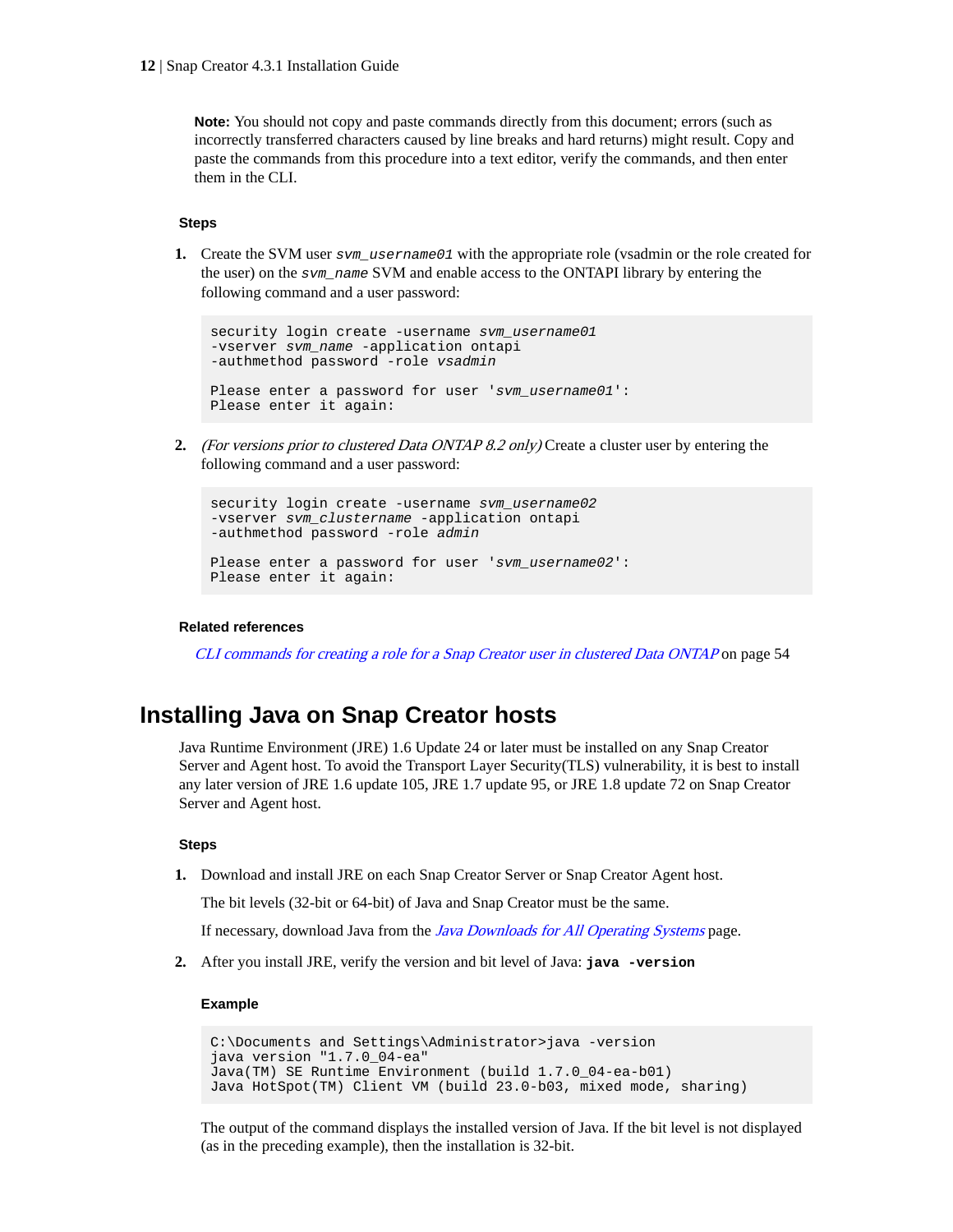## <span id="page-12-0"></span>**Synchronizing time on Snap Creator Server and Agent hosts**

Before installing Snap Creator, you should ensure that the time on the Snap Creator Server host is in sync with the time on the Agent host. You can do this by synchronizing the time of the hosts with the same Network Time Protocol (NTP) server.

For more information, refer to the following documentation:

- Clustered Data ONTAP—Clustered Data ONTAP Software Setup Guide for your version of Data ONTAP; in particular, refer to the information regarding verifying the system time and synchronizing the system time across the cluster.
- Data ONTAP operating in 7-Mode—Knowledgebase article 1011954 How to setup NTP time synchronization at [kb.netapp.com/support/index?page=content&id=1011954&locale=en\\_US](https://kb.netapp.com/support/index?page=content&id=1011954&locale=en_US).

## **Configuring settings for the Domino plug-in**

You need to configure specific settings only if you plan to use the IBM Domino plug-in, which is included as part of the Snap Creator Agent installation.

**Note:** It is a best practice to install Snap Creator Server and Snap Creator Agent on different hosts.

Depending on your operating system, you must configure these settings before installing the Snap Creator Agent for the IBM Domino plug-in to work properly.

- For a Windows environment, you must add the Domino path to the environment variables.
- For a UNIX environment, you must create symbolic links to link to Domino's shared object files.

## **Configuring Windows-specific settings: Adding path to the environment variables**

If you are going to install the Snap Creator Agent on Windows, you must add the path to the Domino binary files to the environment variables for Windows.

#### **Step**

**1.** Access the advanced settings for your Windows OS (for example, **My Computer > Properties > Advanced > Environment Variables**) and add the Domino path to the Path variable.

**Note:** For details about modifying your system variables, see the documentation for your Windows operating system.

#### **After you finish**

If you add the Domino path to the environment variables after the Snap Creator Agent is installed, you must restart the Snap Creator Agent service. For example, on the host where the Snap Creator Agent is installed, open a command prompt and enter the following commands:

```
sc stop SnapCreatorAgentService
sc start SnapCreatorAgentService
```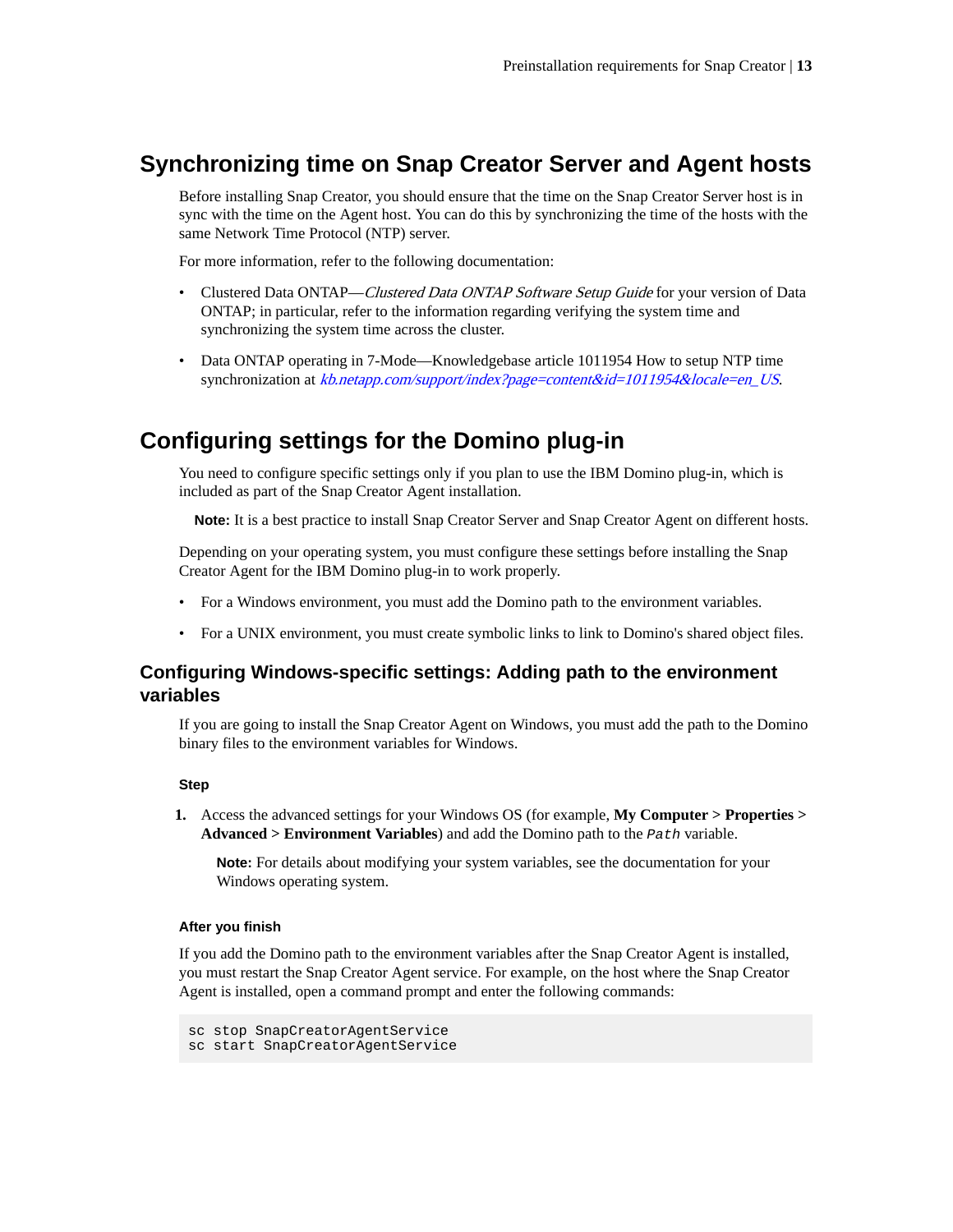## <span id="page-13-0"></span>**Configuring UNIX-specific settings: Creating symbolic links**

If you are going to install the Snap Creator Agent on a UNIX operating system (AIX, Linux, and Solaris), for the IBM Domino plug-in to work properly, three symbolic links (symlinks) must be created to link to Domino's shared object files.

Installation procedures vary slightly depending on the operating system. Refer to the appropriate procedure for your operating system.

**Note:** Domino does not support the HP-UX operating system.

#### **Creating symbolic links for the Domino plug-in on Linux and Solaris hosts**

You need to perform this procedure if you want to create symbolic links for the Domino plug-in on Linux and Solaris hosts.

#### **About this task**

You should not copy and paste commands directly from this document; errors (such as incorrectly transferred characters caused by line breaks and hard returns) might result. Copy and paste the commands into a text editor, verify the commands, and then enter them in the CLI console.

**Note:** The paths provided in the following steps refer to the 32-bit systems; 64-bit systems must create simlinks to /usr/lib64 instead of /usr/lib.

#### **Steps**

**1.** Add links to /usr/lib for the following files:

- libxmlproc.so
- libndgts.so
- libnotes.so
- libgsk8iccs.so (for Domino 9.0 or later only)

A typical method of creating a symbolic link is to use the ln command:

```
ln -s /path/to/source_file /usr/lib/linked_file
```
where:

- -s instructs the operating system to make a symbolic link.
- /path/to/source\_file is the path to one of the Domino library files, including the file name.
- *linked\_file* is the name of the file that is being linked.

#### **Example**

```
ln -s /opt/ibm/domino/notes/latest/linux/libxmlproc.so /usr/lib/
libxmlproc.so
ln -s /opt/ibm/domino/notes/latest/linux/libndgts.so /usr/lib/
libndgts.so
ln -s /opt/ibm/domino/notes/latest/linux/libnotes.so /usr/lib/
libnotes.so
ln -s /opt/ibm/domino/notes/latest/linux/libgsk8iccs.so /usr/lib/
libgsk8iccs.so
```
**2.** Verify the path to the files listed in Step 1.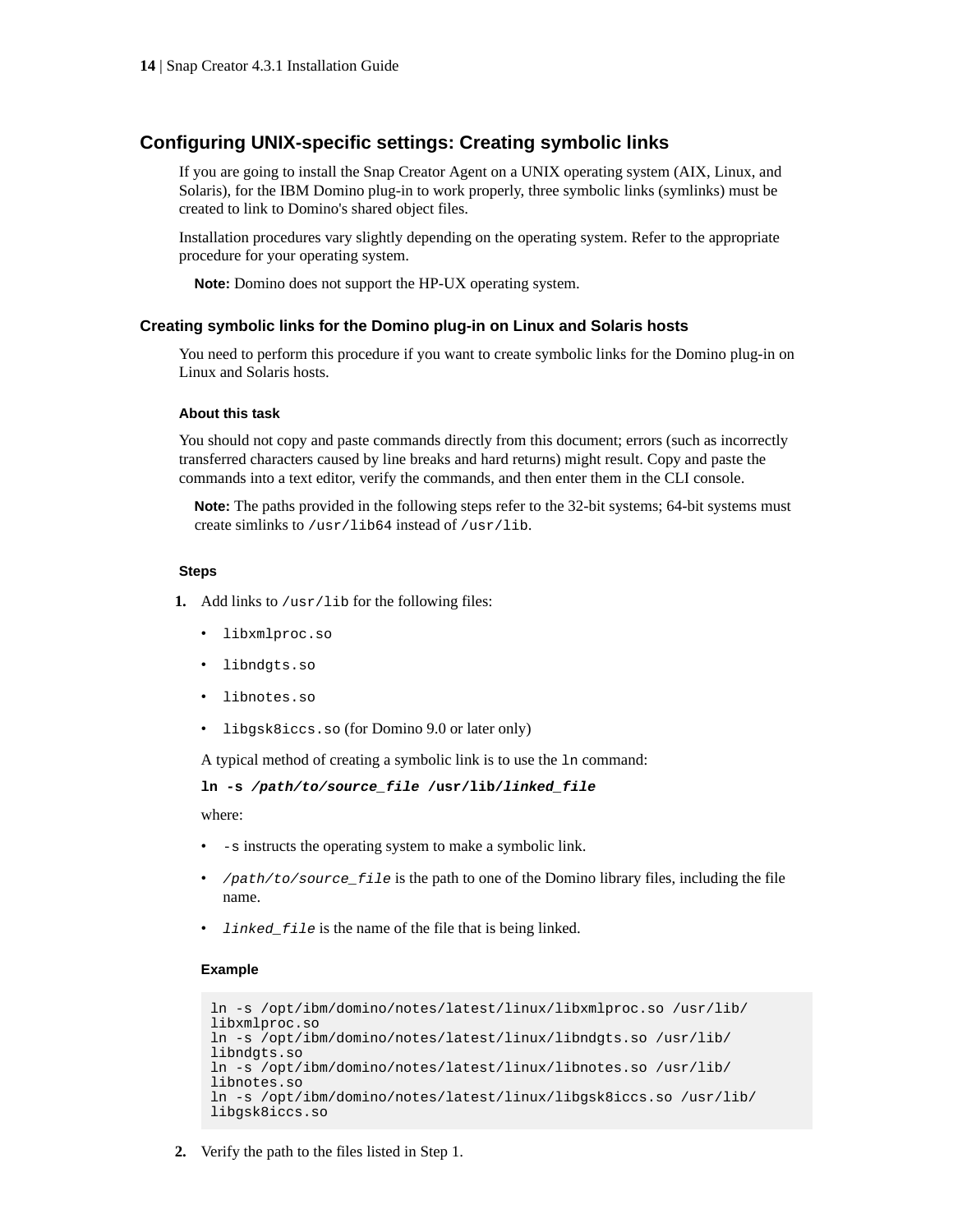#### <span id="page-14-0"></span>**Creating symbolic links for the Domino plug-in on AIX hosts**

You must perform this procedure to add symbolic links for the Domino plug-in on AIX hosts.

#### **About this task**

You should not copy and paste commands directly from this document; errors (such as incorrectly transferred characters caused by line breaks and hard returns) might result. Copy and paste the commands into a text editor, verify the commands, and then enter them in the CLI console.

**Note:** The paths provided in the following steps refer to the 32-bit systems; 64-bit systems must create simlinks to /usr/lib64 instead of /usr/lib.

#### **Steps**

- **1.** Add links to /usr/lib for the following files:
	- libxmlproc\_r.a
	- libndgts\_r.a
	- libnotes\_r.a
	- libgsk8iccs\_r.a (for Domino 9.0 or later only)

A typical method of creating a symbolic link is to use the ln command:

```
ln -s /path/to/source_file /usr/lib/linked_file
```
where:

- -s instructs the operating system to make a symbolic link.
- /path/to/source\_file is the path to one of the Domino library files, including the file name.
- *linked\_file* is the name of the file that is being linked.

#### **Example**

```
ln -s /opt/ibm/domino/notes/latest/ibmpow/libxmlproc_r.a /usr/lib/
libxmlproc_r.a
ln -s /opt/ibm/domino/notes/latest/ibmpow/libndgts_r.a /usr/lib/
libndgts_r.a
ln -s /opt/ibm/domino/notes/latest/ibmpow/libnotes_r.a /usr/lib/
libnotes_r.a
ln -s /opt/ibm/domino/notes/latest/linux/libgsk8iccs.so /usr/lib/
libgsk8iccs_r.a
```
**2.** Verify the path to the files listed in Step 1.

The commands in this example use the default path for AIX, but installations can vary.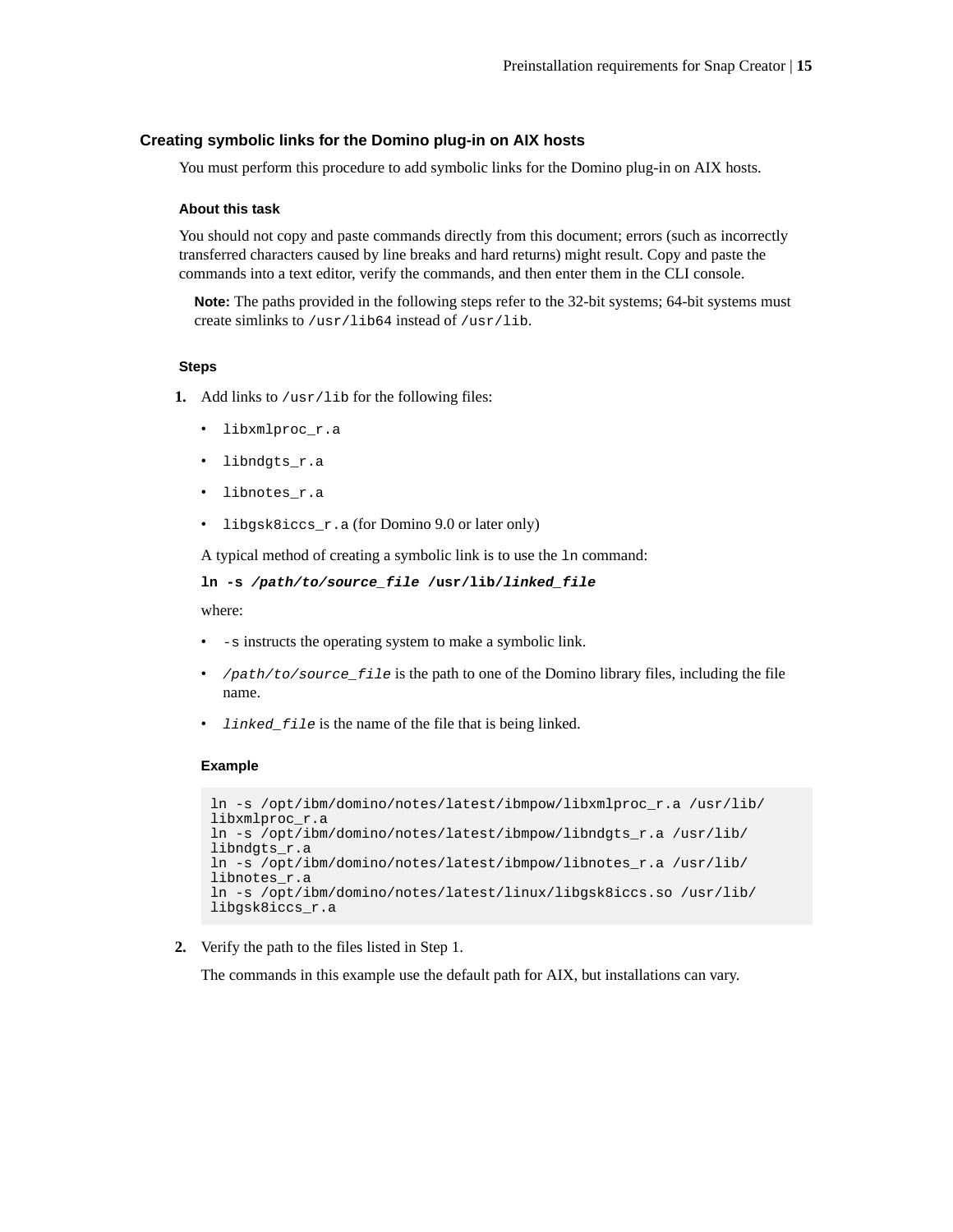# <span id="page-15-0"></span>**Installing the Snap Creator Server**

You can install the Snap Creator Server on Windows and UNIX hosts.

In a typical installation, the Snap Creator Server and the Snap Creator Agent are installed on separate hosts. However, in some instances, the Server and Agent can be installed at the same time. In this setup, only the Server is configured during the installation.

## **Installing the Snap Creator Server on a Windows host**

You can install Snap Creator Server on a Windows host by using Windows installer.

#### **Before you begin**

- JRE 1.6 Update 24 or later must be installed.
- The person performing the installation must have admin-level privileges to perform the installation.
- The default port for the Snap Creator Server must be 8443. You can use netstat or a similar tool to verify that the network port that you want to use (as long as the port supports HTTPS) is available and is not already in use (for example, Windows: netstat -na | find "8443").
- You must have already downloaded Snap Creator.

#### **Steps**

**1.** Double-click the Snap\_Creator\_Frameworkrelease-Windowsversion.exe file.

#### **Example**

To launch the Snap Creator installer, you would use Snap\_Creator\_Framework4.1.0- Windows64.exe.

- **2.** On the Welcome page, click **Next** to start the installation.
- **3.** Read and accept the terms of the license agreement.
- **4.** On the **Choose Install Type** page, change the settings to fit various installation types, and then click **Next**.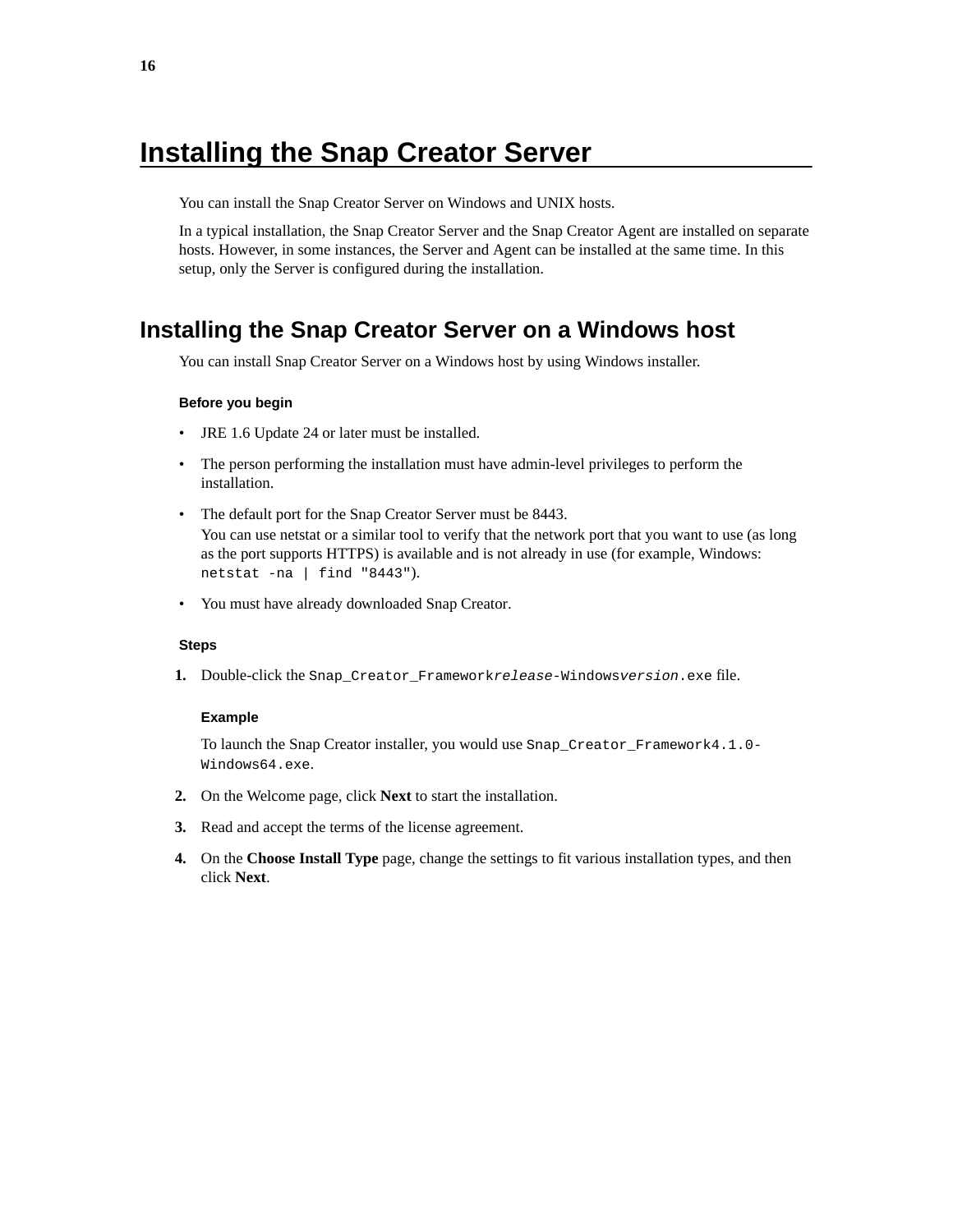|                                                                                           | x<br>□<br>Snap Creator Framework Setup |
|-------------------------------------------------------------------------------------------|----------------------------------------|
| <b>Choose Install Type</b><br>Please select the installation type and startup credentials |                                        |
| Select installation type                                                                  | Enter your system IP:                  |
| Agent                                                                                     | Enter JAVA bin path:                   |
| Server                                                                                    | <b>Server Details</b>                  |
| Start server as service                                                                   | Agent port:<br>9090                    |
| Start agent as serrvice                                                                   | Server port:<br>8443                   |
| Nullsoft Install System v2.46                                                             | $Back$<br>Next ><br>Cancel             |

#### **Select installation type**

Select **Server**. Both the Snap Creator Server and Snap Creator Agent can be installed at the same time if you want both on the same system.

#### **Start server as service**

Select this option to automatically install and start the snapcreatorserverservice service immediately after the installation process is complete. If it is not selected, the **Server port** field is disabled.

**Note:** If you do not select this option, the service is not installed and you need to manually start the Snap Creator Server by running a batch script from a command prompt.

#### **Enter your system IP**

Select this option to provide the IP address of the system on which Snap Creator Server or Snap Creator Agent is installed. This option is used for generating the SSL certificate during Snap Creator installation.

#### **Enter JAVA bin path**

Select this option to provide the Java bin path to locate the keytool utility. Keytool is used to generate an SSL certificate during the Snap Creator installation.

#### **Server port**

Accept the default port of 8443 or specify the port number.

**5.** Configure the **Profile Setup** page, and then click **Next**.

The information entered on the **Profile Setup** page is used to set up the profile required for the Snap Creator GUI.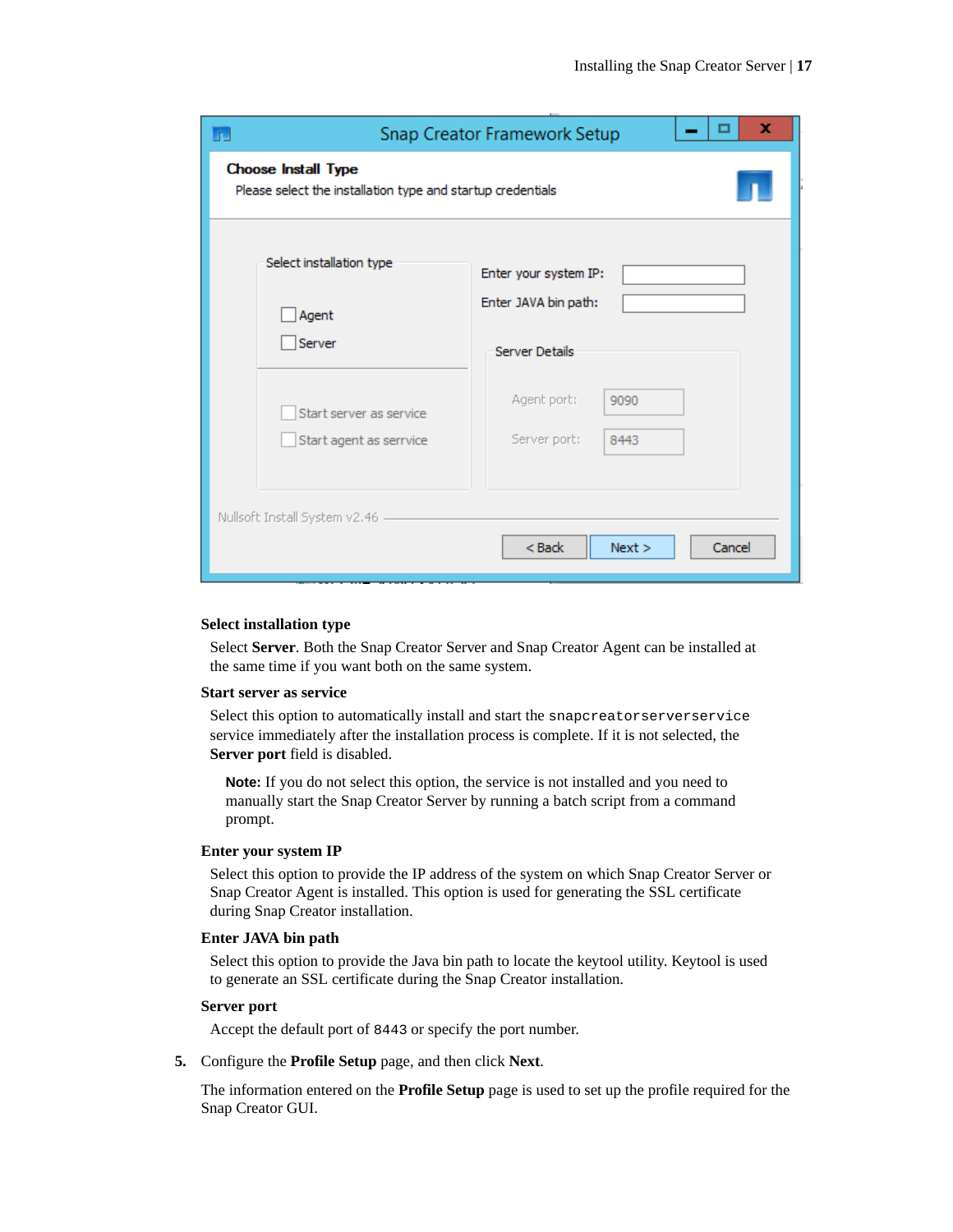#### <span id="page-17-0"></span>**Storage controller serial number**

This parameter is optional. Enter the serial number of one of your storage controllers. When this information is provided, the controller serial number is embedded into the Snap Creator properties file and included in support and log outputs. This information can be used to help troubleshoot any issues that happen in the future.

#### **User name**

Enter the name of the Snap Creator Server administrator.

#### **Password and confirmation**

Enter the password for the Snap Creator Server administrator.

#### **Enable job monitor**

If you want to enable job monitoring, select the **Enable job monitor** check box. Job Monitor is a separate section in the GUI that monitors all of the jobs that are run by Snap Creator and the status of these jobs.

#### **Job log size**

Enter the number of jobs to keep in the history of the job log. The default is 100; the size should be between 1 and 1000.

**Note:** Although the maximum accepted value for the **Job log size** is 10,000, the recommended maximum size that you provide is 1000.

- **6.** On the **Choose Install Location** page, enter the Snap Creator installation path or accept the default (C:\Program Files\NetApp\Snap\_Creator\_Framework), and then click **Next**.
- **7.** On the **Choose Start Menu Folder** page, customize the folder in which Snap Creator should appear in the Windows Start Menu or accept the default, and then click **Install**.
- **8.** After the installation is complete, click **Next**.

During the Snap Creator Server service installation, a command prompt is displayed if a service was selected as part of the installation options. This process attempts to start existing services; therefore, it is common to see failure messages listed as part of this step.

- **9.** Click **Finish** to close the Windows installer.
- **10.** Validate the Snap Creator Framework GUI startup by navigating to the local host on the specified port (https://IP\_address:gui\_port).

You must connect using HTTPS; otherwise, the connection is not automatically redirected to an HTTPS connection and the GUI will not work.

#### **Related tasks**

[Installing Java on Snap Creator hosts](#page-11-0) on page 12 [Downloading the Snap Creator software](#page-8-0) on page 9 Starting the Server from a command prompt on page 18

## **Starting the Server from a command prompt**

You can manually start the Snap Creator Server from a command prompt by running a batch script (scServer.bat).

#### **About this task**

Typically, you must follow this procedure only if you did not select the **Start server as service** option during installation.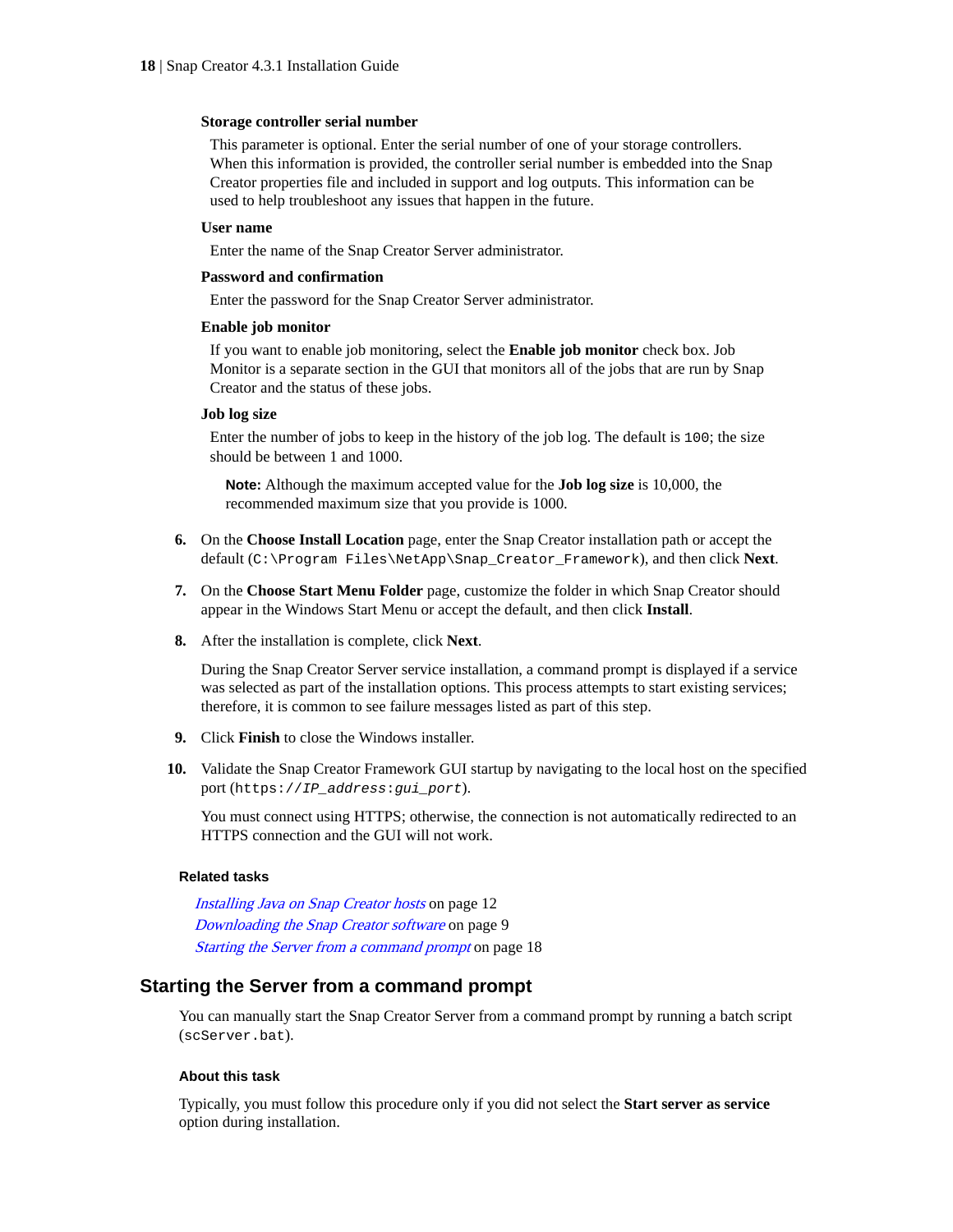<span id="page-18-0"></span>You can also schedule the batch script (scServer.bat) to run at startup through the Windows task scheduler. For details about using the Windows task scheduler, see the documentation for your Windows operating system.

Because the batch script (scServer.bat) runs Snap Creator in the foreground, the Snap Creator Server continues to run only as long as the command prompt is open. Closing the command prompt quits the Snap Creator Server. To run in the background, the Snap Creator Server service should be used.

#### **Step**

**1.** Open a command prompt and enter the following commands:

```
cd \install_path\scServerrelease-version\bin\
scServer.bat start
```
#### **Example**

```
cd \Program Files\NetApp\Snap_Creator_Framework\scServer4.1.0\bin\
scServer.bat start
```
## **Installing the Snap Creator Server on UNIX-based systems**

For UNIX platforms (AIX, HP-UX, Linux, and Solaris), the process of installing Snap Creator consists of extracting the Snap Creator software package (a .tar file containing both the Snap Creator Server and the Snap Creator Agent), running a setup script, starting the service, and validating the port.

#### **Before you begin**

JRE 1.6 Update 24 or later must be installed.

The person performing the installation must have sufficient access and privileges to perform the installation.

**Note:** You must have root-level privileges to perform the initial setup.

The default port for the Snap Creator Server is 8443. You can use netstat or a similar tool to verify that the network port that you want to use supports HTTPS, is available, and is not already in use (for example, on UNIX hosts you can enter netstat -nap | grep 8443).

You must have already downloaded Snap Creator.

#### **About this task**

The UNIX Services (Server and Agent) feature provides a start script for Snap Creator Server and Snap Creator Agent. The start scripts are written in a UNIX shell script (Bourne shell) and are designed to run on all UNIX environments that are supported by Snap Creator.

#### **Steps**

- **1.** Copy the downloaded Snap Creator tar.gz file to the location where you want to install Snap Creator Server:
	- a. Create a subdirectory:

**mkdir snap\_creator\_directory** Create a subdirectory: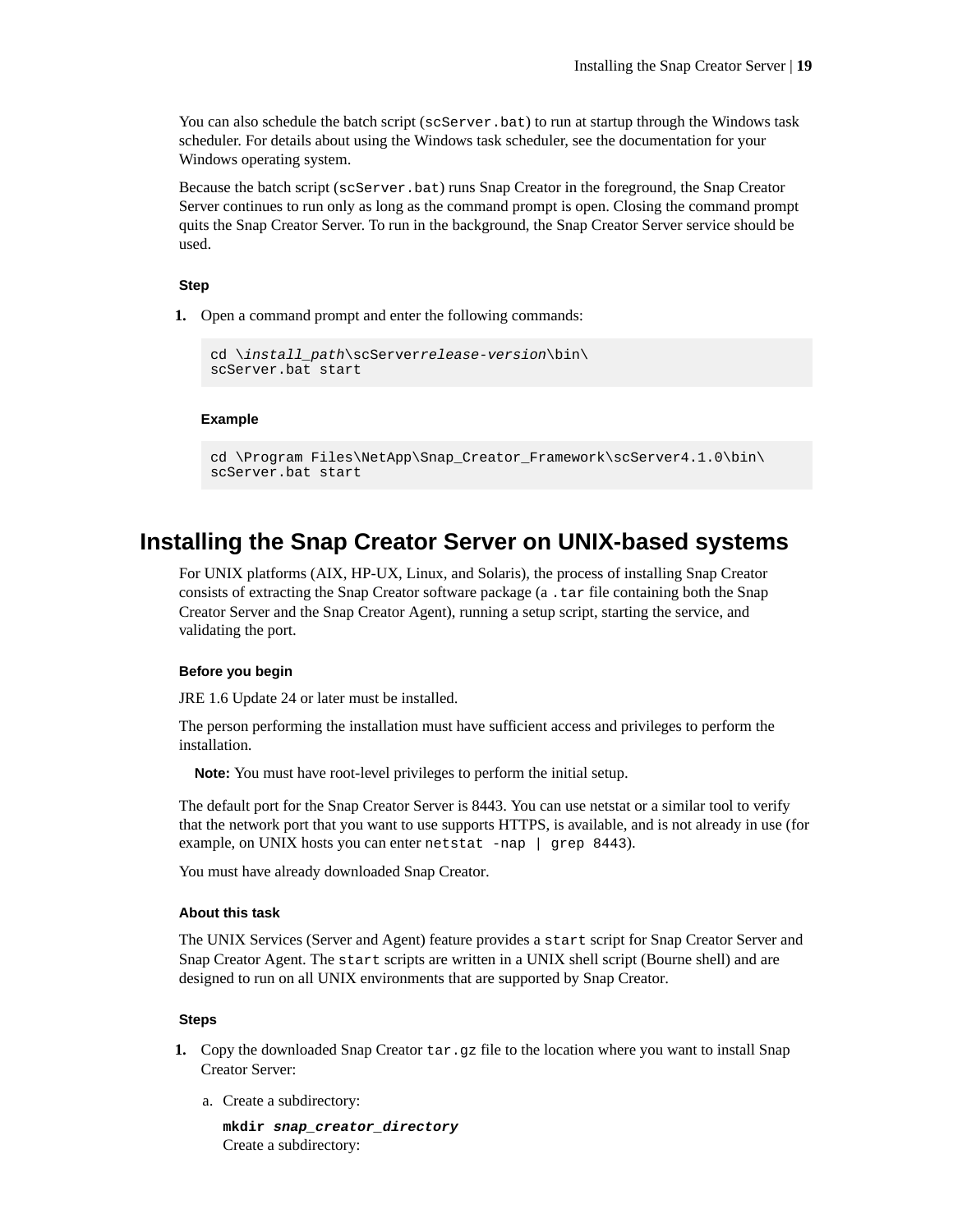**mkdir snap\_creator\_directory**

#### **Example**

mkdir /SC\_41

b. Copy the Snap Creator tar.gz file to the newly created directory:

```
cp NetApp_Snap_Creator_Frameworkrelease-os.tar.gz 
/snap_creator_directory
```
#### **Example**

```
cp NetApp_Snap_Creator_Framework4.1.0-Linux32.tar.gz 
/SC_41
```
**2.** Change to the directory where the Snap Creator Framework .tar file is located, and then extract the file:

**Note:** Depending on the UNIX environment, you might be required to unzip the file before entering the tar command.

```
cd snap_creator_directory
tar -xvf NetApp_Snap_Creator_Frameworkrelease-os.tar.gz
```
- snap\_creator\_directory is the location where Snap Creator will be installed.
- release is the current release of the Snap Creator software package.
- os is the operating system.

#### **Example**

```
cd /sc_41
tar -xvf NetApp_Snap_Creator_Framework4.1.0-Linux32.tar.gz
```
#### **Example**

This extracts both the Server and the Agent software. Typically, only Snap Creator Server is configured. The agents typically reside on the database or application servers to be protected, as seen in the following example:

```
NetApp_Snap_Creator_Framework4.1.0-Linux32.tar.gz scServer4.1.0
scAgent4.1.0
```
**3.** Perform the initial setup of Snap Creator:

```
cd scServer*
./snapcreator --setup
Welcome to the NetApp Snap Creator Framework release-version!
### Installation options ###
01. NetApp Snap Creator Framework release-version Server
02. NetApp Snap Creator Framework release-version Remote CLI
Select install option (enter a number or "q" to quit):
```
Enter 01 to install Snap Creator Server.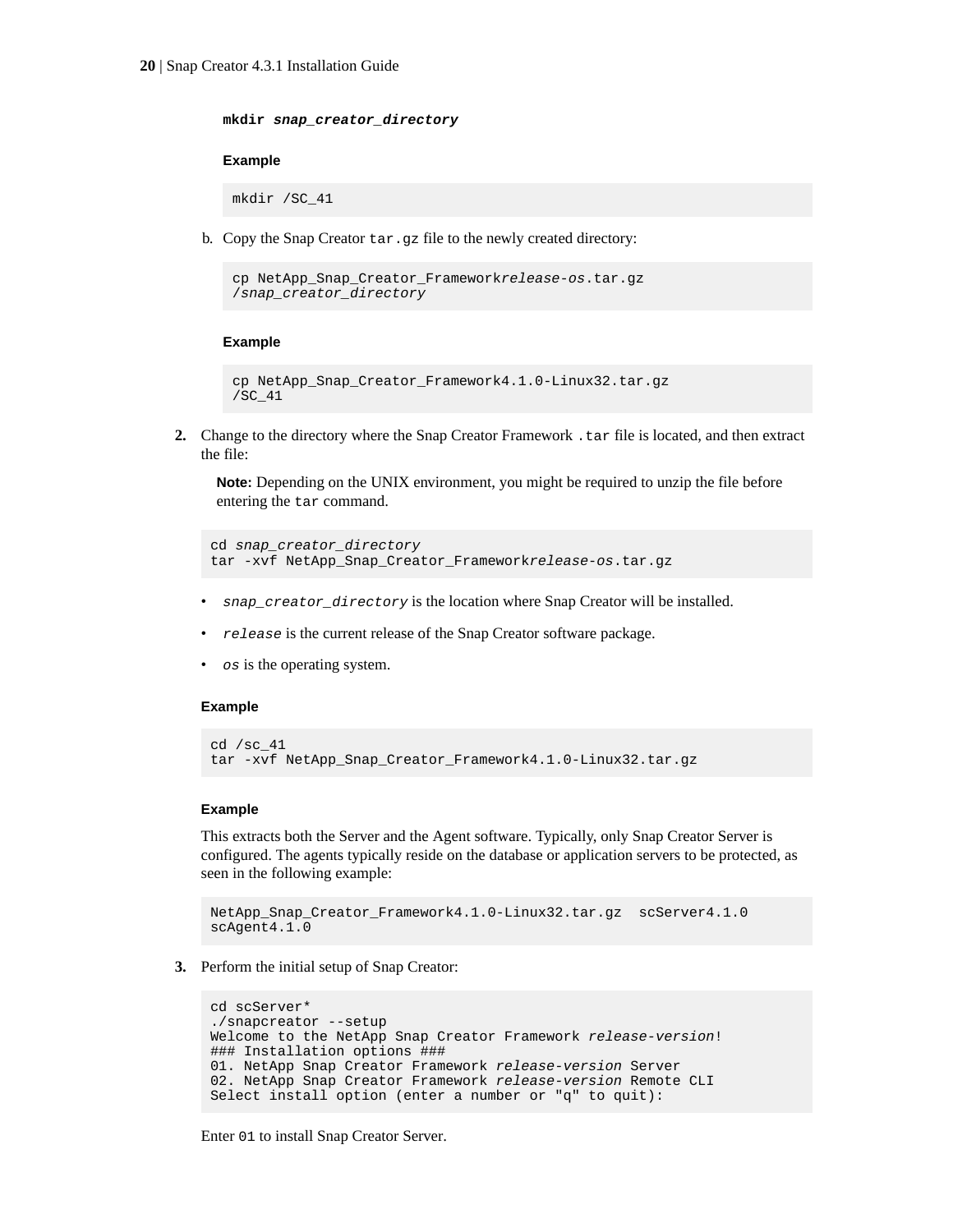- Option 01 performs the initial setup of Snap Creator Server by configuring a Snap Creator user and password, designating the GUI port where Snap Creator Server will run, and configuring other parameters.
- Option 02 sets up Snap Creator Server as a local binary and enables you to issue commands from your local system CLI to a remote Snap Creator Server.
- **4.** Accept the end user license agreement by entering **y** here:

```
END USER LICENSE AGREEMENT
...the EULA displays...
Do you accept the End User License Agreement (y|n): <Enter y>
Enter controller serial number (Recommended): <OPTIONAL: Enter serial 
number for one of your storage controllers>
```
**5.** Enter the controller serial number.

The controller serial number is embedded in the Snap Creator properties file and included in support and log outputs. You can use this information to help troubleshoot any issues that might happen later.

**6.** Enter the server port, system IP, and JAVA bin path, and then continue with the prompts.

```
Enter Snap Creator server port [8443]: <Enter server port>
Enable job monitor (Y|N): <Enter Y>
Enter job monitor size, how many jobs to allow [100]: <Enter the 
number of jobs from 1-1000>
```
**Note:** Although the maximum accepted value for the **job monitor size** is 10,000, the recommended maximum size that you provide is 1000.

```
Enter scServer Administrator Username: <Enter the Administrator 
username>
Enter password for snap_creator_administrator: <Enter the password>
Confirm password for snap_creator_administrator: <Enter the password 
again> 
Enter JAVA Bin Path: /usr/java/default/bin
Enter Your System IP: 10.232.30.18
INFO: Updated NetApp Snap Creator Framework release-version
/install_path/scServerrelease-version/engine/etc/
snapcreator.properties
INFO: Updated NetApp Snap Creator Framework release-version
/install_path/scServerrelease-version/bin/scServer
INFO: To start scServer please do the following:
/install_path/scServerrelease-version/bin/scServer start
INFO: To access NetApp Snap Creator Framework release-version GUI 
goto https://hostname:gui_port
```
**7.** Start the Snap Creator Framework Server:

```
/install_path/scServerrelease-version/bin/scServer start
Checking Status of scServer:
Running
```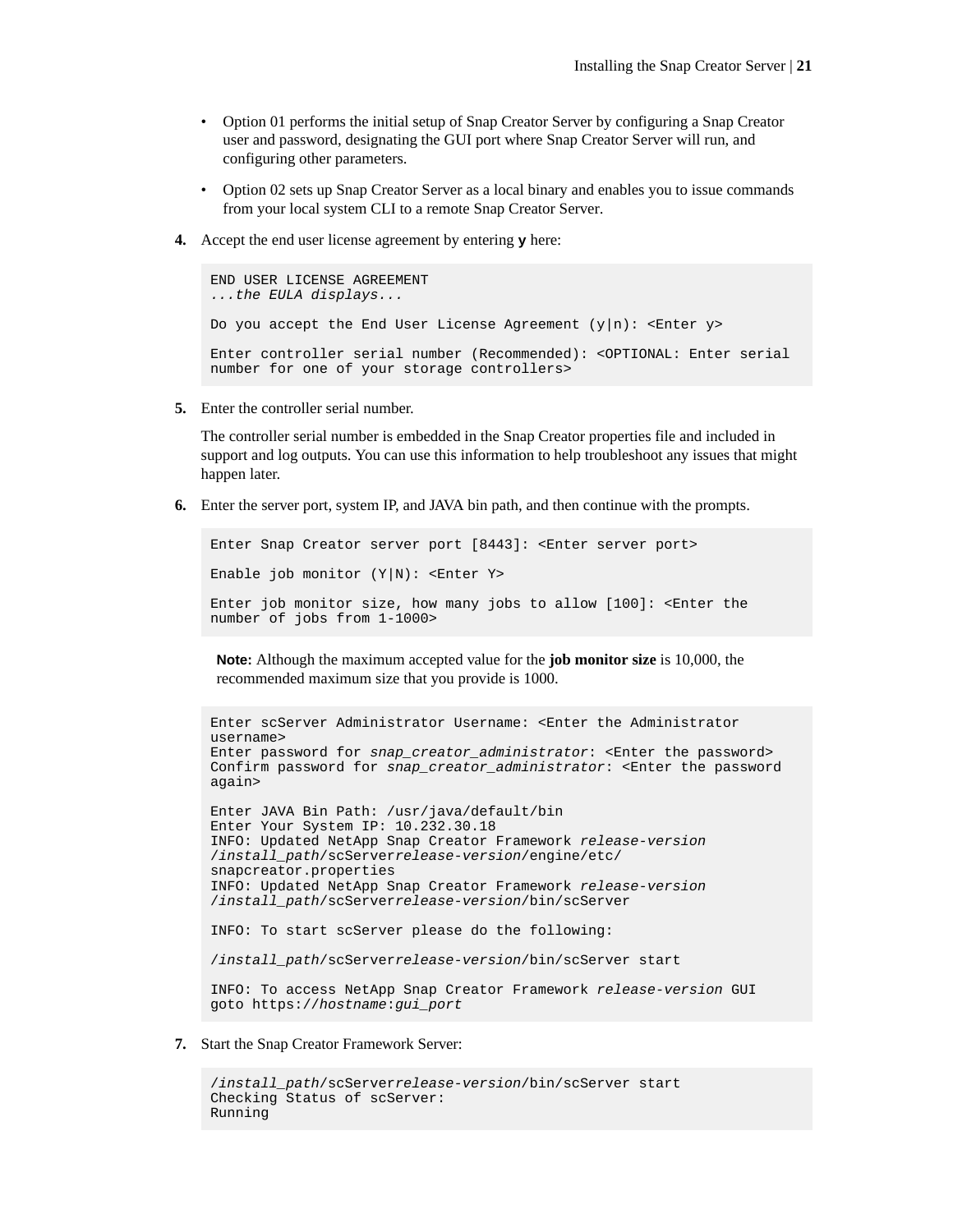**8.** Validate the Snap Creator Framework GUI startup by navigating to the local host on the specified port (for example, https://10.12.123.123:8443).

You must connect using HTTPS; otherwise, the GUI does not work.

If communication goes through a firewall, open the network port.

#### **Related tasks**

[Installing Java on Snap Creator hosts](#page-11-0) on page 12 [Downloading the Snap Creator software](#page-8-0) on page 9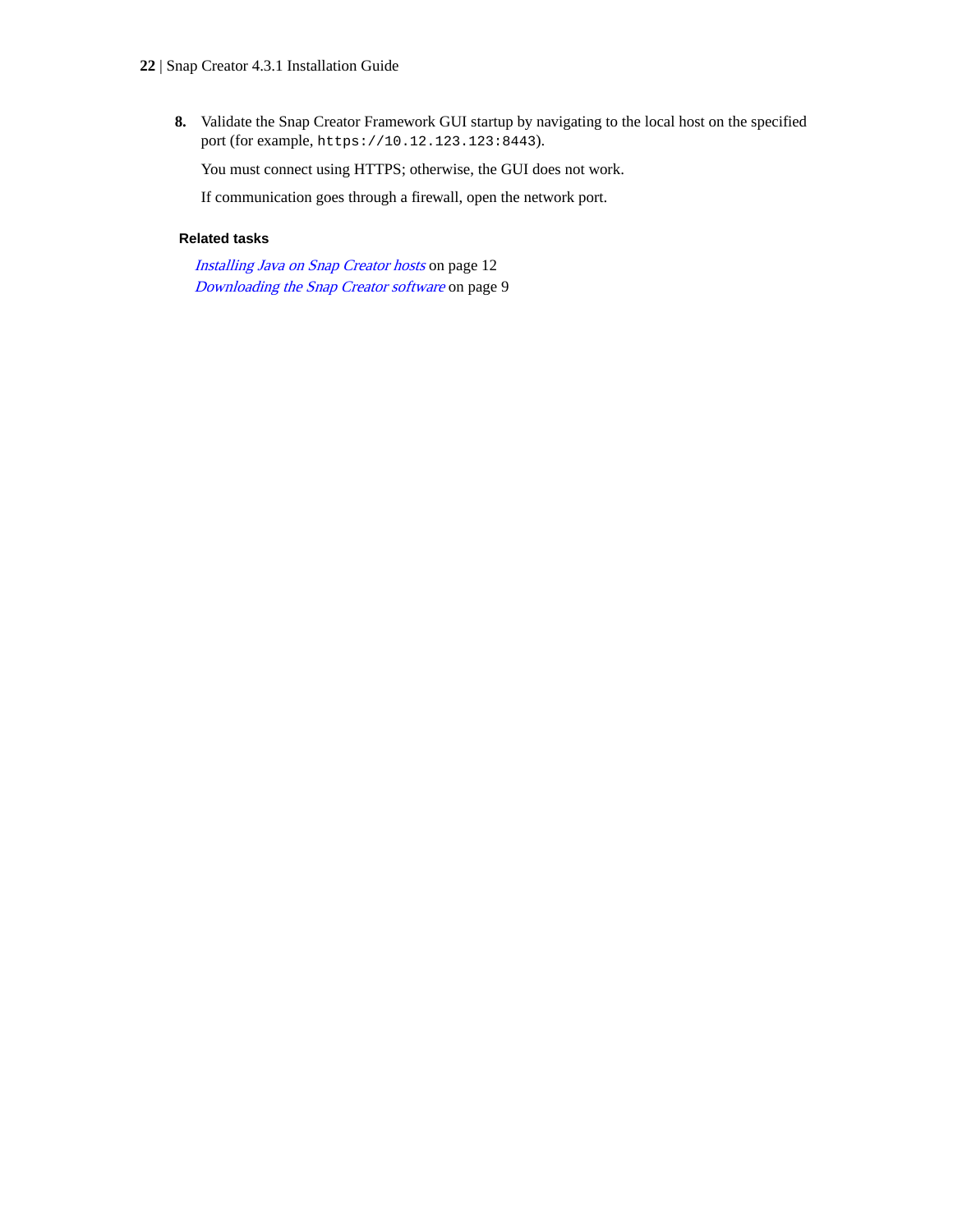# <span id="page-22-0"></span>**Installing the Snap Creator Agent**

You can install the Snap Creator Agent on Windows and UNIX hosts.

**Important:** Although installing and running multiple agents on a single host is allowed, the best practice is to use a single agent per host.

If you plan to use the IBM Domino plug-in, the plug-in requires Snap Creator Agent to be installed in a location other than the Domino data folder.

## **Installing Snap Creator Agent on Windows**

You can install Snap Creator Agent on Windows hosts by using the Windows installer.

#### **Before you begin**

- JRE 1.6 Update 24 or later must be installed.
- You must have administrator-level privileges.
- The default port (9090) or another network port must be available.
- Snap Creator must be downloaded.

#### **Steps**

- **1.** Launch the Snap Creator installer by double-clicking the Snap\_Creator\_Frameworkrelease-Windowsversion.exe file icon (for example, Snap\_Creator\_Framework4.1.0- Windows64.exe).
- **2.** On the **Welcome** page, click **Next** to start the installation.
- **3.** Review and accept the terms of the license agreement.
- **4.** On the **Choose Install Type** page, configure the following settings to suit various installation types:

#### **Select installation type**

Select **Agent**.

#### **Start agent as service**

Select this option to install and start the **snapcreatoragentservice** immediately after the installation process is complete.

If this option is not selected, the Agent port field is disabled.

**Note:** If you do not select this option, the service is not installed, and you must manually start Snap Creator Agent by running a batch script from a command prompt.

#### **Enter your system IP**

Select this option to provide the IP address of the system on which Snap Creator Server or Snap Creator Agent is installed. This option is used for generating the SSL certificate during the Snap Creator installation process.

#### **Enter JAVA bin path**

Select this option to provide the Java bin path to locate the keytool utility. The keytool utility is used to generate an SSL certificate during the Snap Creator installation process.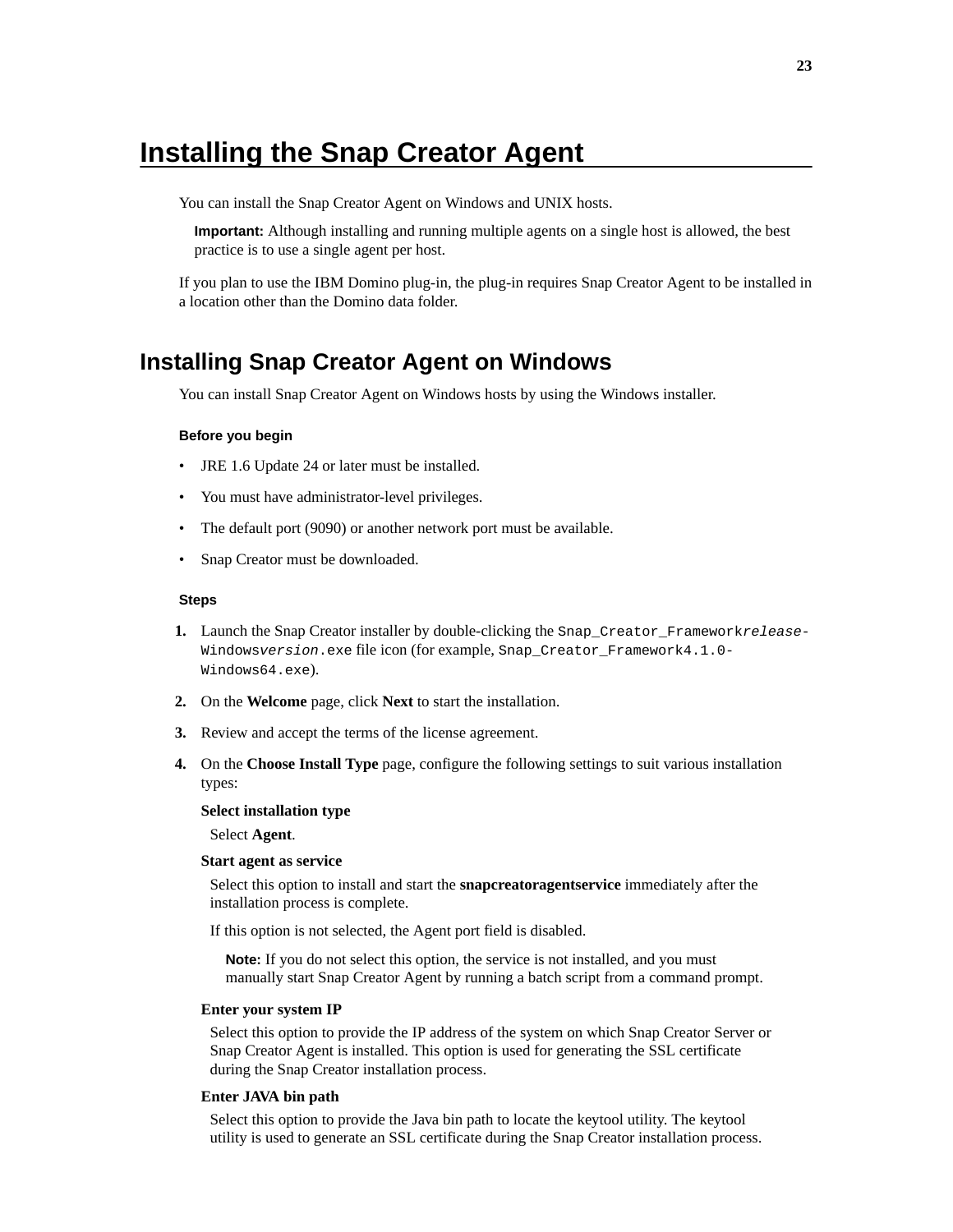#### **Agent port**

Accept the default port (9090) or specify a port number.

|                                                                                           | ×<br>▭<br>Snap Creator Framework Setup |
|-------------------------------------------------------------------------------------------|----------------------------------------|
| <b>Choose Install Type</b><br>Please select the installation type and startup credentials |                                        |
| Select installation type                                                                  | Enter your system IP:                  |
| Agent                                                                                     | Enter JAVA bin path:                   |
| Server                                                                                    | <b>Server Details</b>                  |
| Start server as service                                                                   | Agent port:<br>9090                    |
| Start agent as serrvice                                                                   | Server port:<br>8443                   |
| Nullsoft Install System v2.46                                                             | $<$ Back<br>Next ><br>Cancel           |

- **5.** Click **Next**.
- **6.** On the **Choose Install Location** page, either enter a Snap Creator installation path or accept the default path (C:\Program Files\NetApp\Snap\_Creator\_Framework), and then click **Next**.

**Note:** If you plan to use the IBM Domino plug-in, you must select a location other than the Domino data folder.

- **7.** On the **Choose Start Menu Folder** page, either customize the folder in which Snap Creator should appear in the Windows Start Menu or accept the default folder option, and then click **Install**.
- **8.** After the installation finishes, click **Next**.

During the Snap Creator Agent service installation, a command prompt is displayed if a service was selected as part of the installation options. This process attempts to start existing services; therefore, it is common to see failure messages listed as part of this step, which you should ignore.

**9.** Click **Finish** to close the Windows installer.

### **After you finish**

If you did not select the **Start agent as service** option during the installation process, you must manually start Snap Creator Agent.

#### **Related tasks**

[Installing Java on Snap Creator hosts](#page-11-0) on page 12 [Downloading the Snap Creator software](#page-8-0) on page 9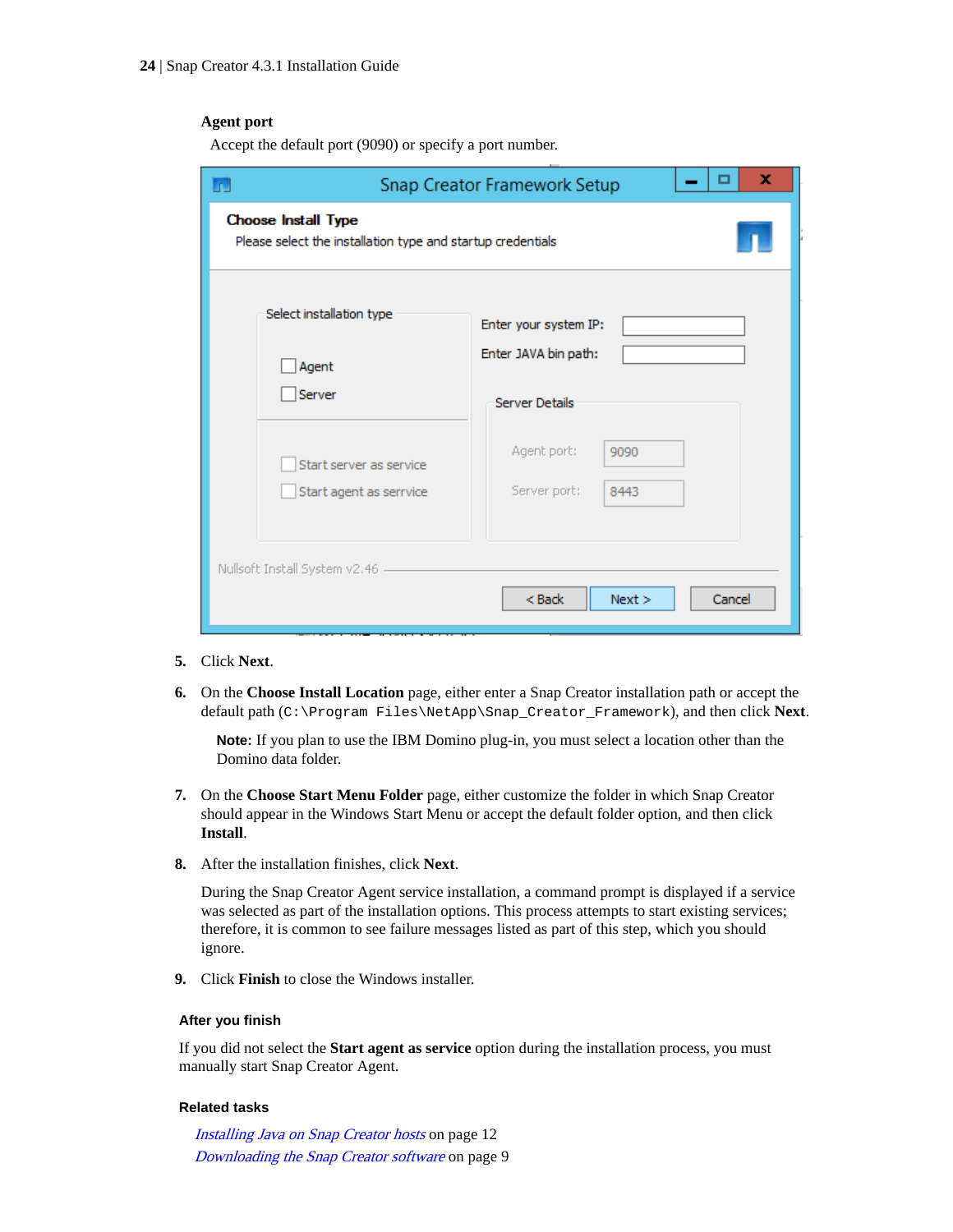#### Starting the Agent from a command prompt on page 25

### <span id="page-24-0"></span>**Starting the Agent from a command prompt**

You can manually start the Snap Creator Agent from a command prompt by running a batch script (scAgent.bat).

#### **About this task**

Typically, you should follow this procedure only if you did not select the **Start agent as service** option during the installation process.

You can also schedule the batch script (scAgent.bat) to run at startup through the Windows task scheduler. For details about using the Windows task scheduler, see the documentation for your Windows operating system.

#### **Step**

**1.** Open a command prompt and enter the following commands:

```
cd \install_path\scAgentrelease-version\bin\
scAgent.bat start
```
#### **Example**

```
cd \Program Files\NetApp\Snap_Creator_Framework\scAgent4.1.0\bin\
scAgent.bat start
```
#### **After you finish**

Because the batch script (scAgent.bat) runs Snap Creator in the foreground, the Snap Creator Agent continues to run only as long as the command prompt is open. Closing the command prompt will quit the Snap Creator Agent. To run Snap Creator in the background, the Snap Creator Agent service should be used.

## **Installing the Snap Creator Agent on UNIX-based systems**

The Snap Creator Agent runs on any open systems platform (AIX, HP-UX, Linux, and Solaris).

#### **Before you begin**

JRE 1.6 Update 24 or later must be installed. For details, see information in related links about installing Java on Snap Creator servers.

The person performing the installation must have sufficient access and privileges.

The default port for the Snap Creator Agent is 9090. Use netstat or a similar tool to verify that the network port (9090 or the port that you want to use) is available and is not already in use (for example, enter: netstat -nap | grep 9090).

Snap Creator should already be downloaded. For details, see information about downloading the Snap Creator software.

#### **About this task**

Linux is used here as the example platform.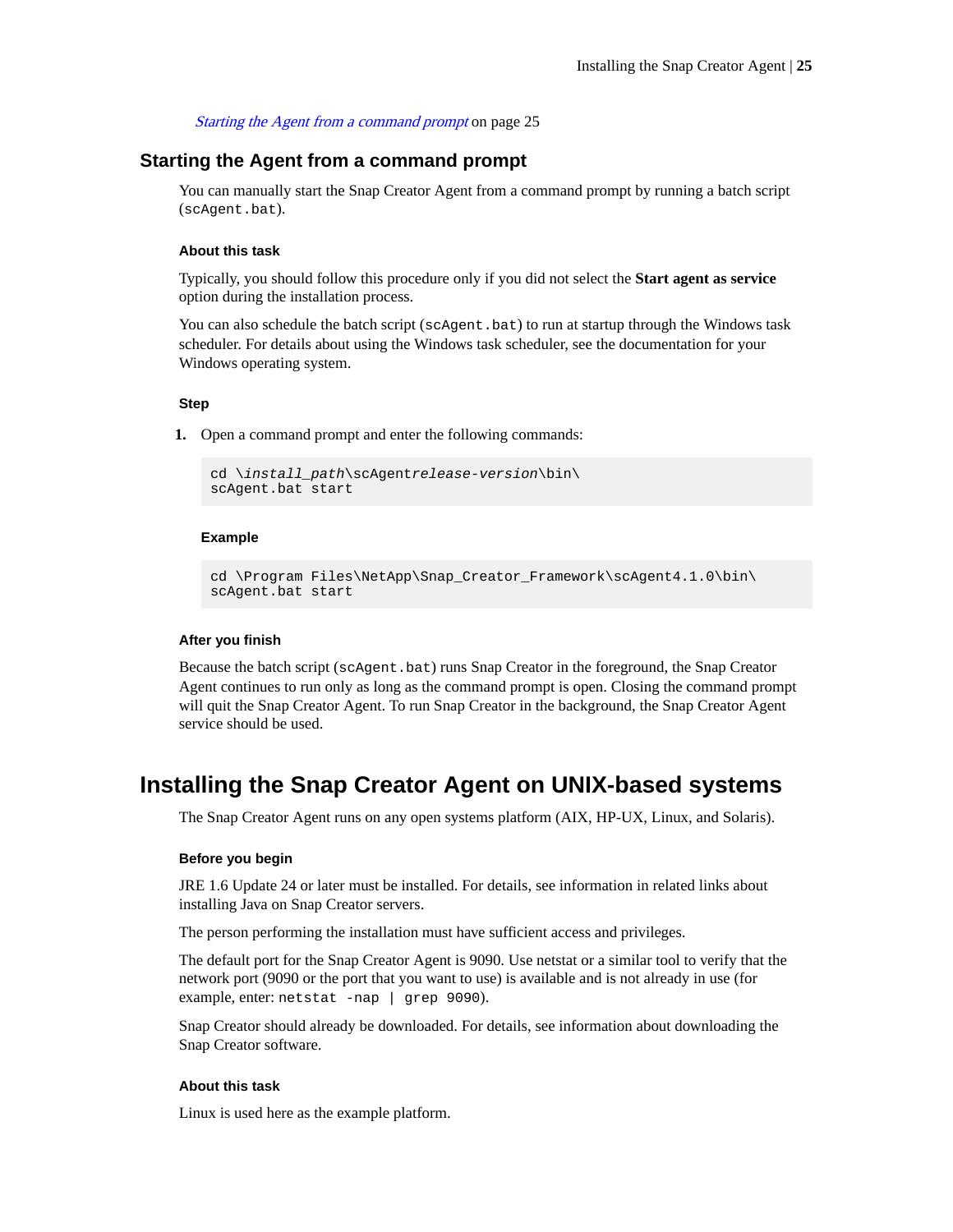#### **Steps**

**1.** Copy the downloaded Snap Creator  $\tan\theta$  gz file to the location where you want to install Snap Creator Agent.

**Note:** If you plan to use the IBM Domino plug-in, select a location other than the Domino data folder.

a. To make a subdirectory, enter the following command with the directory name:

```
mkdir snap_creator_directory
```
#### **Example**

mkdir /SC\_41

b. Copy the Snap Creator tar.gz file to the newly created directory by entering the following command:

```
cp NetApp_Snap_Creator_Frameworkrelease-os.tar.gz 
/snap_creator_directory
```
#### **Example**

```
cp NetApp_Snap_Creator_Framework4.1.0-Linux32.tar.gz 
/SC_41
```
**2.** Change to the directory to where the Snap Creator Framework .tar file is located and extract the file by entering the following commands:

**Note:** Depending on the UNIX environment, you might be required to unzip the file before entering the tar command.

```
cd snap_creator_directory
tar -xvf NetApp_Snap_Creator_Frameworkrelease-os.tar.gz
```
- snap\_creator\_directory is the location where Snap Creator will be installed.
- re lease is the current release of the Snap Creator software package.
- os is the operating system.

#### **Example**

```
cd /sc_41
tar -xvf NetApp_Snap_Creator_Framework4.1.0-Linux32.tar.gz
```
This extracts both the Server and the Agent software. Typically, only the Snap Creator Server is configured. The agents normally reside on the database or application servers to be protected as seen in the following example:

```
NetApp_Snap_Creator_Framework4.1.0-Linux32.tar.gz scServer4.1.0
scAgent4.1.0
```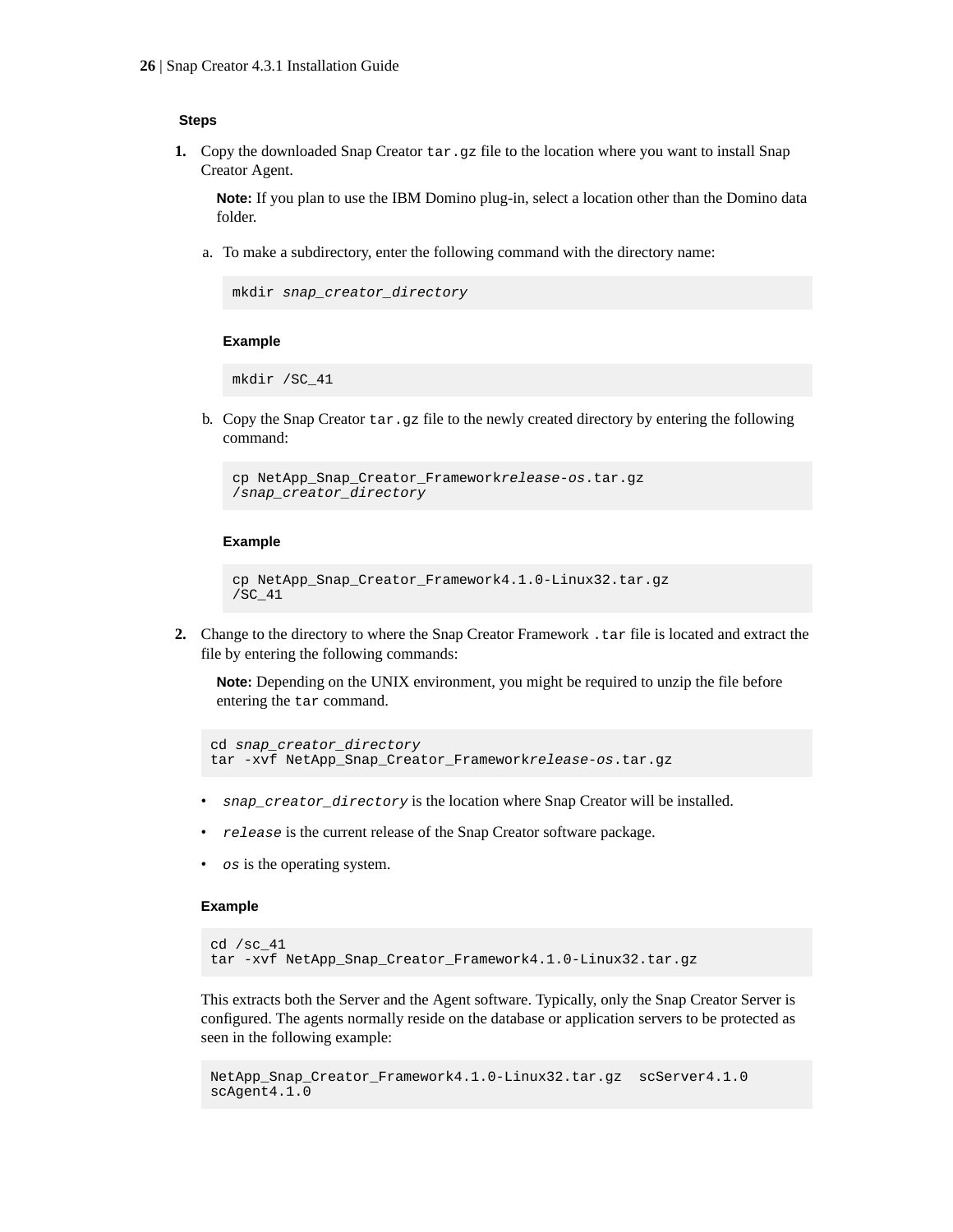<span id="page-26-0"></span>**3.** Enter the following commands and respond to the prompts shown in the example to set up the Snap Creator Agent.

```
cd scAgent*
./snapcreator --setup
Welcome to the NetApp Snap Creator Framework release-version!
### Installation options ###
01. NetApp Snap Creator Framework release-version Agent
Select install option (enter a number or "q" to quit): <Enter 01>
END USER LICENSE AGREEMENT
<...the EULA displays...>
Do you accept the End User License Agreement (y|n): <Enter y>
Enter Snap Creator server port [9090]: <Enter agent port>
INFO: Updated NetApp Snap Creator Framework release-version
/install_path/scAgentrelease-version/engine/etc/agent.properties
INFO: To start scAgent please do the following:
/install_path/scAgentrelease-version/bin/scAgent start
```
**4.** Start the Snap Creator Agent:

/install\_path/scAgentrelease-version/bin/scAgent start

**Note:** To have the Snap Creator Agent run automatically at startup, add the start command to a script.

The steps to create a script differ slightly depending on the operating system used and the preferences of the system administrator managing the server. Generally, the start command for the Snap Creator Agent can be added to a file beginning with S9 (for example, S99scAgent) that is placed in the /path/to/rc2.d subdirectory. The rc2.d subdirectory is commonly located under /etc/, but this can depend on the host operating system and the particular configuration of the server. For more information, refer to the documentation of the operating system in use.

The following message appears:

```
Starting scAgent:
     Watchdog: Running
        Agent: Running
```
#### **Related tasks**

[Installing Java on Snap Creator hosts](#page-11-0) on page 12 [Downloading the Snap Creator software](#page-8-0) on page 9

## **Changing the Snap Creator Agent port after installation**

To change the port on which the Snap Creator Agent is listening, you can make a change in the Snap Creator agent.properties file and restart the agent.

#### **About this task**

The procedure for changing the Snap Creator Agent port is the same for Windows and UNIX. The following procedure uses examples from the UNIX environment.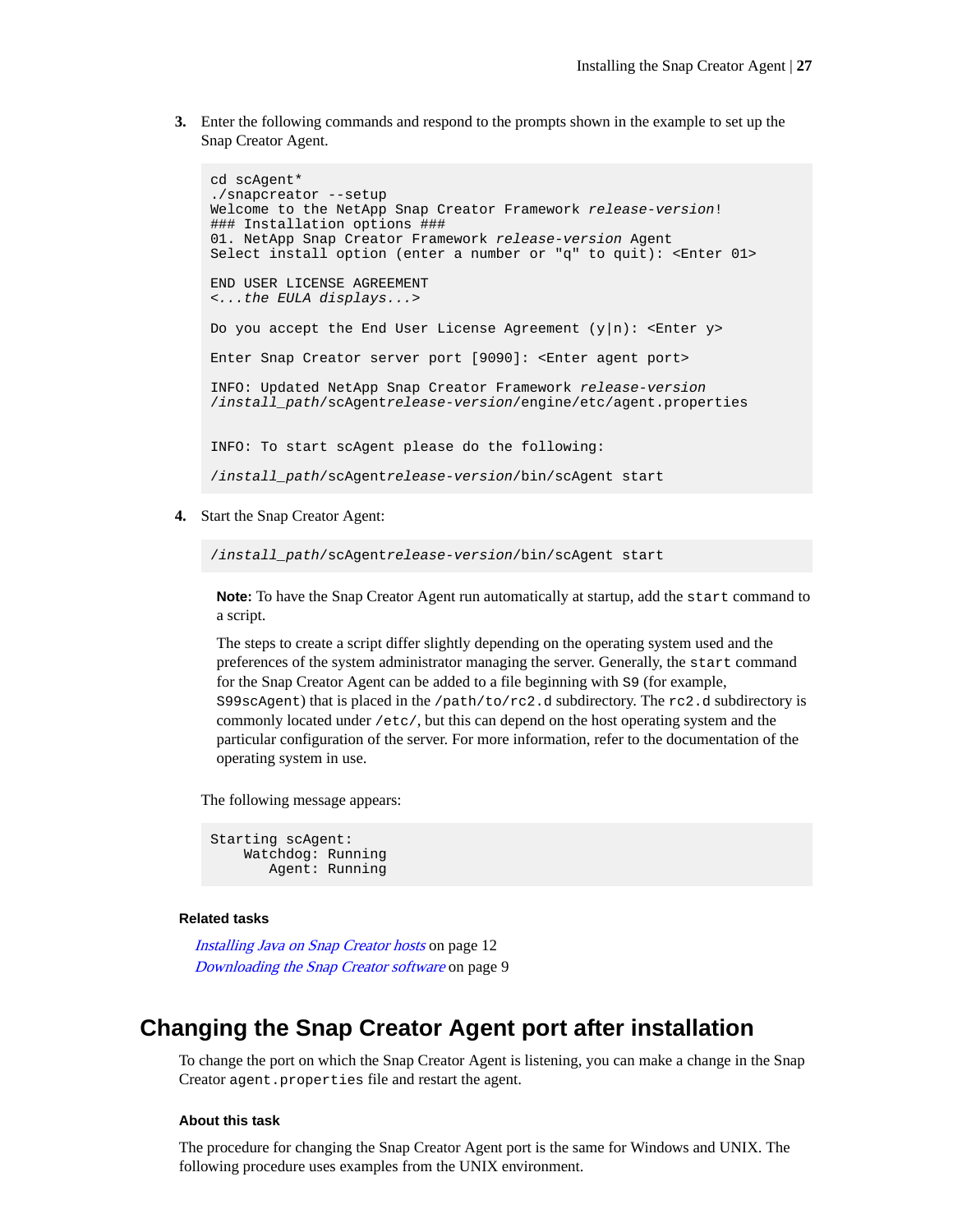### **Steps**

**1.** Log in to the system on which the Snap Creator Agent is running, and switch to the etc subdirectory within the installation directory.

#### **Example**

cd /install\_path/scAgent4.3.0/etc

- **2.** Open the agent.properties file using a text editor.
- **3.** Change the value of the DEFAULT\_PORT parameter to the new port (by default, the port is 9090).

#### **Example**

For example, to use port 9191, change the DEFAULT\_PORT parameter as follows:

DEFAULT\_PORT=9191

- **4.** Save and close the agent.properties file.
- **5.** Restart the Snap Creator Agent.

#### **Example**

/install\_path/scAgent4.3.0/bin/scAgent restart

**Note:** If the Snap Creator Agent is running when any changes are made to the allowed\_commands.config file or the agent.properties file, then the agent must be restarted.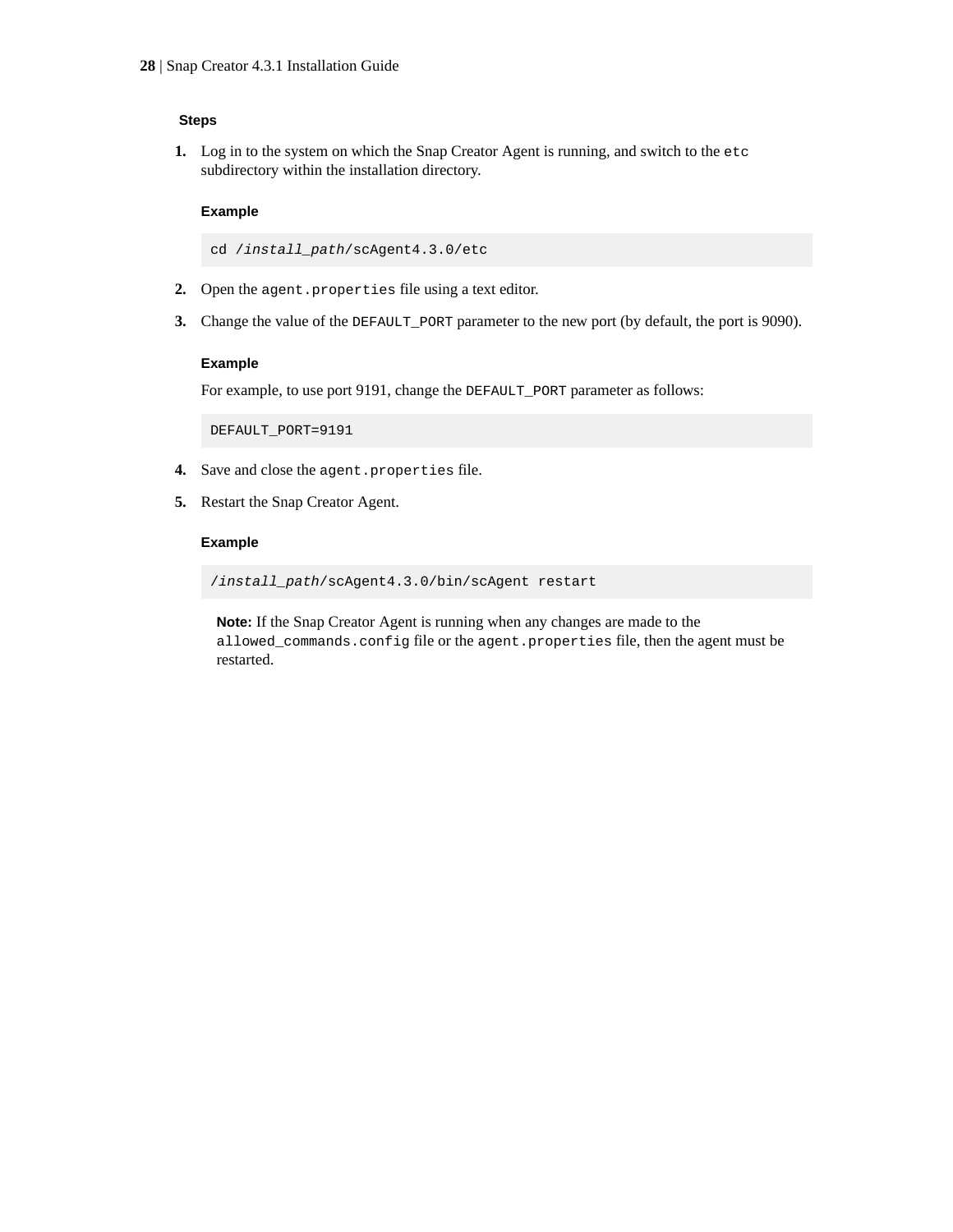# <span id="page-28-0"></span>**Upgrading Snap Creator**

You can upgrade to the latest version of Snap Creator from various supported versions.

**Note:** If you have any questions about whether you can upgrade from releases posted on the Communities site, you can submit general questions to the NetApp Communities Forum. The NetApp Communities Forum is online at: [https://communities.netapp.com/community/](https://communities.netapp.com/community/products_and_solutions/databases_and_enterprise_apps/snapcreator) [products\\_and\\_solutions/databases\\_and\\_enterprise\\_apps/snapcreator](https://communities.netapp.com/community/products_and_solutions/databases_and_enterprise_apps/snapcreator)

Before upgrading to the latest version of Snap Creator, check the job monitor size for the currently installed version of Snap Creator. When you upgrade Snap Creator, you must set the job monitor size equal to or greater than the previous setting to avoid data loss in the job monitor database.

In addition, when upgrading Snap Creator, you must ensure the upgrade takes place on a host that uses the same operating system environment. For example, if you are upgrading in a Windows environment, you should make sure that when you copy backed-up data you also copy the data back to a Windows environment and not UNIX-based system.

**Important:** Snap Creator does not have a downgrade (revert) option. During an upgrade process, you back up several files. It is important to keep the backed-up files until you are certain that you do not need to revert to an earlier version of Snap Creator.

#### **Related tasks**

Checking job monitor size on page 29

## **Checking job monitor size**

Before upgrading to the latest version of Snap Creator, you should check the job monitor size for the currently installed version of Snap Creator.

#### **About this task**

When you upgrade Snap Creator, make sure that you set the job monitor size equal to or greater than the previous setting to avoid data loss in the job monitor database. Snap Creator retrieves jobs only up to the updated job monitor size limit.

For example, if the job monitor size is 500 in Snap Creator 4.0, make sure to set the job monitor size to a number equal to or greater than 500 when upgrading to the latest Snap Creator.

#### **Step**

- **1.** Check the job monitor size by performing one of the following options:
	- Open the Snap Creator Server properties files (/install\_path/scServer4.1.x/ engine/etc/snapcreator.properties) and check the SNAPCREATOR\_JOB\_MONITOR\_SIZE variable.
	- From the Snap Creator GUI main menu, select **Management > Job Monitor** and then click **Size**.

The Job Monitor Size dialog box is displayed with the current size in the top field.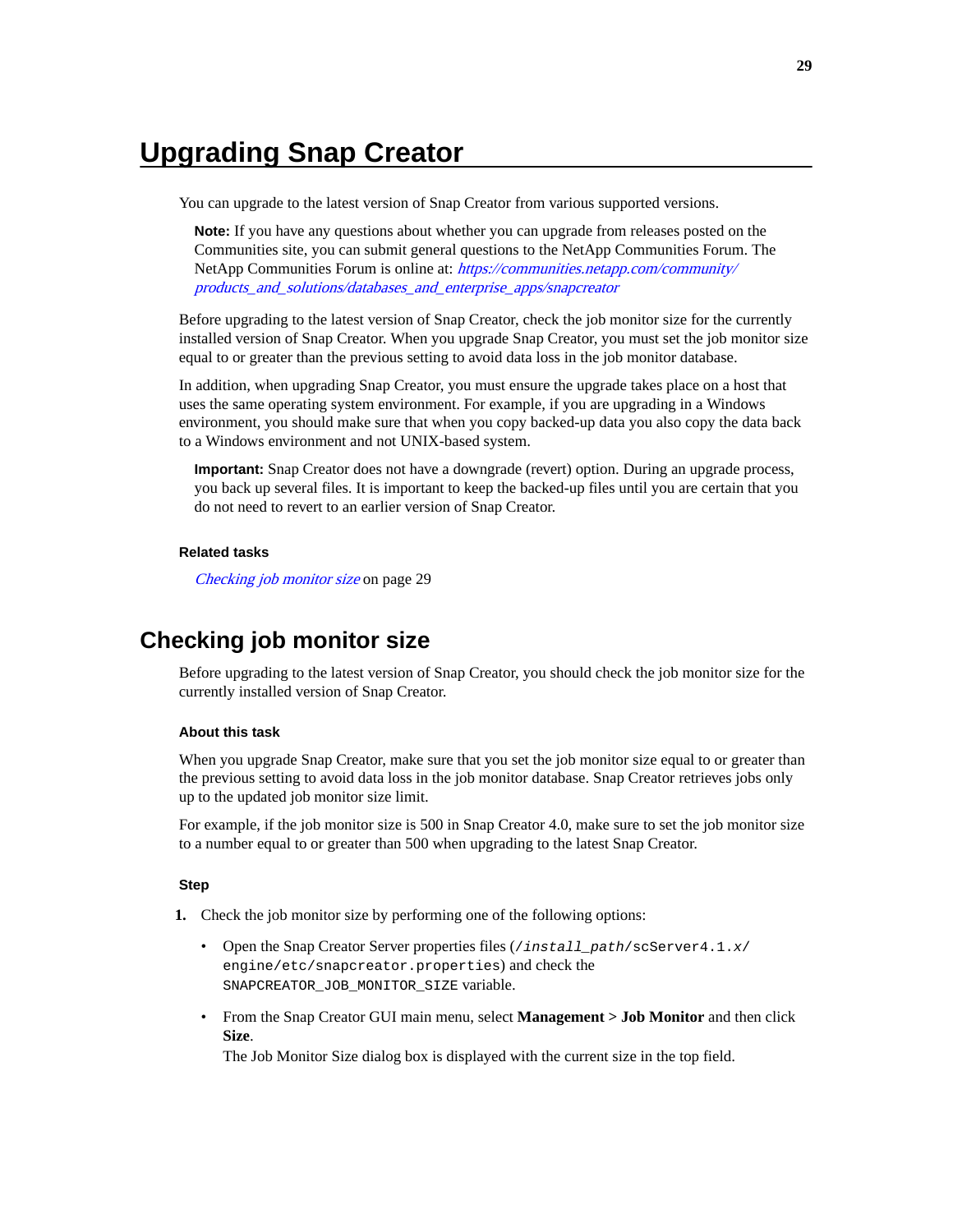## <span id="page-29-0"></span>**Upgrading from releases earlier than Snap Creator 3.6**

If you are upgrading from releases earlier than Snap Creator 3.6, you must first upgrade to Snap Creator 3.6 one version at a time.

For example, to upgrade from Snap Creator 3.5.x, you must first upgrade from 3.5.x to 3.6. After you are running Snap Creator 3.6, you can complete the upgrade to latest version. During this upgrade process, you can install the Snap Creator Agent at the same time as you upgrade the Snap Creator Server.

#### **Related tasks**

Upgrading the Snap Creator Server 3.6.x on Windows on page 30

## **Upgrading from Snap Creator 3.6.x**

When you upgrade from Snap Creator 3.6.x, the database schema is upgraded and all the configuration file passwords are updated for compatibility with the latest Snap Creator.

### **Upgrading the Snap Creator Server 3.6.x on Windows**

You can upgrade directly from the Snap Creator Server 3.6.x on Windows.

#### **Before you begin**

- If you have any Snap Create user names that contain special characters, you must have renamed those users using only alphabetic characters (a-z, A-Z) before performing the upgrade.
- You have stopped Snap Creator services (snapcreatorserverservice and snapcreatoragentservice) before backing up the Snap Creator directories to ensure that the backed up data is complete.

For example, you can use the Services snap-in to stop the services:

- **1.** Select **Start > Run** and enter services.msc.
- **2.** Locate and select the Snap Creator service; then, stop the service.

Alternatively, you can open a command prompt and enter the following commands:

```
sc stop snapcreatorserverservice
sc stop snapcreatoragentservice
```
- You have backed up the following directories and all associated subdirectories and files, within the Snap Creator 3.6.x Server directory (C:\Program Files\NetApp \NetApp\_Snap\_Creator\_Framework\scServer3.6.x):
	- Snap Creator database (..\gui\snapcreator)
	- Profiles and configuration files (..\configs)
	- Logs (..\logs)

**Note:** Do not delete the Snap Creator 3.6.x backup copies that you created.

• (Optional) If the Snap Creator Agent is installed on the same host as the Snap Creator Server, you should backup the agent.conf file  $(C:\PP{ogram\ Files\NetApp}$ \NetApp\_Snap\_Creator\_Framework\scServer3.6.x\config\agent.conf)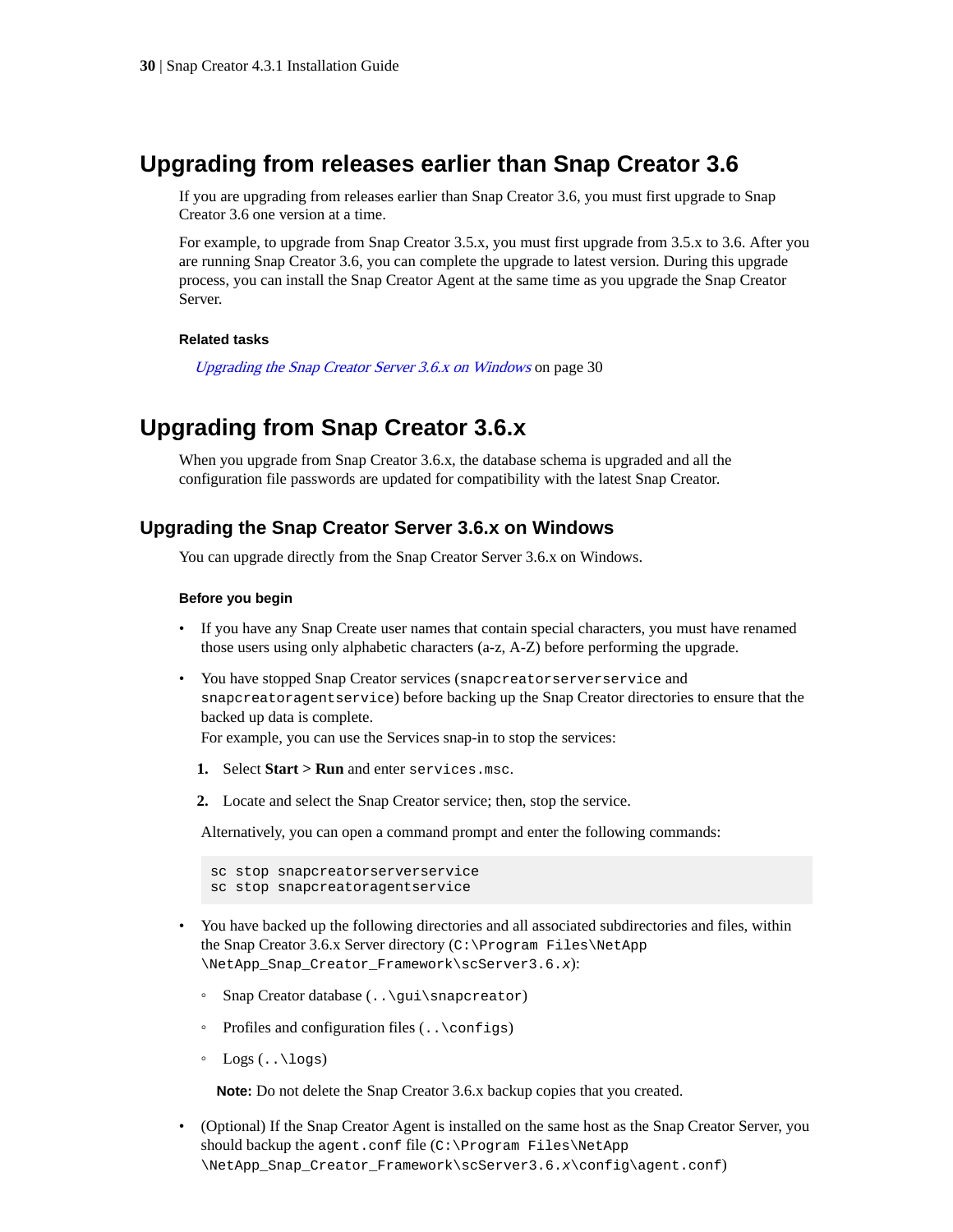#### **About this task**

The paths provided in the following steps refer to the default installation path for Windows. Your path information might differ if the defaults were not used.

After the upgrade process is complete, consider the following issues:

- If the Snap Creator database that is upgraded contains some tasks marked a "in progress", the state remains the same even after the upgrade process is complete.
- The default administrator in latest Snap Creator must be an administrator in Snap Creator 3.6.x. If the 3.6.x user is not an administrator, then the upgrade assigns an operator role to the 3.6.x user.

#### **Steps**

**1.** Stop the Snap Creator services if you have not already done so.

For information about stopping the services, see the details provided earlier in this topic.

**2.** Uninstall the Snap Creator (for Windows) by selecting **Start > Programs > Snap Creator > Uninstall NetApp Snap Creator Framework**.

For details, see information about uninstalling Snap Creator on Windows.

- **3.** Install the latest Snap Creator Server. For details, see the information about installing the Snap Creator Server on Windows.
- **4.** If you selected to start the Snap Creator Server as a service when you installed the latest Snap Creator Server, then stop the service.

For information on stopping the service, see the details provided earlier in this topic.

- **5.** Delete the latest Snap Creator Server database folder (C:\Program Files\NetApp \Snap\_Creator\_Framework\scServer4.1.x\engine\snapcreator).
- **6.** Copy the backed up Snap Creator 3.6.x database directory to the latest location (C:\Program Files\NetApp\Snap\_Creator\_Framework\scServer4.1.x\engine\snapcreator).
- **7.** Copy the backed up Snap Creator 3.6.x profiles and configuration directory to the latest location (C:\Program Files\NetApp\Snap\_Creator\_Framework\scServer4.1.x\engine \configs).
- **8.** Copy the backed up Snap Creator 3.6.x logs directory to the latest location (C:\Program Files \NetApp\Snap\_Creator\_Framework\scServer4.1.x\engine\logs).
- **9.** Open a command prompt and change the directory to the engine subdirectory in the Snap Creator installation path (C:\Program Files\NetApp\Snap\_Creator\_Framework \scServer4.1.x\engine).
- **10.** Upgrade Snap Creator by entering the following command:

```
java -jar snapcreator.jar -upgrade
```
#### **After you finish**

After the upgrade process is complete, start the Snap Creator Server service by doing one of the following:

- Use the Services snap-in and start the service.
- Enter the following command from a command prompt: sc start snapcreatorserverservice

Also, you must validate the Snap Creator Framework GUI startup by navigating to the local host on the specified port (https://IP\_address:gui\_port).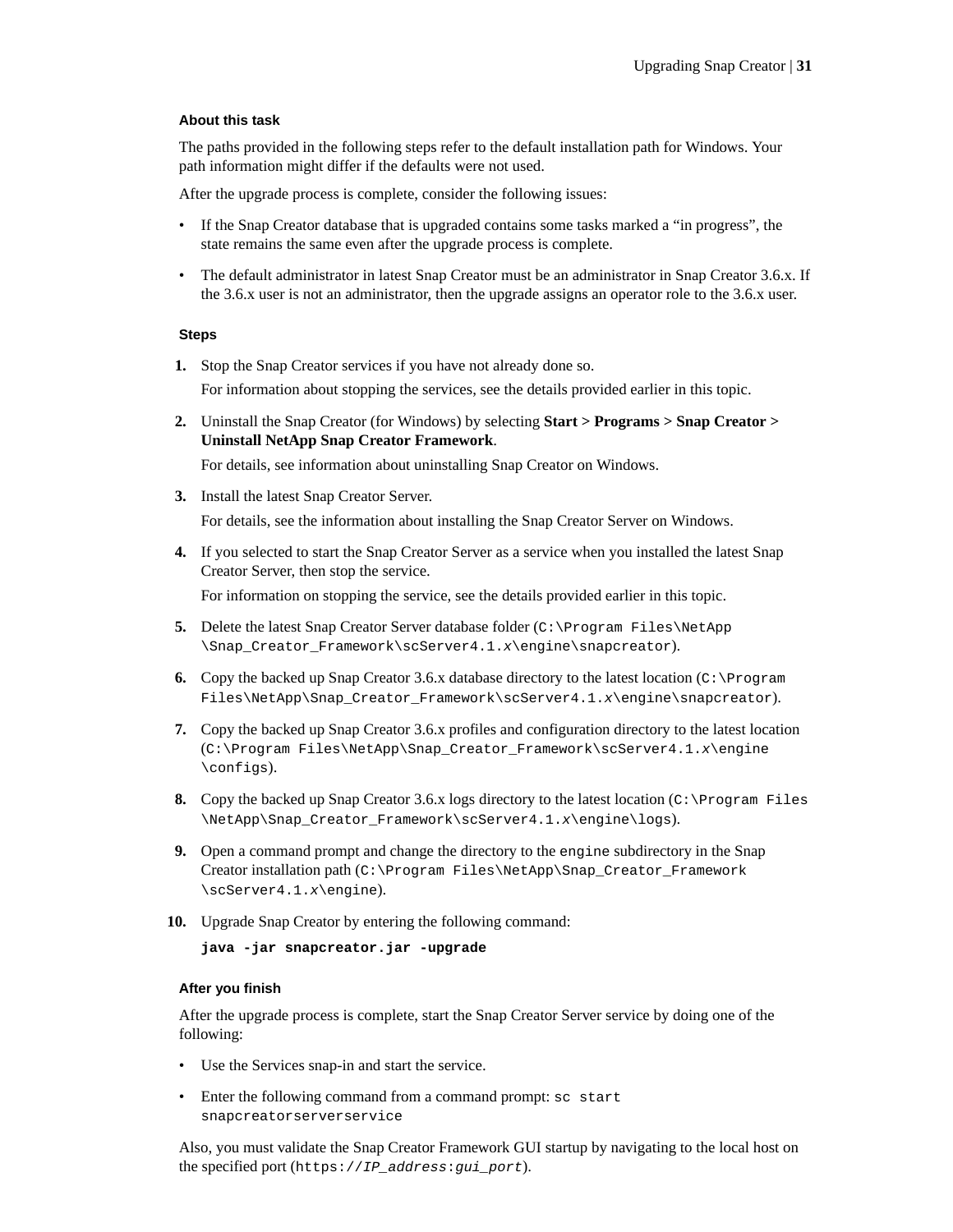<span id="page-31-0"></span>You must connect using HTTPS; otherwise, the connection is not automatically redirected to an HTTPS connection and the GUI will not work.

#### **Related concepts**

[Installing the Snap Creator Server](#page-15-0) on page 16

#### **Related tasks**

[Uninstalling Snap Creator on Windows](#page-50-0) on page 51

## **Upgrading the Snap Creator Server 3.6.x on UNIX-based systems**

You can upgrade directly from the Snap Creator Server 3.6.x on UNIX-based systems.

#### **Before you begin**

- If you have any user names that contain special characters in Snap Creator, you must have renamed those users using only alphabetic characters (a-z, A-Z) before performing the upgrade.
- You have stopped the Snap Creator processes before backing up the Snap Creator directories to ensure that the backed up data is complete.

For example, enter the following commands:

```
/install_path/scServer3.6.x/bin/scServer stop
/install_path/scAgent3.6.x/bin/scAgent stop
```
- You have backed up the up the following directories and all associated subdirectories and files, within the Snap Creator 3.6.x Server directory (/install\_path/scServer3.6.x):
	- Snap Creator database (../gui/snapcreator)
	- Profiles and configuration files (../configs)
	- $\circ$  Logs  $($ ../logs)

**Note:** Do not delete the Snap Creator 3.6.x backup copies that you created.

#### **About this task**

The paths provided in the following steps refer to the default installation path. The path in the commands below might differ from your installation path.

After the upgrade process is complete, consider the following issues:

- If the Snap Creator database that is upgraded contains some tasks marked as "in progress", the state remains the same even after the upgrade process is complete.
- The default administrator in the latest Snap Creator must be an administrator in Snap Creator 3.6.x. If the 3.6.x user is not an administrator, then the upgrade assigns an operator role to the 3.6.x user.

#### **Steps**

**1.** Stop the Snap Creator processes if you have not already done so.

For information about stopping the processes, see the details provided earlier in this topic.

**2.** Install the latest Snap Creator, but do not start the Snap Creator Server service.

For details, see information about installing the Snap Creator Server on UNIX.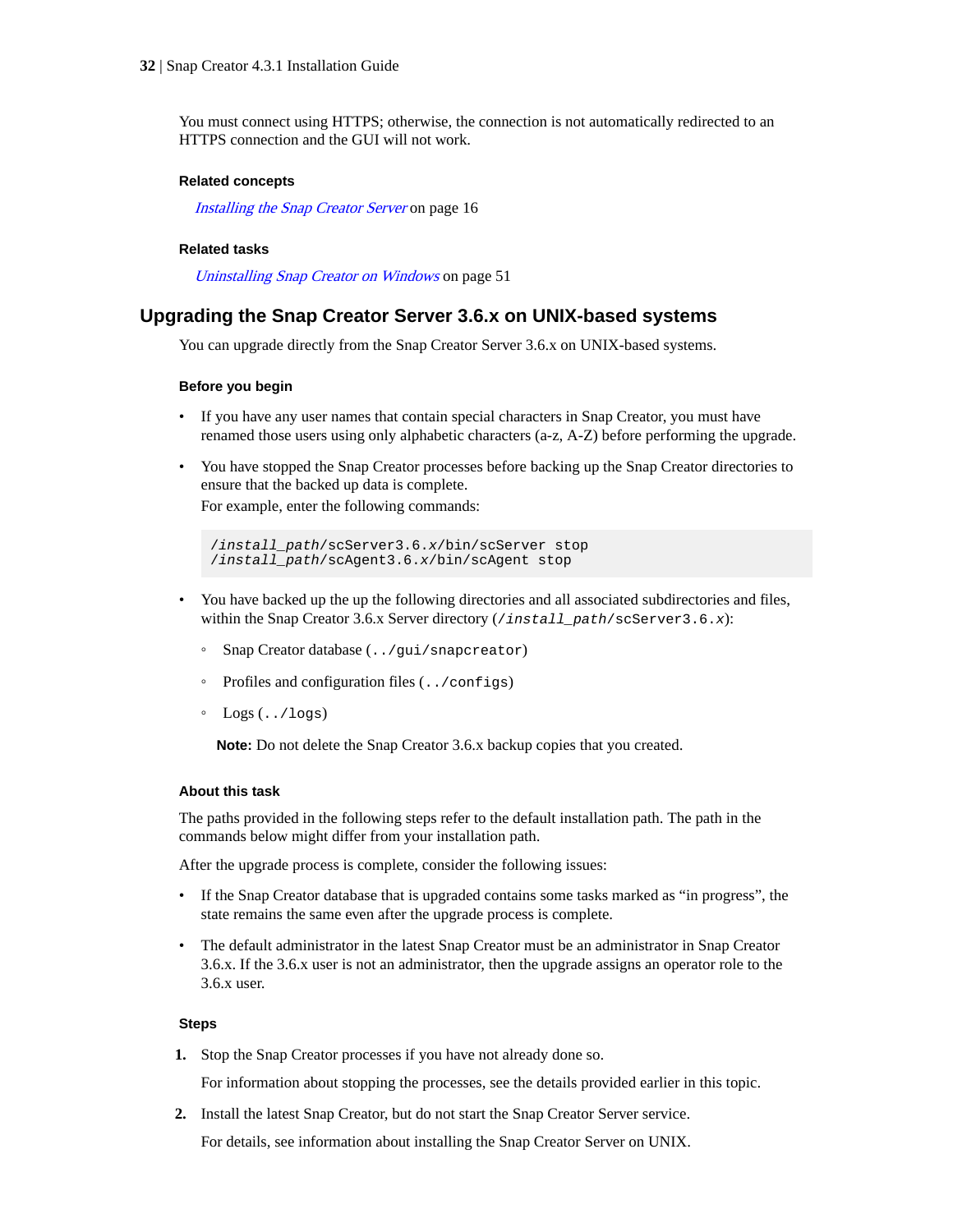- <span id="page-32-0"></span>**3.** Copy the backed up Snap Creator 3.6.x database directory to the latest database location (/ install\_path/scServer4.1.x/engine/snapcreator).
- **4.** Copy the backed up Snap Creator 3.6.x profiles and configuration folder to the latest location (/ install\_path/scServer4.1.x/engine/configs).
- **5.** Copy the backed up Snap Creator 3.6.x logs folder to the latest location (*install\_path*/ scServer4.1.x/engine/logs).
- **6.** Change directories to the engine subdirectory in the Snap Creator install path (/ install\_path/scServer4.1.x/engine).
- **7.** Upgrade Snap Creator by entering the following command:

```
java -jar snapcreator.jar -upgrade
```
#### **After you finish**

After the upgrade process is complete, start the Snap Creator Server service by entering the following command:

**/install\_path/scServer4.1.x/bin/scServer start**

Also, delete the Snap Creator 3.6.x install directory.

**Important:** Do not delete your backup copies until you are certain you do not need to revert to an older version.

You must also validate the Snap Creator Framework GUI startup by navigating to the local host on the specified port (https://IP\_address:gui\_port).

You must connect using HTTPS; otherwise, the connection is not automatically redirected to an HTTPS connection and the GUI will not work.

#### **Related tasks**

[Installing the Snap Creator Server on UNIX-based systems](#page-18-0) on page 19

## **Upgrading Snap Creator Agent 3.6.x on Windows**

You can upgrade directly from Snap Creator Agent 3.6.x on Windows.

#### **Before you begin**

- You have stopped Snap Creator Agent service (snapcreatoragentservice) before backing up the Snap Creator Agent directories to ensure that the backed up data is complete. For example, you can use the Services snap-in to stop the service:
	- **1.** Select **Start > Run** and enter services.msc.
	- **2.** Locate and select the Snap Creator Agent service; then, stop the service.

Alternatively, you can open a command prompt and enter the following command:

sc stop snapcreatoragentservice

- You have backed up the following directories, and all associated subdirectories and files, within the Snap Creator Agent directory (C:\Program Files\NetApp \NetApp\_Snap\_Creator\_Framework\scAgent3.6.x):
	- agent.conf file (..\config\agent.conf)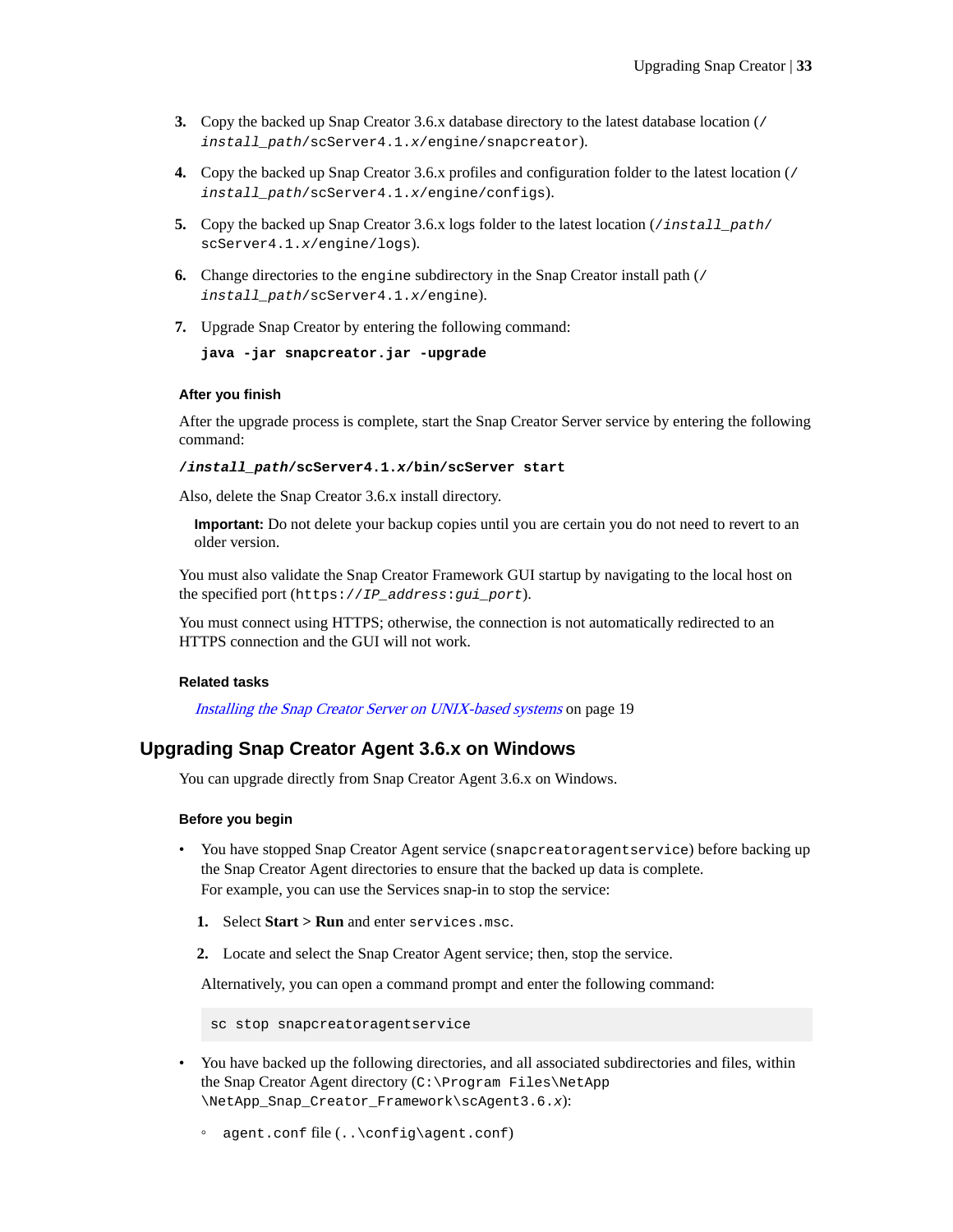**Note:** If you have the Snap Creator Server installed on the same system, you might have already backed up this file when you upgraded the Snap Creator Server 3.6.x.

- $\circ$  Logs directory, if enabled  $($ .  $\log s)$
- Plug-ins directory (... \plugins)

#### **About this task**

Snap Creator Agent in versions prior to 4.1 used a file named agent.conf to list commands outside of Snap Creator that might be executed on Snap Creator Agent. In 4.1, the allowed\_commands.config file is used.

Similarly, the agent.conf file listed hosts that the Snap Creator Agent was allowed to communicate with. By default, the Snap Creator Agent allowed communications with all Snap Creator Servers. However, if you chose to use this feature in previous versions of Snap Creator, the AUTHORIZED\_HOSTS parameter in the agent.properties file now replaces that feature.

**Note:** If you did not use these parameters, a simple installation of the new agent is all that is required.

The paths provided in the following steps refer to the default installation path for Windows. Path information might differ from your installation path if the defaults were not used.

#### **Steps**

**1.** Stop the Snap Creator Agent service if you have not already done so.

For information about stopping the service, see the details provided earlier in this topic.

**2.** Uninstall Snap Creator (for Windows) by selecting **Start > Programs > Snap Creator > Uninstall NetApp Snap Creator Framework**.

For details, see the information about uninstalling Snap Creator on Windows.

**3.** Install the latest Snap Creator Agent.

For details, see the information about installing Snap Creator Agent on Windows.

**4.** Open the backed up copy of the agent.conf file in a text editor.

#### **Example**

Following is an example of agent.conf:

```
host: scServer@Tampico
command: sdcli.exe
```
**5.** Open the new allowed\_commands.config file (C:\Program Files\NetApp

\Snap\_Creator\_Framework\scAgent4.1.x\etc\allowed\_commands.config) in a text editor and copy the command line from agent.conf into the allowed\_commands.config file; however, due to the enhanced security in the latest Snap Creator, make sure that the command is fully qualified.

#### **Example**

From the previous example, the allowed\_commands.config file should contain the following:

command: "C:\Program Files\NetApp\SnapDrive\sdcli.exe"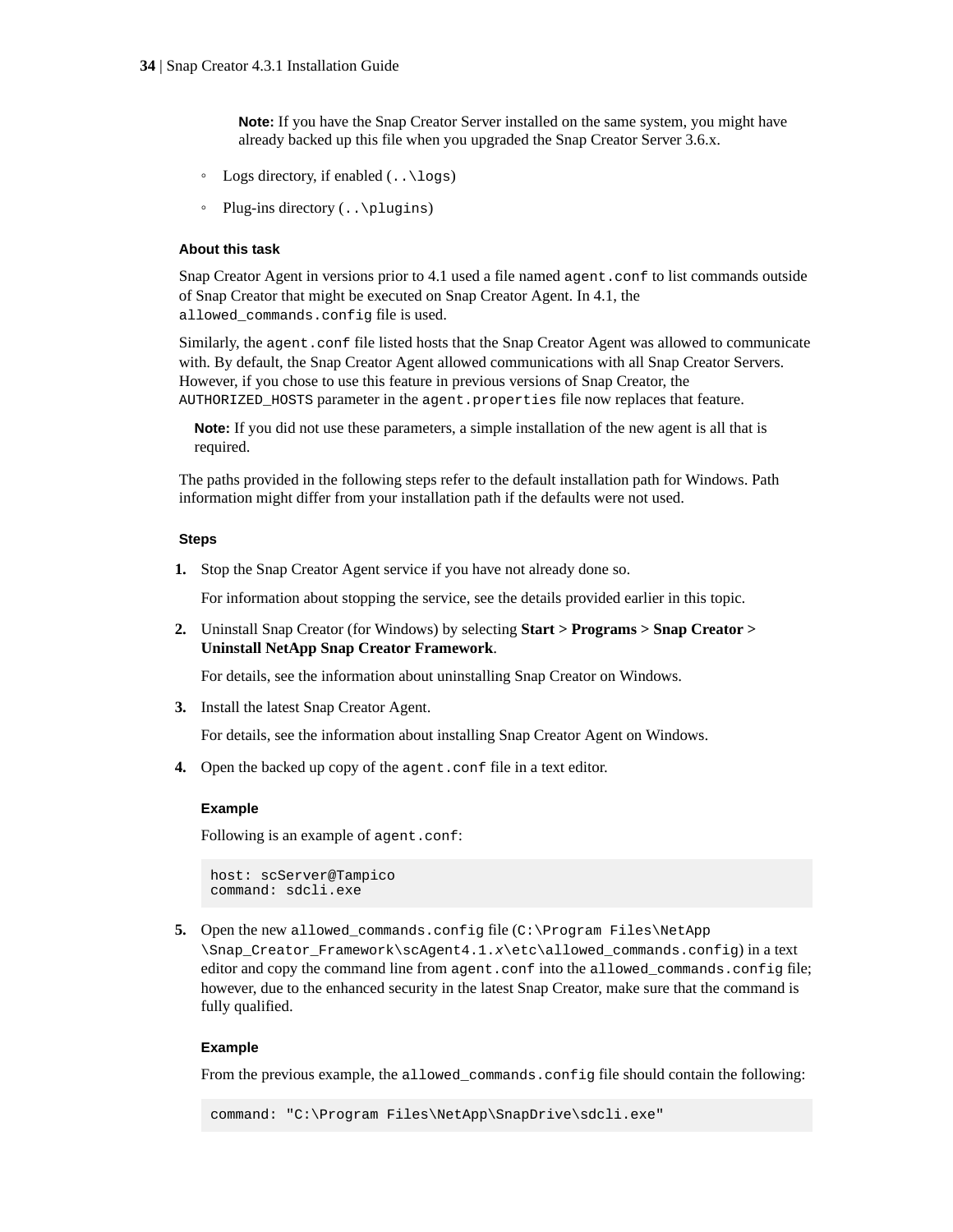<span id="page-34-0"></span>**Note:** Because of the space between "Program Files", quotation marks must be included to encapsulate the command. If the command does not contain any spaces, then quotation marks are not needed.

You can add commands as needed, with each command on a separate line.

- **6.** Save and close the file.
- **7.** Open the agent.properties file (C:\Program Files\NetApp

\Snap\_Creator\_Framework\scAgent4.1.x\etc\agent.properties) in a text editor and change the default entry of  $\text{AUTHORIZED}$  HOSTS= $*$  to reflect the host setting in the agent.conf file.

From the previous example, the AUTHORIZED\_HOSTS parameter should contain the following:

AUTHORIZED\_HOSTS=Tampico

Hosts can be added as needed, using commas to separate host names. Both host names and IP addresses are supported:

AUTHORIZED\_HOSTS=Tampico, 10.10.10.192, Fuji01

- **8.** Save and close the file.
- **9.** Start the Snap Creator Agent service by doing one of the following:
	- Use the Services snap-in and start the service.
	- From a command prompt, enter the following command: sc start snapcreatoragentservice

#### **Related tasks**

[Installing Snap Creator Agent on Windows](#page-22-0) on page 23 [Uninstalling Snap Creator on Windows](#page-50-0) on page 51

### **Upgrading the Snap Creator Agent 3.6.x on UNIX**

You can upgrade directly from Snap Creator Agent 3.6.x on UNIX.

#### **Before you begin**

• You have stopped Snap Creator Agent before backing up the Snap Creator Agent directories to ensure that the backed up data is complete. For example, enter the following command:

/install\_path/scAgent3.6.x/bin/scAgent stop

- You have backed up the following directories, and all associated subdirectories and files, within the Snap Creator Agent directory (/install\_path/scAgent3.6.x):
	- agent.conf file (../config/agent.conf)
	- Logs directory, if enabled (../logs)
	- Plug-ins directory (../plugins)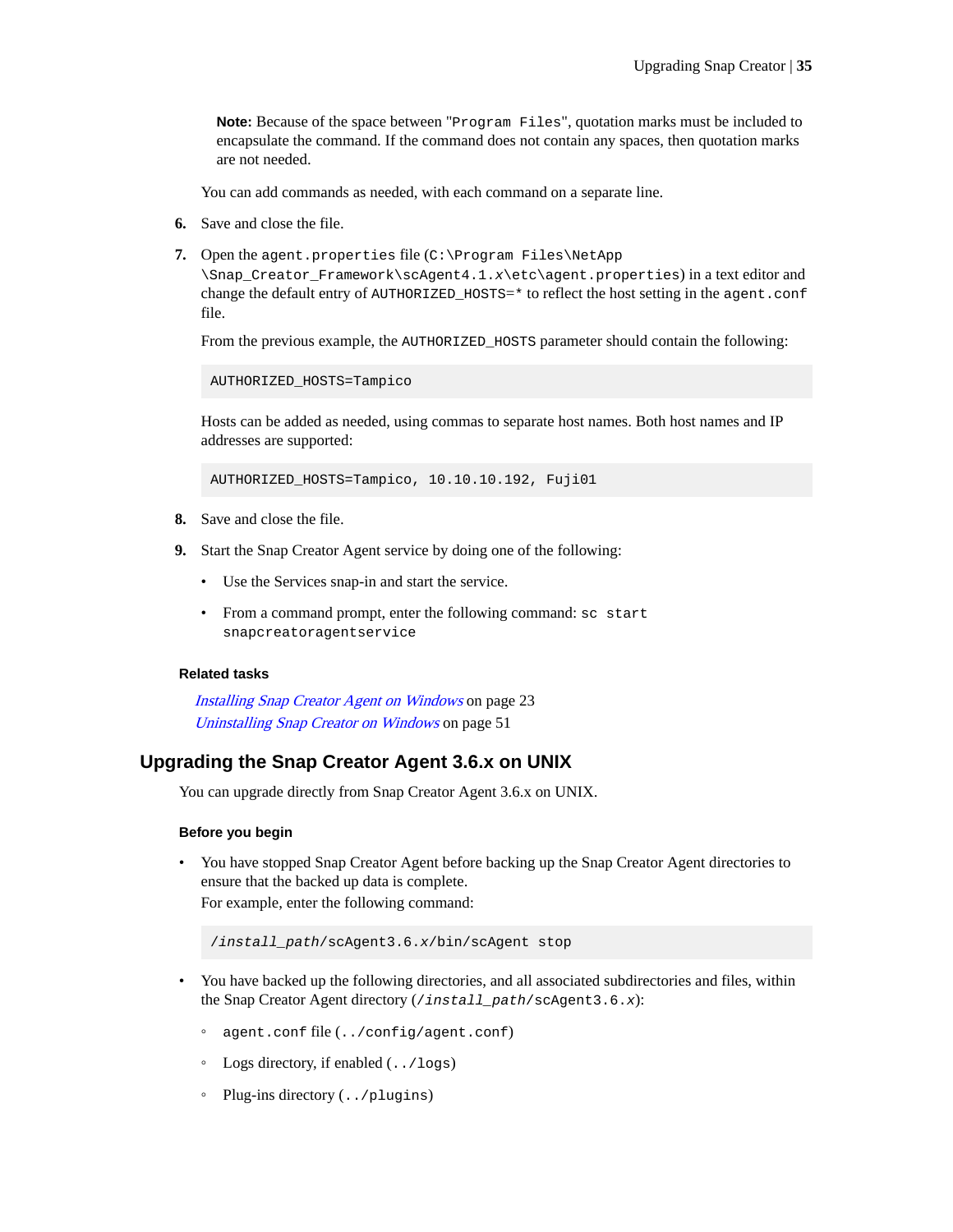#### **About this task**

The Snap Creator Agent in versions prior to 4.1 used a file named agent.conf to list commands outside of Snap Creator that could be executed on a Snap Creator Agent. In 4.1, the allowed\_commands.config file is used.

Similarly, the agent.conf file listed hosts that the Snap Creator Agent was allowed to communicate with. By default, the Snap Creator Agent allowed communications with all Snap Creator Servers. However, if you chose to use this feature in previous versions of Snap Creator, the AUTHORIZED\_HOSTS parameter in the agent.properties file now replaces that feature.

**Note:** If you did not use these parameters, a simple installation of the new agent is all that is required.

The paths provided in the following steps refer to the default installation path. The paths in the commands below might differ from those in your installation path.

#### **Steps**

**1.** Stop Snap Creator Agent if you have not already done so.

For information, see the details provided earlier in this topic.

**2.** Install the latest Snap Creator Agent, but do not start the Snap Creator Agent.

For details, see the information about installing Snap Creator Agent on UNIX.

**3.** Open the backed up copy of the agent.confile in a text editor.

#### **Example**

The following is an example of agent.conf:

host: scServer@Lyon command: rc\_domino

**4.** Open the new allowed\_commands.config file (/install\_path/scAgent4.1.x/etc/ allowed\_commands.config) in a text editor and copy the command line from agent.conf into the allowed\_commands.config file; however, due to the enhanced security in the latest Snap Creator, make sure that the command is fully qualified.

#### **Example**

From the previous example, the allowed\_commands.config file should contain the following:

command: /etc/init.d/rc\_domino

**Note:** If the command contains any spaces, then you must encapsulate the command within quotation marks.

You can add commands as needed, with each command on a separate line.

Save and close the file after making changes.

**5.** Open the agent.properties file (/install\_path/scAgent4.1.x/etc/ agent.properties) in a text editor and change the default entry of AUTHORIZED\_HOSTS=\* to reflect the host setting in the agent.conf file, then save and close the file.

From the previous example, the AUTHORIZED HOSTS parameter should contain the following: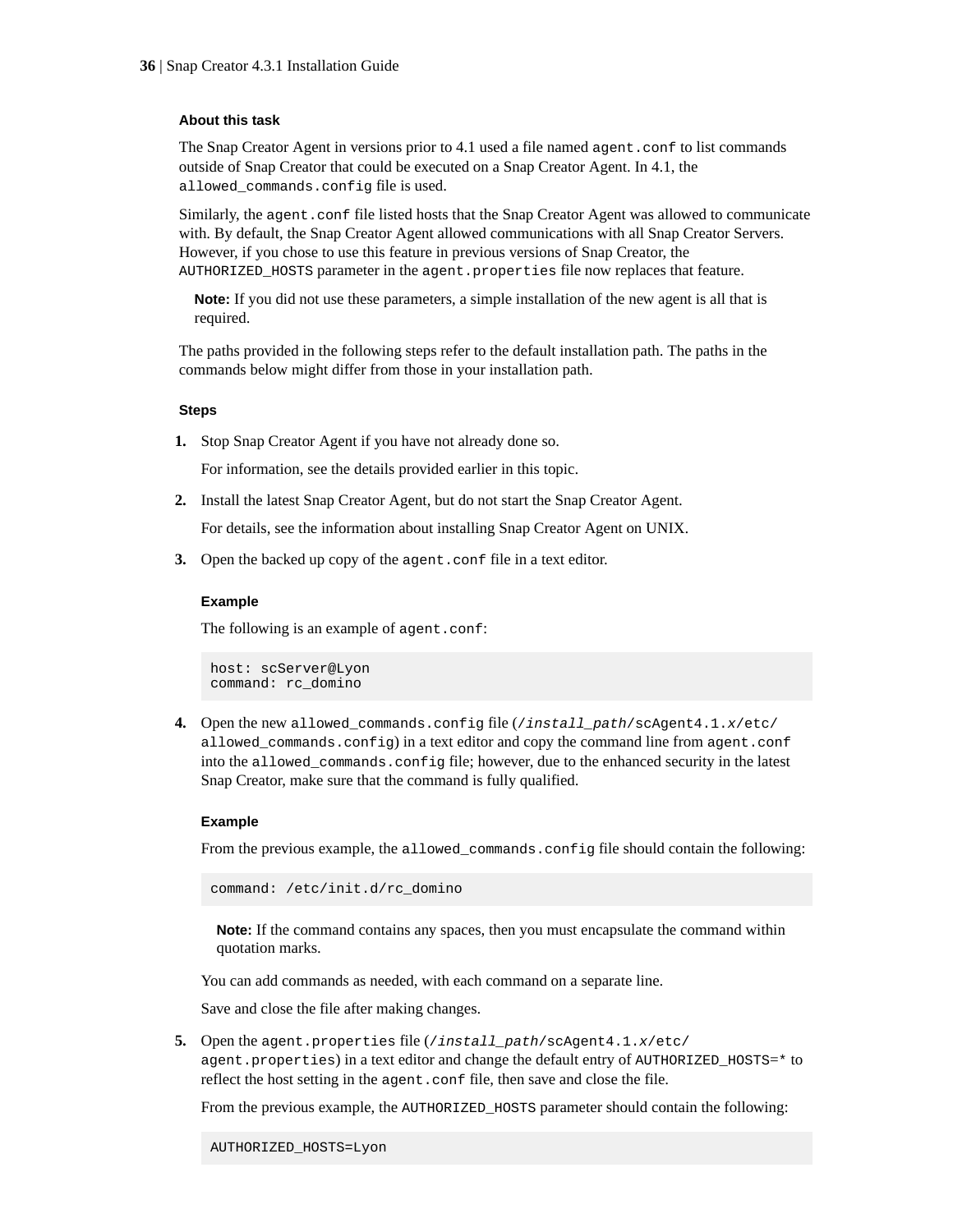<span id="page-36-0"></span>Hosts can be added as needed, using commas to separate host names. Both host names and IP addresses are supported:

AUTHORIZED\_HOSTS=Lyon, 10.10.10.192, Fuji01

**6.** Start Snap Creator Agent by entering the following command:

/install\_path/scAgent4.1.x/bin/scAgent start

#### **Related tasks**

[Installing the Snap Creator Agent on UNIX-based systems](#page-24-0) on page 25

## **Upgrading from Snap Creator 4.0.x**

When you upgrade from Snap Creator 4.0.x, the database schema is upgraded.

### **Upgrading Snap Creator Server 4.0.x on Windows**

You can upgrade directly from Snap Creator Server 4.0.x on Windows.

#### **Before you begin**

- If you have any user names that contain special characters in Snap Creator, you must have renamed those users using only alphabetic characters (a through z and A through Z).
- You must have stopped Snap Creator services (snapcreatorserverservice and snapcreatoragentservice) before backing up the Snap Creator directories to ensure that the backed up data is complete.

For example, you can use the Services snap-in to stop the services:

- **1.** Select **Start > Run** and enter services.msc.
- **2.** Locate and select the Snap Creator service; then, stop the service.

Alternatively, you can open a command prompt and enter the following commands:

```
sc stop snapcreatorserverservice
sc stop snapcreatoragentservice
```
- You must have backed up the following directories, and all associated subdirectories and files, must have been backed up within the Snap Creator 4.0.x Server engine subdirectory ( $\text{c}:$ \Program Files\NetApp\Snap\_Creator\_Framework\scServer4.0.x\engine):
	- Snap Creator database (..\snapcreator)
	- Snap Creator Server properties  $(\cdot, \setminus etc)$
	- Profiles and configuration (..\configs)
	- $\circ$  Logs (..\logs)

**Note:** You must not have deleted the Snap Creator 4.0.x backup copies that you created.

• (Optional) If the Snap Creator Agent is installed on the same host as the Snap Creator Server, you should have already backed up the agent.conf file  $(C:\PP\text{ogram Files}\NetApp)$ \Snap\_Creator\_Framework\scAgent4.0.x\config\agent.conf).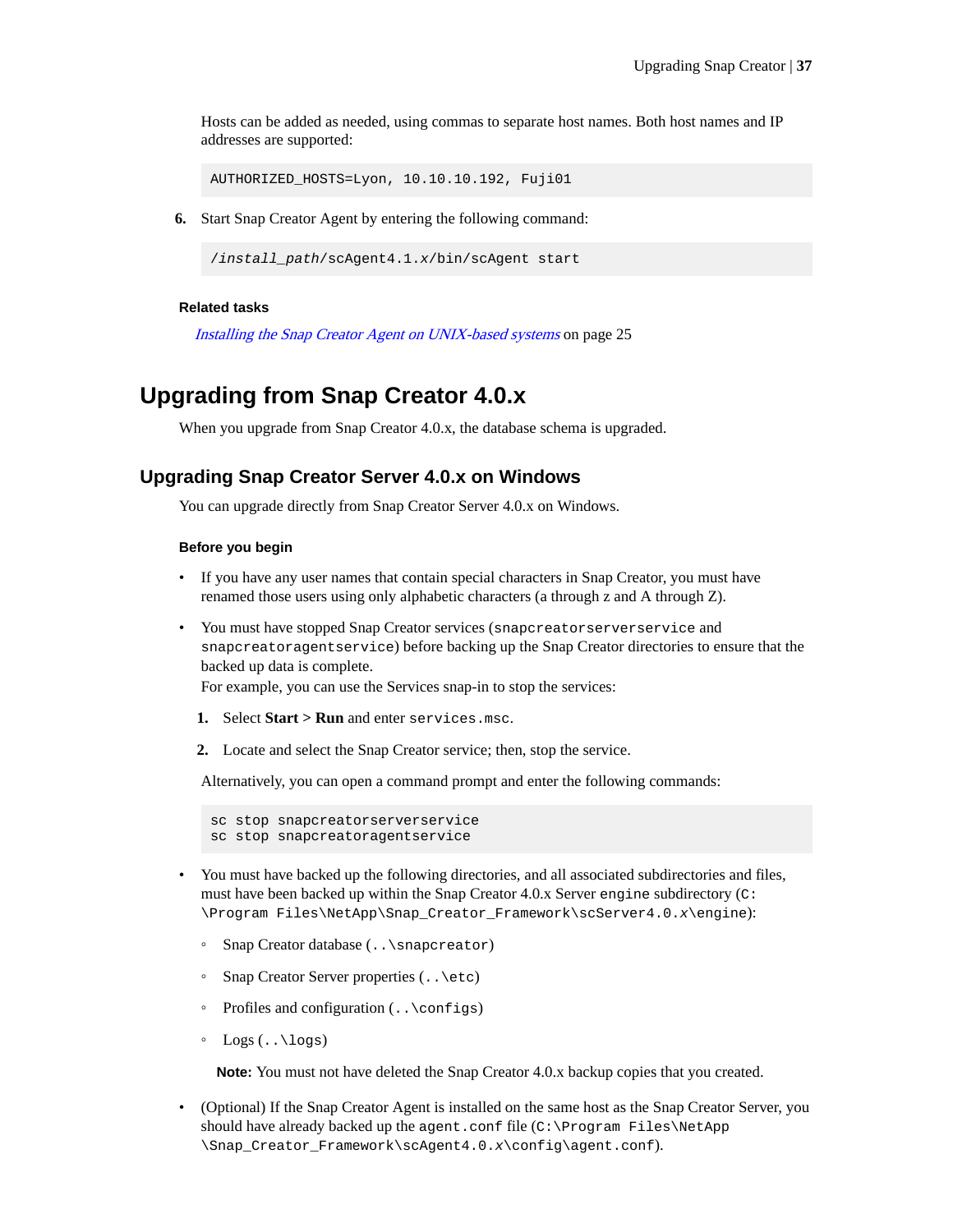#### **About this task**

The paths provided in the following steps refer to the default installation path for Windows. Path information might differ from your installation path if the defaults were not used.

After the upgrade process is complete, consider the following issues:

- If the Snap Creator database that is upgraded contains some tasks marked as "in progress", the state remains the same even after the upgrade process is complete.
- The default administrator in the latest Snap Creator must be an administrator in Snap Creator 4.0.x. If the 4.0.x user is not an administrator, then the upgrade assigns an operator role to the 4.0.x user.

#### **Steps**

**1.** Stop the Snap Creator services if you have not already done so.

For information about stopping the services, see the details provided earlier in this topic.

**2.** Uninstall Snap Creator (for Windows) by selecting **Start > Programs > Snap Creator > Uninstall NetApp Snap Creator Framework**.

For details, see the information about uninstalling Snap Creator on Windows.

**3.** Install the latest Snap Creator Server.

For details, see the information about installing the Snap Creator Server on Windows.

**4.** If you selected to start the Snap Creator Server as a service when you installed the latest Snap Creator Server, then stop the service.

For information about stopping the service, see the details provided earlier in this topic.

- **5.** Delete the latest Snap Creator Server database folder (C:\Program Files\NetApp \Snap\_Creator\_Framework\scServer4.1.x\engine\snapcreator).
- **6.** Copy the backed up Snap Creator 4.0.x database directory to the latest location ( $C:\Per{\sim}$ Files\NetApp\Snap\_Creator\_Framework\scServer4.1.x\engine\snapcreator).
- **7.** Copy the backed up Snap Creator 4.0.x profiles and configuration directory to the latest location (C:\Program Files\NetApp\Snap\_Creator\_Framework\scServer4.1.x\engine \configs).
- **8.** Copy the backed up Snap Creator 4.0.x logs directory to the latest location (C:\Program Files \NetApp\Snap\_Creator\_Framework\scServer4.1.x\engine\logs).
- **9.** Open a command prompt and change the directory to the engine subdirectory in the Snap Creator install path (C:\Program Files\NetApp\Snap\_Creator\_Framework \scServer4.1.x\engine).
- **10.** Upgrade Snap Creator by entering the following command:

**java -jar snapcreator.jar -upgrade**

#### **After you finish**

After the upgrade process is complete, start the Snap Creator Server service by doing one of the following:

- Use the Services snap-in and start the service.
- From a command prompt, enter the following command: sc start snapcreatorserverservice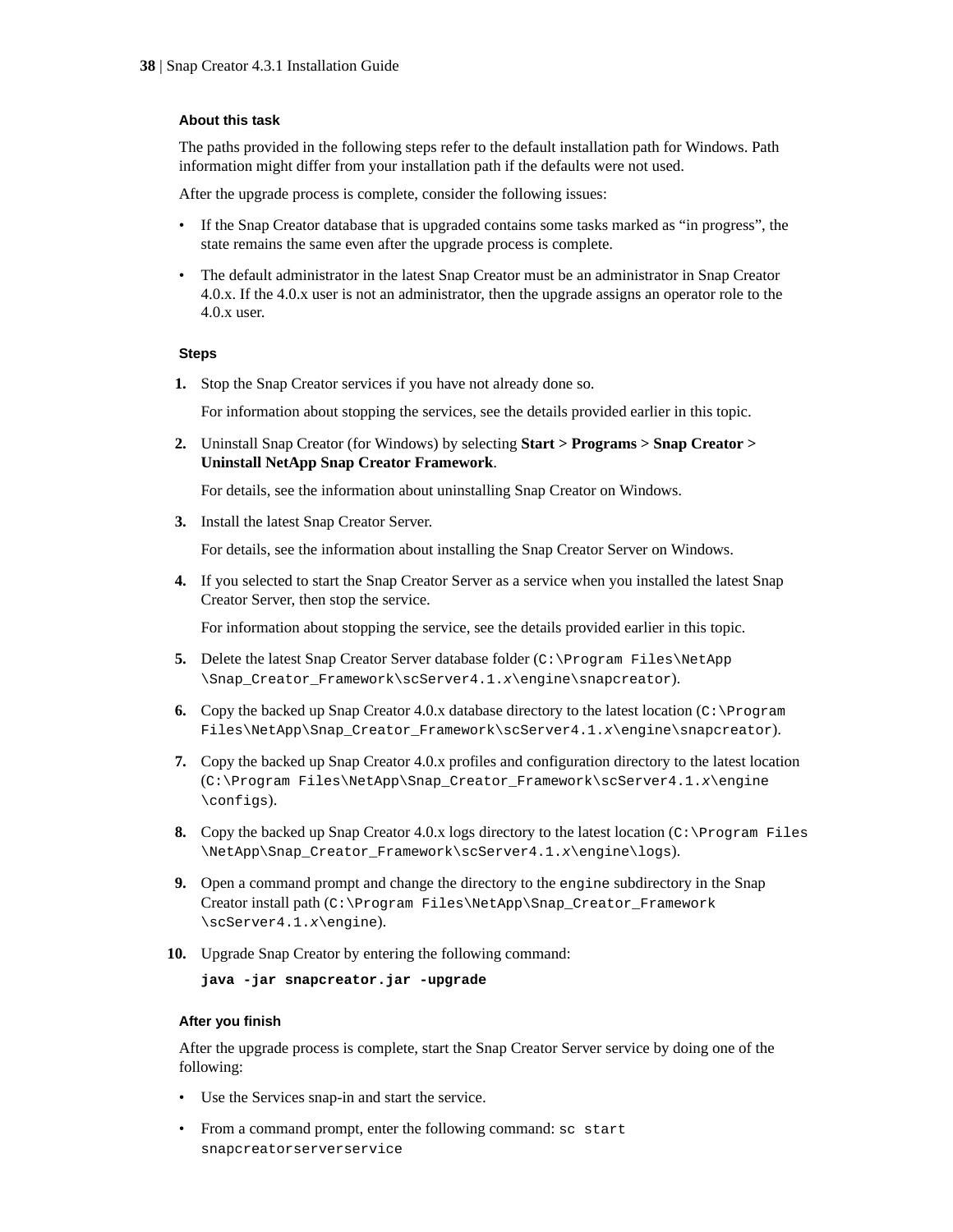<span id="page-38-0"></span>Also, you must validate the Snap Creator Framework GUI startup by navigating to the local host on the specified port (https://IP\_address:gui\_port).

You must connect using HTTPS; otherwise, the connection is not automatically redirected to an HTTPS connection and the GUI will not work.

#### **Related concepts**

[Installing the Snap Creator Server](#page-15-0) on page 16

#### **Related tasks**

[Uninstalling Snap Creator on Windows](#page-50-0) on page 51

### **Upgrading Snap Creator Server 4.0.x on UNIX-based systems**

You can upgrade directly from Snap Creator Server 4.0.x on UNIX-based systems.

#### **Before you begin**

- If you have any user names that contain special characters in Snap Creator, you must have renamed those users using only alphabetic characters (a through z or A through Z).
- You have stopped the Snap Creator processes before backing up the Snap Creator directories to ensure that the backed up data is complete.

For example, enter the following commands:

```
/install_path/scServer4.0.x/bin/scServer stop
/install_path/scAgent4.0.x/bin/scAgent stop
```
- You have backed up the following directories, and all associated subdirectories and files, within the Snap Creator 4.0.x Server engine subdirectory (/install\_path/scServer4.0.x/ engine):
	- Snap Creator database (../snapcreator)
	- Snap Creator Server properties (../etc)
	- Profiles and configuration (../configs)
	- $Logs$   $($ ../logs)

**Note:** You must not have deleted the Snap Creator 4.0.x backup copies that you created.

#### **About this task**

The paths provided in the following steps refer to the default installation path. The paths in the commands below might differ from your installation path.

After the upgrade process is complete, you should consider the following issues:

- If the Snap Creator database that is upgraded contains some tasks marked as "in progress," then the state remains the same even after the upgrade process is complete.
- The default administrator in the latest Snap Creator must be an administrator in Snap Creator 4.0.x. If the 4.0.x user is not an administrator, then the upgrade assigns an operator role to the 4.0.x user.

#### **Steps**

**1.** Stop the Snap Creator processes if you have not already done so.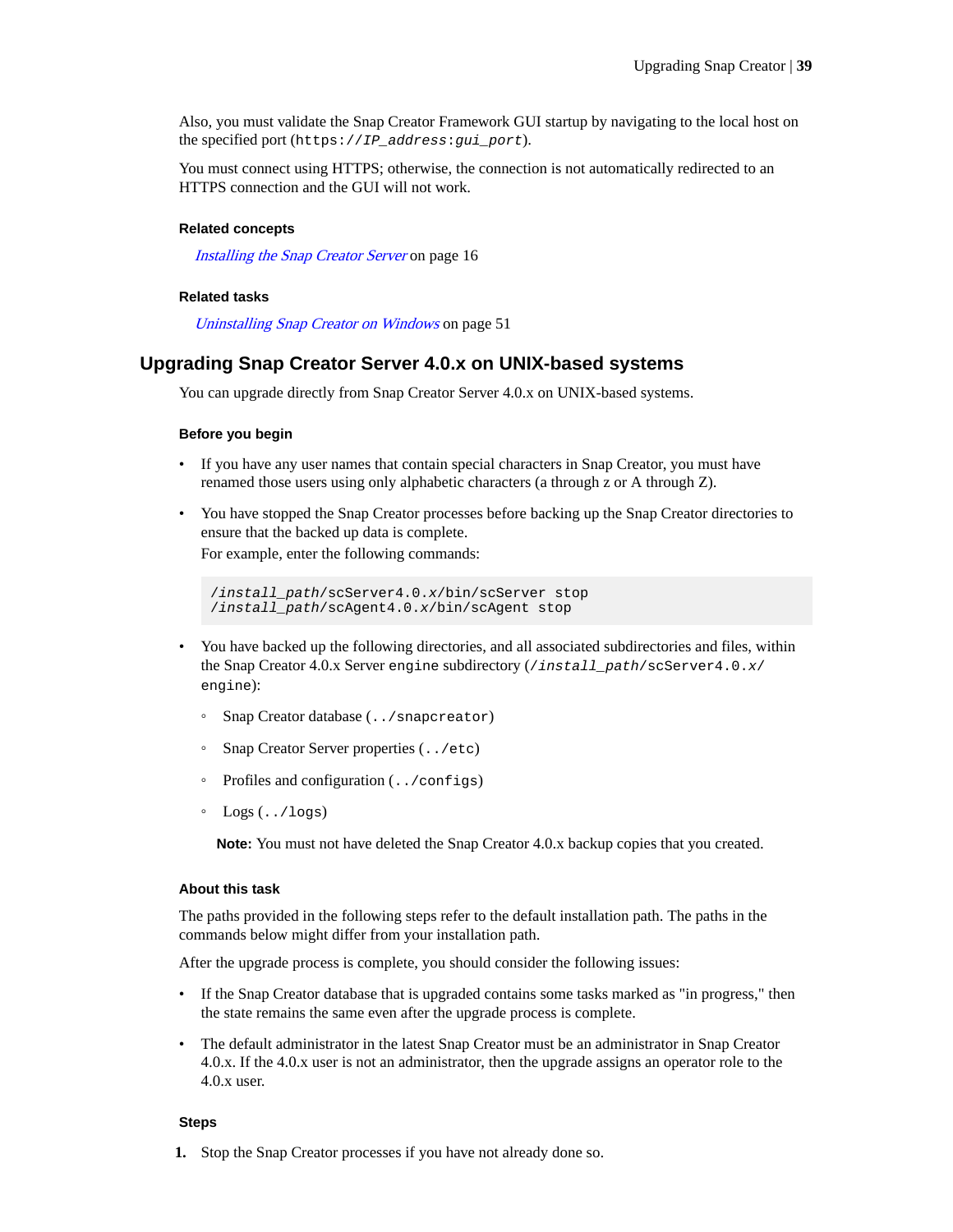For information about stopping the processes, see the details provided earlier in this topic.

- <span id="page-39-0"></span>**2.** Install the latest Snap Creator, but do not start the Snap Creator Server service. For details, see information about installing the Snap Creator Server on UNIX.
- **3.** Copy the backed up Snap Creator 4.0.x database directory to the latest location (/ install\_path/scServer4.1.x/engine/snapcreator).
- **4.** Copy the backed up 4.0.x profiles and configuration directory to the latest location (/ install\_path/scServer4.1.x/engine/configs).
- **5.** Copy the backed up 4.0.x logs directory to the latest location (*install\_path/* scServer4.1.x/engine/logs).
- **6.** Change directories to the engine subdirectory in the Snap Creator install path (/ install\_path/scServer4.1.x/engine).
- **7.** Upgrade Snap Creator by entering the following command:

**java -jar snapcreator.jar -upgrade**

#### **After you finish**

After the upgrade process is complete, start the Snap Creator Server service by entering the following command:

#### **/install\_path/scServer4.1.x/bin/scServer start**

Also, delete the Snap Creator 4.0 installation directory.

**Important:** Do not delete your backup copies until you are certain that you do not need to revert to an older version.

You must also validate the Snap Creator Framework GUI startup by navigating to the local host on the specified port (https://IP\_address:gui\_port).

You must connect using HTTPS; otherwise, the connection is not automatically redirected to an HTTPS connection and the GUI will not work.

#### **Related tasks**

[Installing the Snap Creator Server on UNIX-based systems](#page-18-0) on page 19

### **Upgrading Snap Creator Agent 4.0.x on Windows**

You can upgrade directly from Snap Creator Agent 4.0.x on Windows.

#### **Before you begin**

- You have stopped Snap Creator Agent service (snapcreatoragentservice) before backing up the Snap Creator Agent directories to ensure that the backed up data is complete. For example, you can use the Services snap-in to stop the service:
	- **1.** Select **Start > Run** and enter services.msc.
	- **2.** Locate and select the Snap Creator Agent service; then, stop the service.

Alternatively, you can open a command prompt and enter the following command:

```
sc stop snapcreatoragentservice
```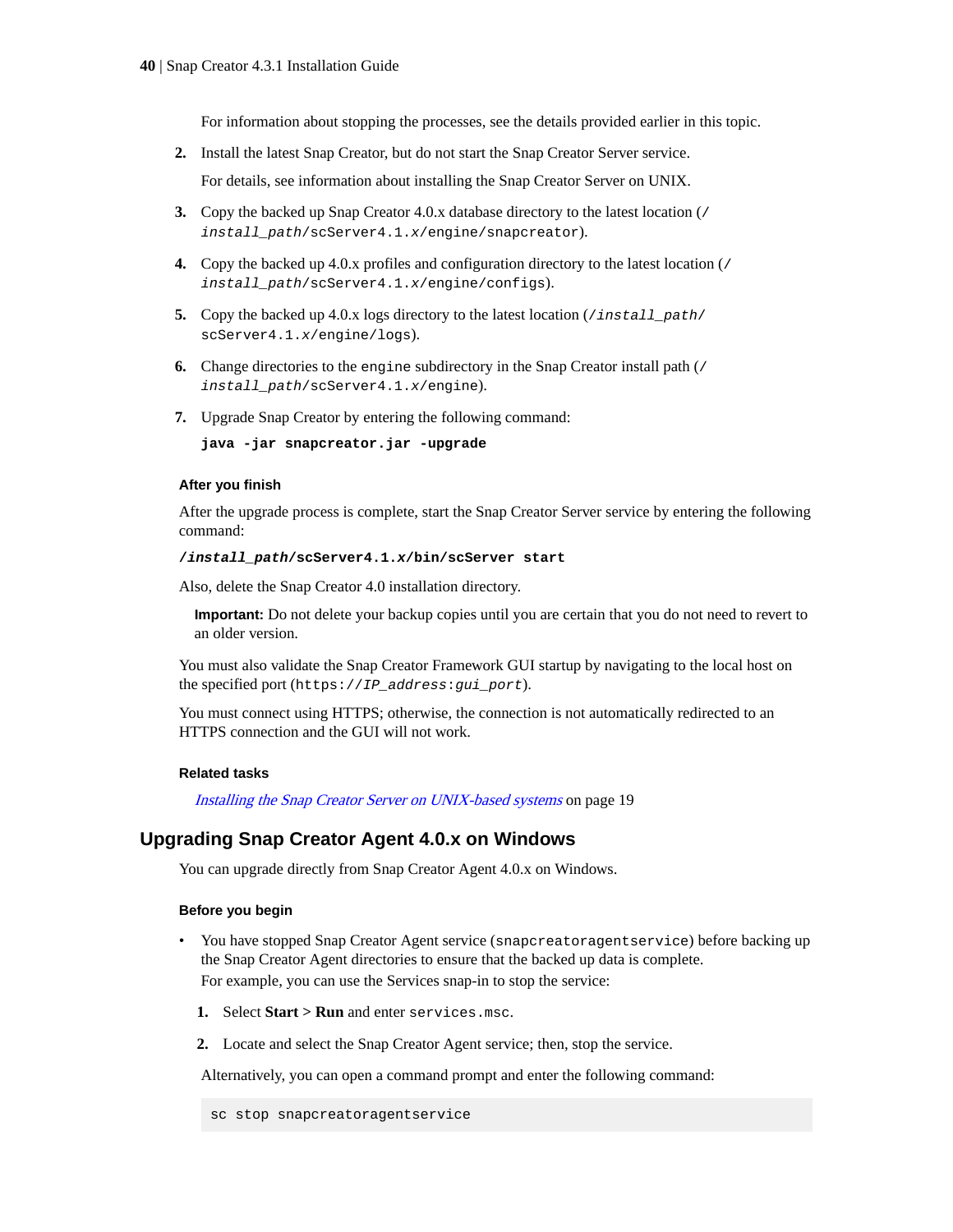- You have backed up the following directories, and all associated subdirectories and files, within the Snap Creator Agent directory (C:\Program Files\NetApp \NetApp\_Snap\_Creator\_Framework\scAgent4.0.x):
	- agent.conf file (..\config\agent.conf)

**Note:** If you have Snap Creator Server installed on the same system, you might have already backed up this file when you upgraded Snap Creator Server 4.0.x.

- Logs directory, if enabled (..\logs)
- Plug-ins directory (..\plugins)

#### **About this task**

Snap Creator Agent in versions prior to 4.1 used a file named agent.conf to list commands outside of Snap Creator that might be executed on Snap Creator Agent. In 4.1, the allowed\_commands.config file is used.

Similarly, the agent.conf file listed hosts that Snap Creator Agent was allowed to communicate with. By default, Snap Creator Agent allowed communications with all Snap Creator Servers. However, if you chose to use this feature in previous versions of Snap Creator, the AUTHORIZED\_HOSTS parameter in the agent.properties file now replaces that feature.

**Note:** If you did not use these parameters, a simple installation of the new agent is all that is required.

The paths provided in the following steps refer to the default installation path for Windows. Path information might differ from your install path if the defaults were not used.

#### **Steps**

**1.** Stop the Snap Creator Agent service if you have not already done so.

For information about stopping the service, see the details provided earlier in this topic.

**2.** Uninstall Snap Creator (for Windows) by selecting **Start > Programs > Snap Creator > Uninstall NetApp Snap Creator Framework**.

For details, see information about uninstalling Snap Creator on Windows.

**3.** Install the latest Snap Creator Agent.

For details, see the information about installing the Snap Creator Agent on Windows.

**4.** Open the backed up copy of the agent.conf file in a text editor.

#### **Example**

Following is an example of agent.conf:

```
host: scServer@Tampico
command: sdcli.exe
```
**5.** Open the new allowed\_commands.config file (C:\Program Files\NetApp \Snap\_Creator\_Framework\scAgent4.1.x\etc\allowed\_commands.config) in a text editor and copy the command line from agent.conf into the allowed\_commands.config file; however, due to the enhanced security in the latest Snap Creator, make sure that the command is fully qualified.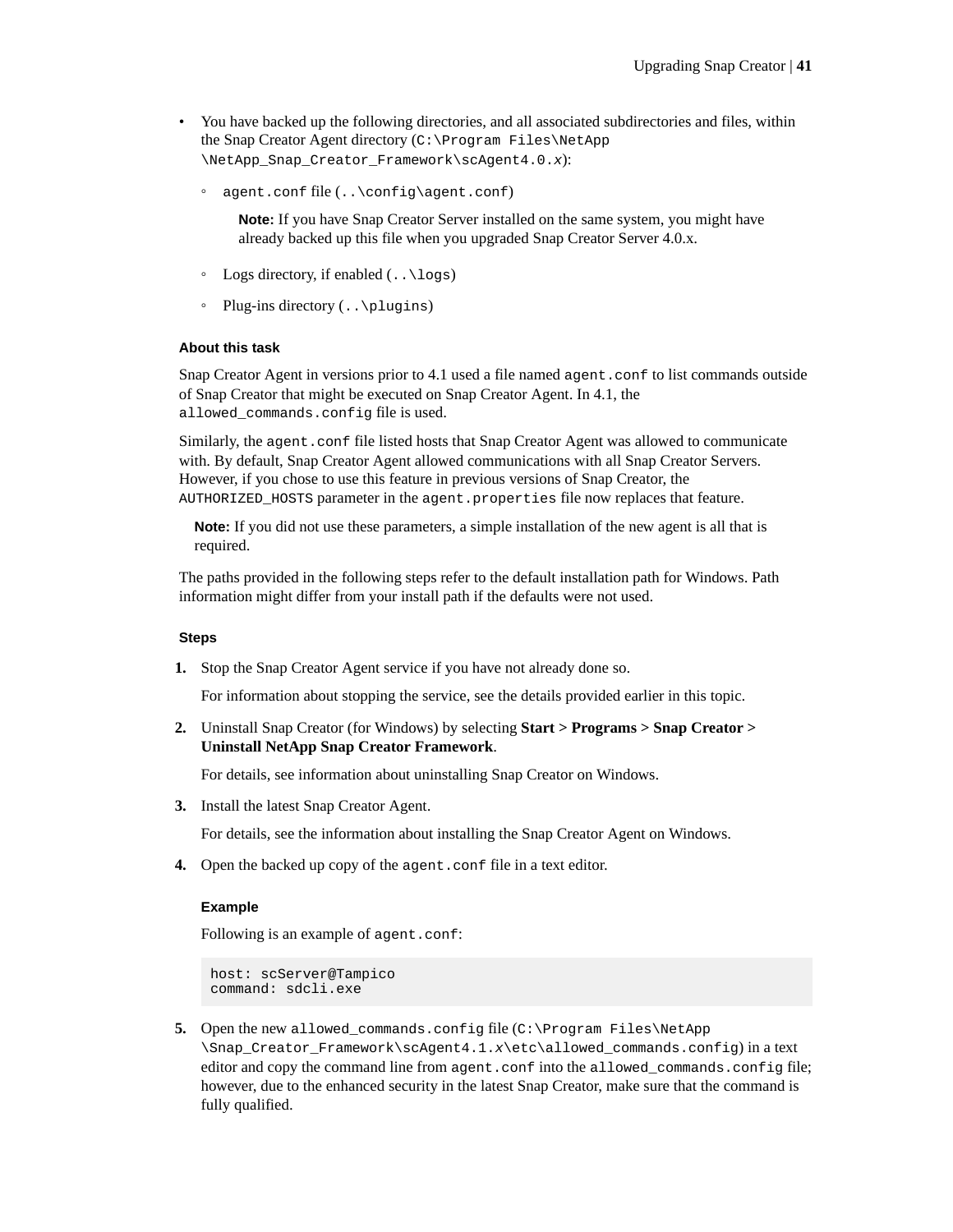#### <span id="page-41-0"></span>**Example**

From the previous example, the allowed\_commands.config file should contain the following:

command: "C:\Program Files\NetApp\SnapDrive\sdcli.exe"

**Note:** Because of the space between "Program Files", quotation marks must be included to encapsulate the command. If the command does not contain any spaces, then quotation marks are not needed.

You can add commands as needed, with each command on a separate line.

- **6.** Save and close the file.
- **7.** Open the agent.properties file (C:\Program Files\NetApp

\Snap\_Creator\_Framework\scAgent4.1.x\etc\agent.properties) in a text editor and change the default entry of AUTHORIZED\_HOSTS=\* to reflect the host setting in the agent.conf file.

#### **Example**

From the previous example, the AUTHORIZED\_HOSTS parameter should contain the following:

AUTHORIZED\_HOSTS=Tampico

Hosts can be added as needed, using commas to separate host names. Both host names and IP addresses are supported:

AUTHORIZED\_HOSTS=Tampico, 10.10.10.192, Fuji01

- **8.** Save and close the file.
- **9.** Start the Snap Creator Agent service by doing one of the following:
	- Use the Services snap-in and start the service.
	- From a command prompt, enter the following command: sc start snapcreatoragentservice

**Note:** Any changes to the allowed\_commands.config or agent.properties files require restarting Snap Creator Agent if it is running when the changes are made.

#### **Related tasks**

[Installing Snap Creator Agent on Windows](#page-22-0) on page 23 [Uninstalling Snap Creator on Windows](#page-50-0) on page 51

### **Upgrading the Snap Creator Agent 4.0.x on UNIX**

You can upgrade directly from Snap Creator Agent 4.0.x on UNIX.

#### **Before you begin**

• You have stopped Snap Creator Agent before backing up the Snap Creator Agent directories to ensure that the backed up data is complete. For example, enter the following command:

/install\_path/scAgent4.0.x/bin/scAgent stop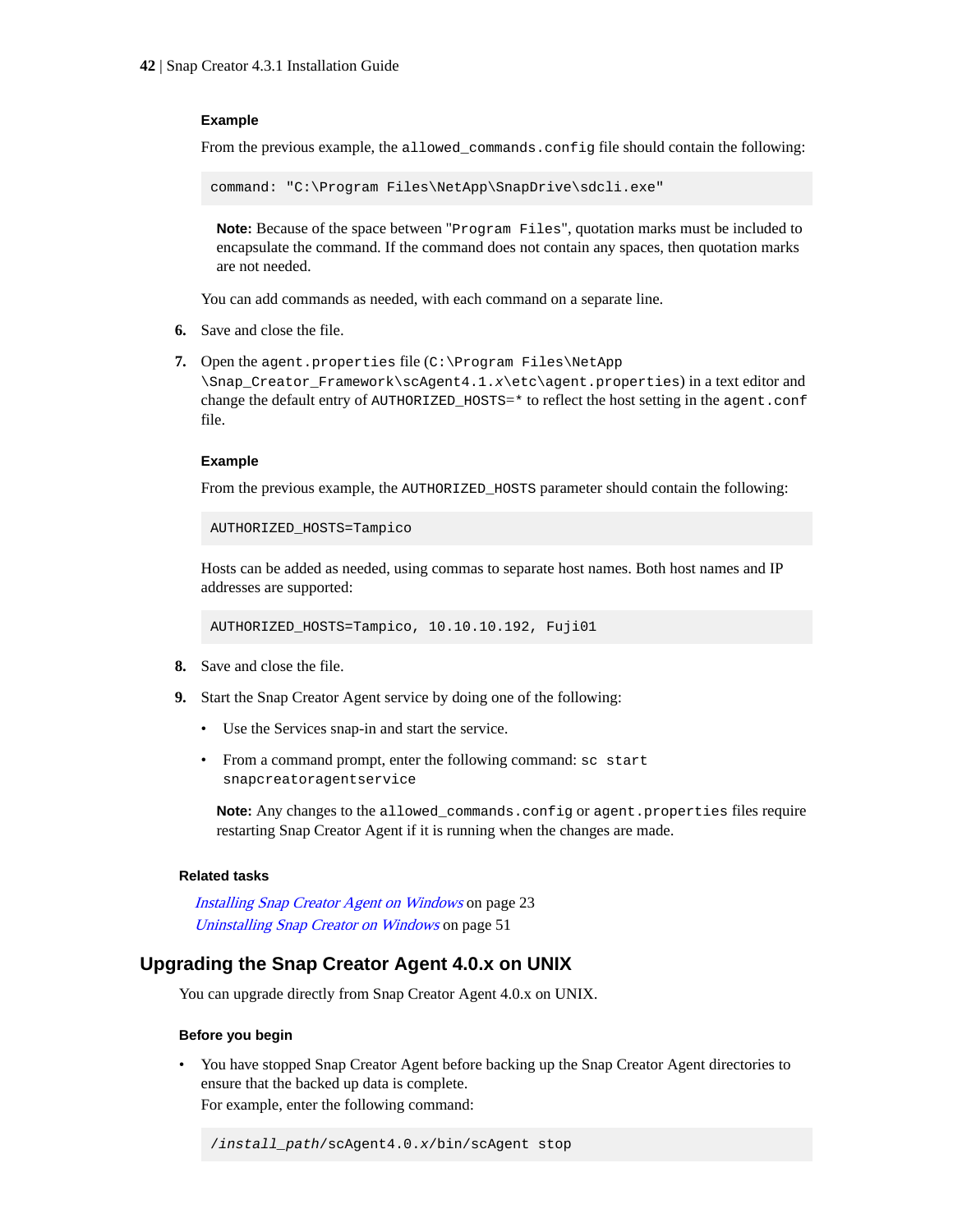- You have backed up the following directories, and all associated subdirectories and files, within the Snap Creator Agent directory (/install\_path/scAgent4.0.x):
	- agent.conf file (../config/agent.conf)
	- Logs directory, if enabled (../logs)
	- Plug-ins directory (../plugins)

#### **About this task**

Snap Creator Agent in versions prior to 4.1 used a file named agent.conf to list commands outside of Snap Creator that might be executed on Snap Creator Agent. In 4.1, the allowed\_commands.config file is used.

Similarly, the agent.conf file listed hosts that Snap Creator Agent was allowed to communicate with. By default, Snap Creator Agent allowed communications with all Snap Creator Servers. However, if you chose to use this feature in previous versions of Snap Creator, the AUTHORIZED\_HOSTS parameter in the agent.properties file replaces that feature.

**Note:** If you did not use these parameters, a simple installation of the new agent is all that is required.

The paths provided in the following steps refer to the default installation path. The paths in the commands below might differ from your installation path.

#### **Steps**

**1.** Stop Snap Creator Agent if you have not already done so.

For information, see the details provided earlier in this topic.

**2.** Install the latest Snap Creator Agent, but do not start the Snap Creator Agent.

For details, see the information about installing Snap Creator Agent on UNIX.

**3.** Open the backed up copy of the agent.confile in a text editor.

#### **Example**

The following is an example of the agent.conf file:

host: scServer@Lyon command: rc\_domino

**4.** Open the new allowed\_commands.config file (/install\_path/scAgent4.1.x/etc/ allowed\_commands.config) in a text editor and copy the command line from agent.conf to the allowed\_commands.config file; however, due to the enhanced security in the latest Snap Creator, make sure that the command is fully qualified.

#### **Example**

From the previous example, the allowed\_commands.config file should contain the following:

command: /etc/init.d/rc\_domino

**Note:** If the command contains any spaces, then you must encapsulate the command within quotation marks.

You can add commands as needed, with each command on a separate line.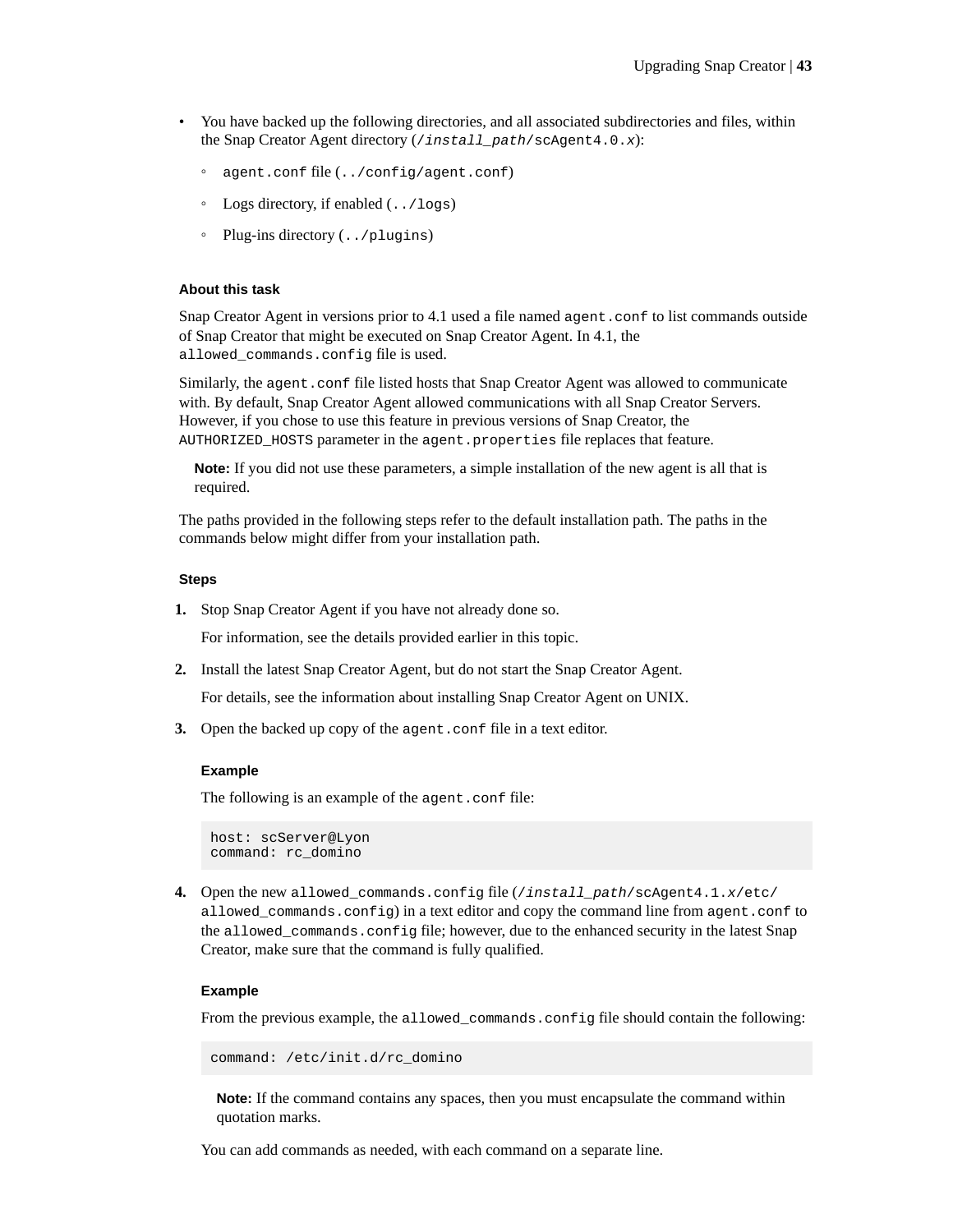Save and close the file after making changes.

<span id="page-43-0"></span>**5.** Open the agent.properties file (/install\_path/scAgent4.1.x/etc/ agent.properties) in a text editor and change the default entry of AUTHORIZED\_HOSTS=\* to reflect the host setting in the agent.conf file.

#### **Example**

From the previous example, the AUTHORIZED\_HOSTS parameter should contain the following:

AUTHORIZED\_HOSTS=Lyon

Hosts can be added as needed, using commas to separate host names. Both host names and IP addresses are supported:

AUTHORIZED\_HOSTS=Lyon, 10.10.10.192, Fuji01

Save and close the file after making changes.

**6.** Start Snap Creator Agent by entering the following command:

/install\_path/scAgent4.1.x/bin/scAgent start

**Note:** Any changes to the allowed\_commands.config or agent.properties files require restarting the Snap Creator Agent if it is running when the changes are made.

#### **Related tasks**

[Installing the Snap Creator Agent on UNIX-based systems](#page-24-0) on page 25

## **Upgrading from Snap Creator 4.1.x**

You can upgrade from Snap Creator 4.1.x, including all currently available patch levels.

### **Upgrading Snap Creator Server 4.1.x on Windows**

You can upgrade from Snap Creator Server 4.1.x on Windows.

#### **Before you begin**

• You must have stopped Snap Creator services (snapcreatorserverservice and snapcreatoragentservice) before backing up the Snap Creator directories to ensure that the backed up data is complete.

For example, you can use the Services snap-in to stop the services:

- **1.** Select **Start > Run** and enter services.msc.
- **2.** Locate and select the Snap Creator service and then stop the service.

Alternatively, you can open a command prompt and enter the following commands:

```
sc stop snapcreatorserverservice
sc stop snapcreatoragentservice
```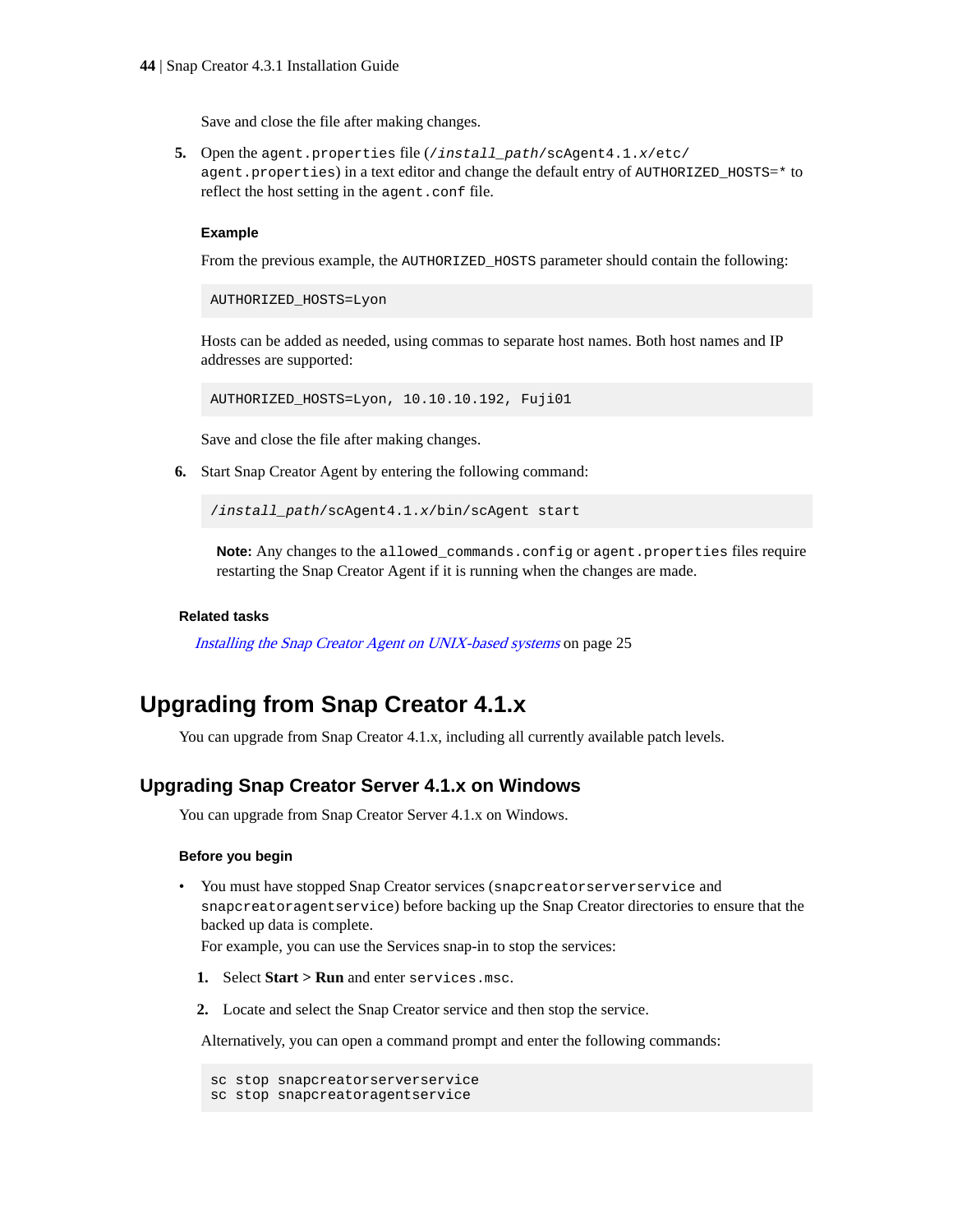- You must have backed up the following directories, and all associated subdirectories and files, within the Snap Creator 4.1.x Server engine subdirectory (C:\Program Files\NetApp \Snap\_Creator\_Framework\scServer4.1.x\engine):
	- Snap Creator database (..\snapcreator)
	- Snap Creator Server properties (..\etc)
	- Configuration files (..\configs)
	- $\circ$  Logs  $(..\ldots)$
	- Plug-in repository, if enabled (..\snapcreatorPlugin)
- (Optional) If the Snap Creator Agent is installed on the same host as the Snap Creator Server, you should back up the following directories and all associated subdirectories and files within the Snap

Creator Agent directory (C:\Program Files\NetApp\Snap\_Creator\_Framework  $\setminus$ scAgent4.1.x):

- Snap Creator Agent properties (..\etc), which contains the allowed\_commands.config and agent.properties files
- $\circ$  Logs  $(..\ldots)$
- Plug-ins (..\plugins)
- If Snap Creator was manually started from a command prompt, you must close the command prompt and stop it.

**Note:** If Snap Creator was started from a service, the uninstaller stops the service as part of the uninstall process.

#### **About this task**

The paths provided in the following steps refer to the default installation path for Windows. Path information might differ from your installation path if the defaults were not used.

After the upgrade process is complete, consider the following issues:

- If the Snap Creator database that is upgraded contains some tasks marked as "in progress", the state remains the same even after the upgrade process is complete.
- The default administrator in the latest Snap Creator must be an administrator in Snap Creator 4.1. If the 4.1.x user is not an administrator, then the upgrade assigns an operator role to the 4.1.x user.

#### **Steps**

**1.** Stop the Snap Creator services if you have not already done so.

For information about stopping the services, refer to the details provided earlier in this topic.

**2.** Uninstall Snap Creator (for Windows) by selecting **Start > Programs > Snap Creator > Uninstall NetApp Snap Creator Framework**.

For details, see the information about uninstalling Snap Creator on Windows.

**3.** Install the latest Snap Creator Server.

For details, see the information about installing the Snap Creator Server on Windows.

**4.** If you chose to start the Snap Creator Server as a service when you installed the latest Snap Creator Server, then stop the service.

For information about stopping the service, refer to the details provided earlier in this topic.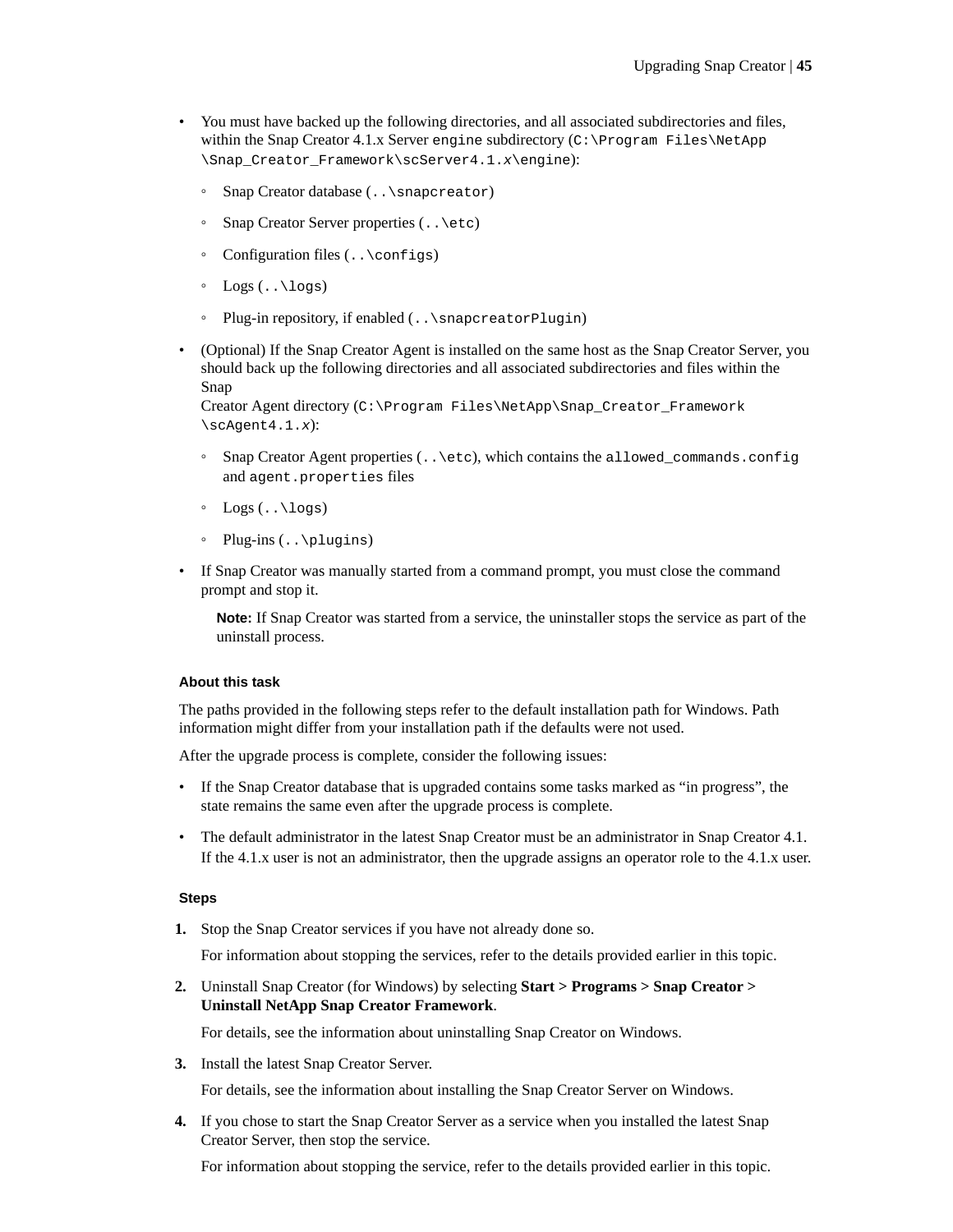- <span id="page-45-0"></span>**5.** Delete the latest Snap Creator Server database folder at C:\Program Files\NetApp \Snap\_Creator\_Framework\scServer4.1.x\engine\snapcreator).
- **6.** Copy the backed-up Snap Creator 4.1 database directory to the latest location at C:\Program Files\NetApp\Snap Creator Framework\scServer4.1.x\engine\snapcreator).
- **7.** Copy the backed-up Snap Creator 4.1 configuration directory to the latest location at C: \Program Files\NetApp\Snap\_Creator\_Framework\scServer4.1.x\engine \configs).
- **8.** Copy the backed-up Snap Creator 4.1 logs directory to the latest location at C:\Program Files \NetApp\Snap\_Creator\_Framework\scServer4.1.x\engine\logs).
- **9.** Open a command prompt and change the directory to the engine subdirectory in the Snap Creator install path at C:\Program Files\NetApp\Snap\_Creator\_Framework \scServer4.1.x\engine).
- **10.** Upgrade Snap Creator by entering the following command:

**java -jar snapcreator.jar -upgrade**

#### **After you finish**

After the upgrade process is complete, start the Snap Creator Server service by doing one of the following:

- Use the Services snap-in and start the service.
- From a command prompt, enter the following command:

sc start snapcreatorserverservice

Also, you must validate the Snap Creator Framework GUI startup by navigating to the local host on the specified port (https://IP\_address:gui\_port).

You must connect using HTTPS; otherwise, the connection is not automatically redirected to an HTTPS connection and the GUI will not work.

### **Upgrading Snap Creator Server 4.1.x on UNIX-based systems**

You can upgrade from Snap Creator Server 4.1.x on UNIX-based systems.

#### **Before you begin**

• You have stopped the Snap Creator processes before backing up the Snap Creator directories to ensure that the backed-up data is complete.

For example, enter the following commands:

```
/install_path/scServer4.1.0/bin/scServer stop
/install_path/scAgent4.1.0/bin/scAgent stop
```
- You have backed up the following directories, and all associated subdirectories and files, within the Snap Creator 4.1.x Server engine subdirectory (*/install\_path/scServer4.1.x/* engine):
	- Snap Creator database (../snapcreator)
	- Snap Creator Server properties (../etc)
	- Configuration files (../configs)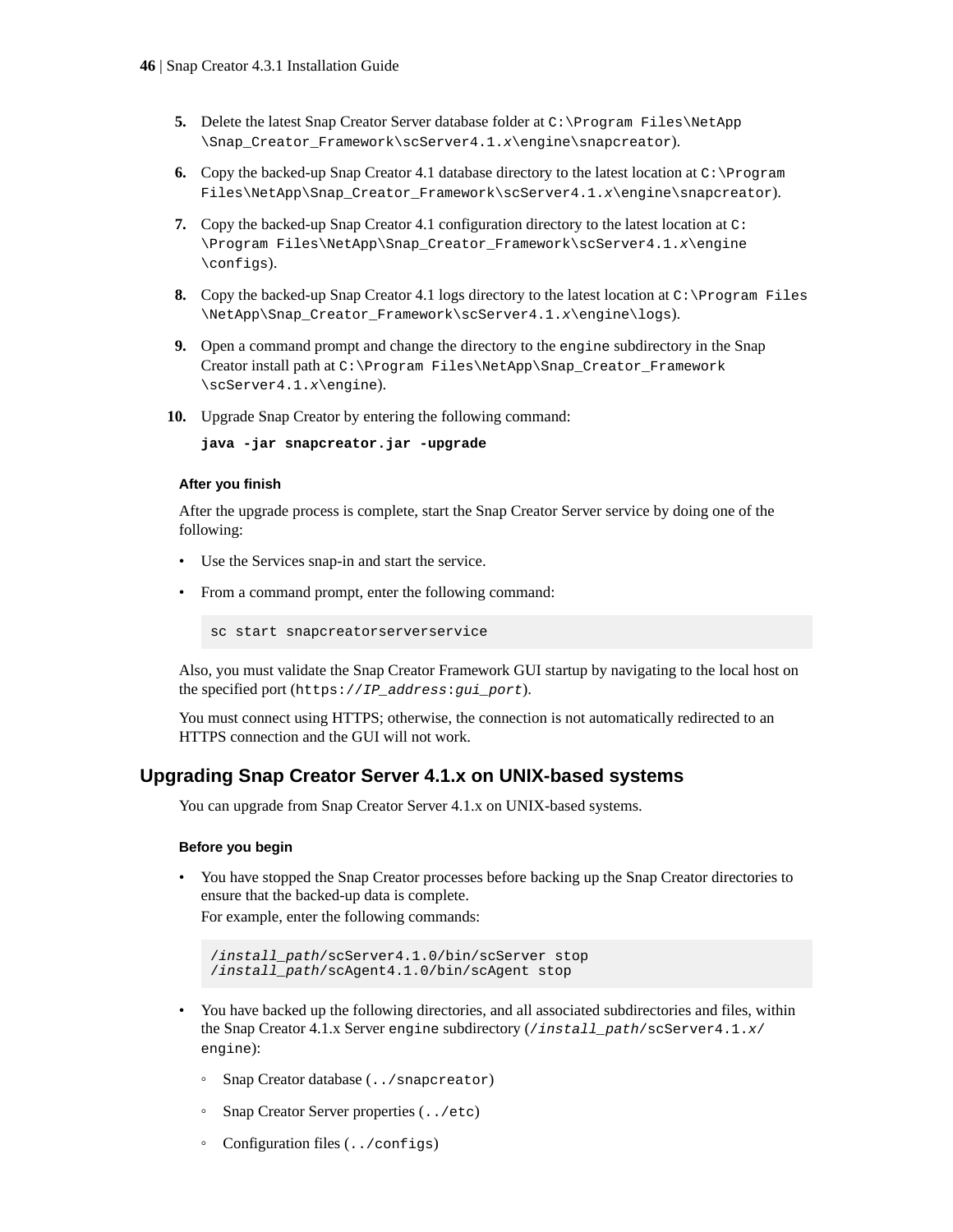- Logs (../logs)
- Plug-in repository, if enabled (../snapcreatorPlugin)

**Note:** You must not delete the Snap Creator 4.1.x backup copies that you created.

#### **About this task**

The paths provided in the following steps refer to the default installation path. Path information might differ from your installation path if the defaults were not used.

After the upgrade process is complete, you should consider the following issues:

- If the Snap Creator database that is upgraded contains some tasks marked as "in progress", the state remains the same even after the upgrade process is complete.
- The default administrator in the latest Snap Creator must be an administrator in Snap Creator 4.1.x.

If the 4.1.x user is not an administrator, then the upgrade assigns an operator role to the 4.1.x user.

#### **Steps**

**1.** Stop the Snap Creator processes if you have not already done so.

For information about stopping the processes, refer to the details provided earlier in this topic.

**2.** Install the latest version of Snap Creator, but do not start Snap Creator Server.

For details, see the information about installing Snap Creator Server on UNIX.

- **3.** Copy the backed-up Snap Creator 4.1.x database directory to the latest location at / install\_path/scServer4.1.x/engine/snapcreator.
- **4.** Copy the backed-up 4.1.x configuration directory to the latest location at /install\_path/ scServer4.1.x/engine/configs).
- **5.** Copy the backed-up 4.1.x logs directory to the latest location at /install\_path/ scServer4.1.x/engine/logs.
- **6.** Change directories to the engine subdirectory in the Snap Creator install path at / install\_path/scServer4.1.x/engine.
- **7.** Upgrade Snap Creator by entering the following command:

**java -jar snapcreator.jar -upgrade**

#### **After you finish**

After the upgrade process is complete, start Snap Creator Server by entering the following command:

/install\_path/scServer4.1.x/bin/scServer start

Also, delete the Snap Creator 4.1.x installation directory.

**Important:** Do not delete your backup copies until you are certain that you do not need to revert to an older version.

You must also validate the Snap Creator Framework GUI startup by navigating to the local host on the specified port (https://IP\_address:gui\_port).

You must connect using HTTPS; otherwise, the connection is not automatically redirected to an HTTPS connection and the GUI will not work.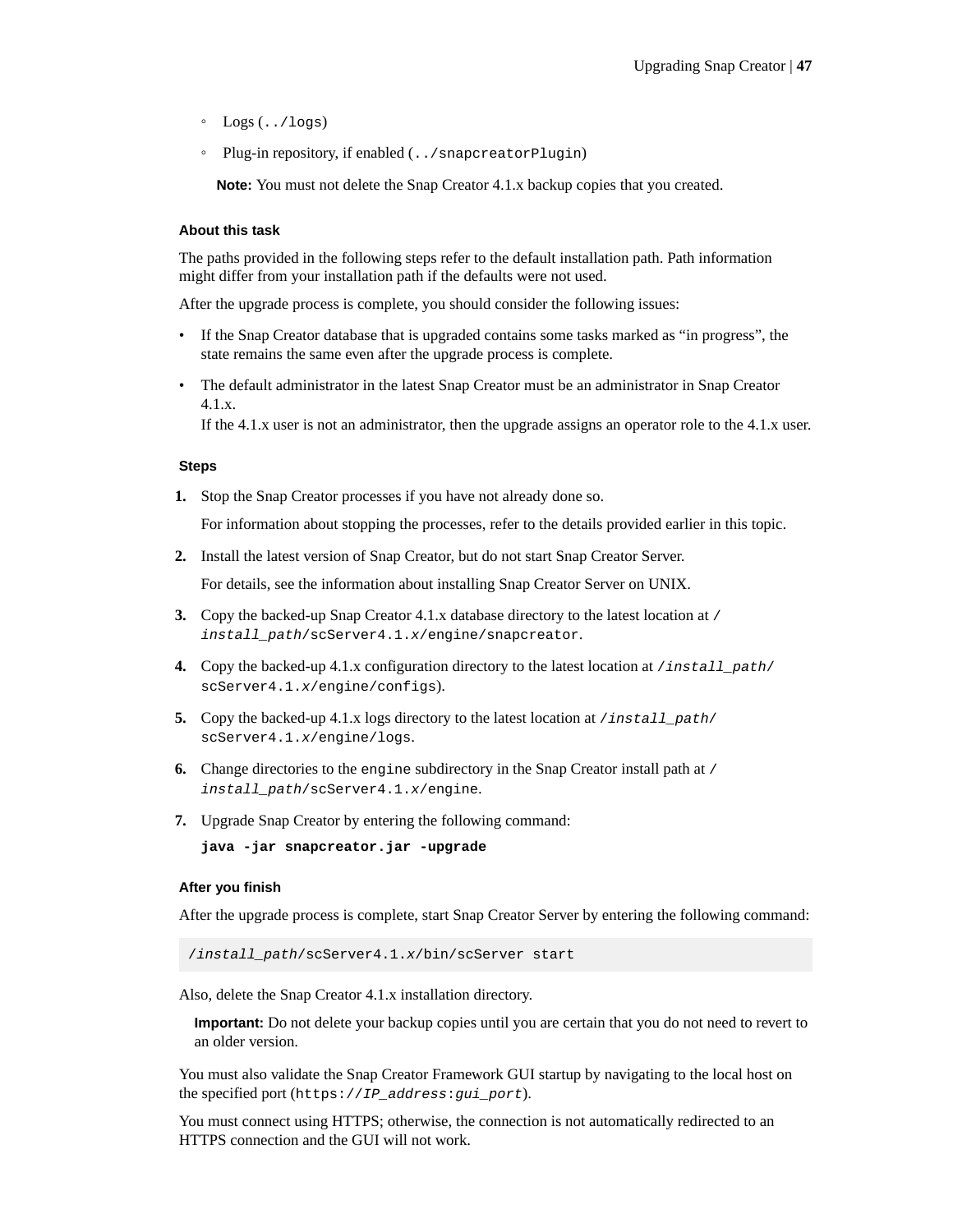## <span id="page-47-0"></span>**Upgrading Snap Creator Agent 4.1.x on Windows**

You can upgrade from Snap Creator Agent 4.1.x on Windows.

#### **Before you begin**

- You have stopped Snap Creator Agent service (snapcreatoragentservice) before backing up the Snap Creator Agent directories to ensure that the backed up data is complete. For example, you can use the Services snap-in to stop the service:
	- **1.** Select **Start > Run** and enter services.msc.
	- **2.** Locate and select the Snap Creator Agent service; then, stop the service.

Alternatively, you can open a command prompt and enter the following command:

sc stop snapcreatoragentservice

- You have backed up the following directories, and all associated subdirectories and files, within the Snap Creator Agent directory (C:\Program Files\NetApp \NetApp\_Snap\_Creator\_Framework\scAgent4.1.x):
	- Snap Creator Agent properties (..\etc), which contains the allowed\_commands.config and agent.properties files
	- $\circ$  Logs  $(..\ldots)$
	- Plug-ins (..\plugins)

**Note:** Do not delete the Snap Creator 4.1.x backup copies that you created.

#### **About this task**

The paths provided in the following steps refer to the default installation path for Windows. Path information might differ from your installation path if the defaults were not used.

#### **Steps**

**1.** Stop the Snap Creator Agent service if you have not already done so.

For information about stopping the service, refer to the details provided earlier in this topic.

**2.** Uninstall Snap Creator (for Windows) by selecting **Start > Programs > Snap Creator > Uninstall NetApp Snap Creator Framework**.

For details, see the information about uninstalling Snap Creator on Windows.

**3.** Install the latest Snap Creator Agent.

For details, see the information about installing the Snap Creator Agent on Windows.

**4.** If you chose to start the Snap Creator Agent as a service when you installed the latest Snap Creator Server, then stop the service.

For information about stopping the service, refer to the details provided earlier in this topic.

- **5.** Copy the backed-up Snap Creator 4.1.x logs directory to the latest location ( $C:\Per\gamma$ ) Files \NetApp\Snap\_Creator\_Framework\scAgent4.1.x\logs).
- **6.** Copy the backed-up Snap Creator 4.1.x plug-ins directory to the latest location (C:\Program Files\NetApp\Snap\_Creator\_Framework\scAgent4.1.x\plugins).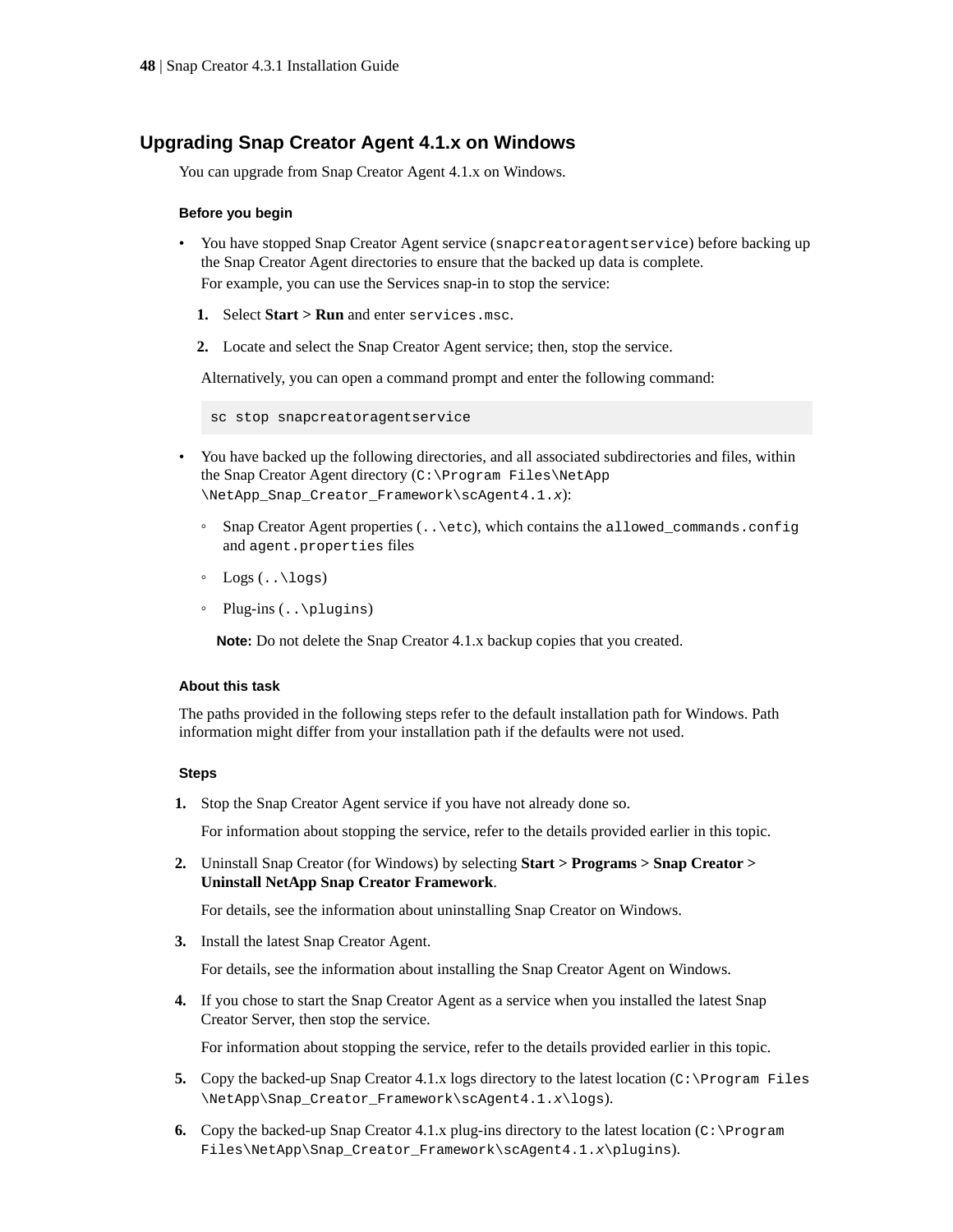- <span id="page-48-0"></span>**7.** Copy the backed-up Snap Creator 4.1.x agent properties directory to the latest location (C: \Program Files\NetApp\Snap\_Creator\_Framework\scAgent4.1.x\etc).
- **8.** Start the Snap Creator Agent service by doing one of the following:
	- Use the Services snap-in and start the service.
	- Enter the following at the command prompt:

```
sc start snapcreatoragentservice
```
**Note:** Any changes to the allowed\_commands.config or agent.properties files require restarting Snap Creator Agent if it is running when the changes are made.

### **Upgrading Snap Creator Agent 4.1.x on UNIX-based systems**

You can upgrade from Snap Creator Agent 4.1.x on UNIX-based systems.

#### **Before you begin**

• You have stopped Snap Creator Agent before backing up the Snap Creator Agent directories to ensure that the backed-up data is complete. For example, enter the following command:

/install\_path/scAgent4.1.0/bin/scAgent stop

- You have backed up the following directories, and all associated subdirectories and files, within the Snap Creator Agent directory (/install\_path/scAgent4.1.x):
	- Snap Creator Agent properties (../etc), which contains the allowed\_commands.config and agent.properties files
	- Logs (../logs)
	- Plug-ins (../plugins)

**Note:** Do not delete the Snap Creator 4.1.x backup copies that you created.

#### **About this task**

The paths provided in the following steps refer to the default installation path. Path information might differ from your installation path if the defaults were not used.

#### **Steps**

**1.** Stop Snap Creator Agent if you have not already done so.

For information, refer to the details provided earlier in this topic.

**2.** Install the latest Snap Creator Agent, but do not start the Snap Creator Agent.

For details, see the information about installing Snap Creator Agent on UNIX.

- **3.** Copy the backed-up Snap Creator 4.1.x logs directory to the latest location at /install\_path/ scAgent4.1.x/logs).
- **4.** Copy the backed-up Snap Creator 4.1.x plug-ins directory to the latest location at / install\_path/scAgent4.1.x/plugins).
- **5.** Copy the backed-up Snap Creator 4.1.x agent properties directory to the latest location at / install\_path/scAgent4.1.x/etc).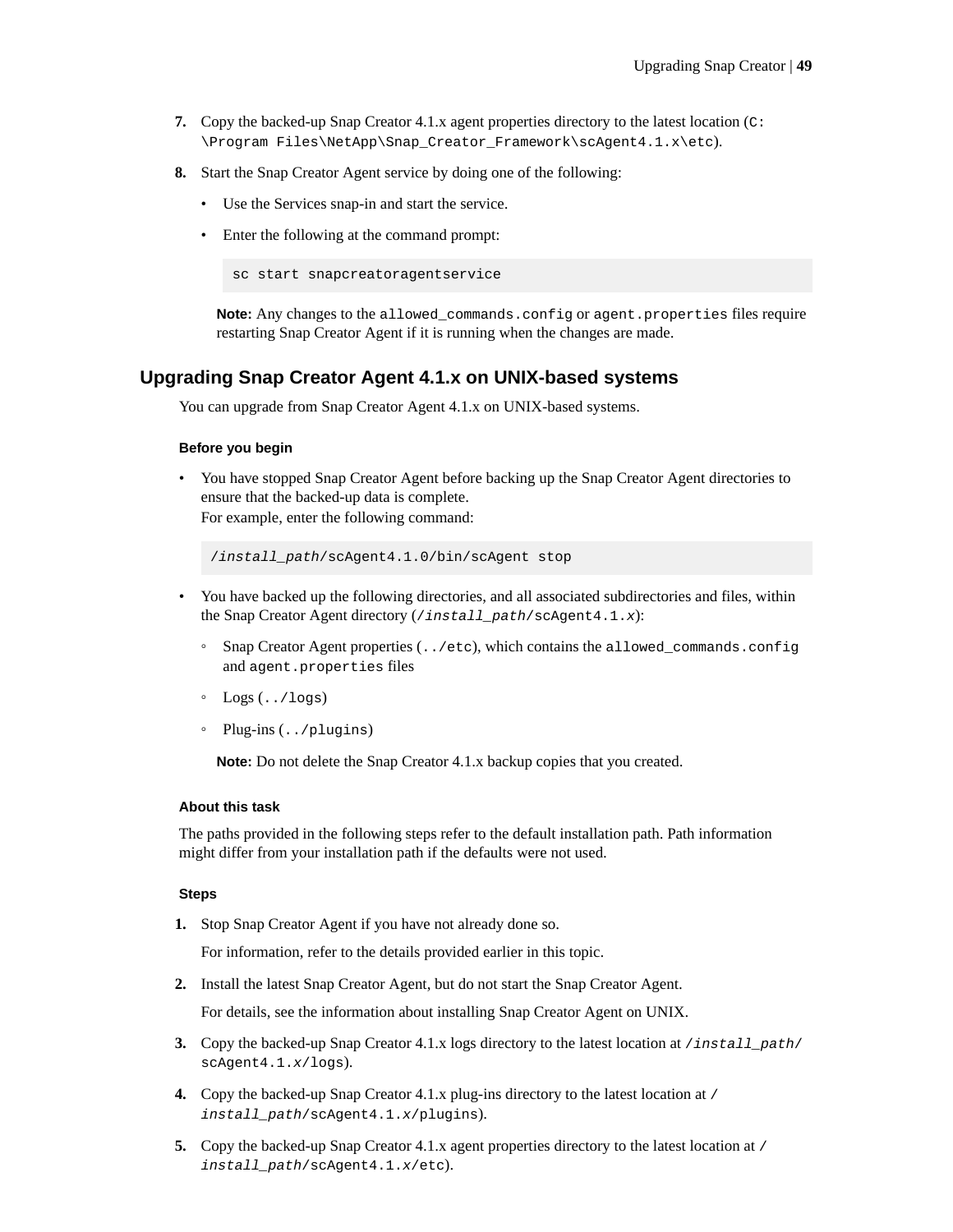<span id="page-49-0"></span>**6.** Start Snap Creator Agent by entering the following command:

```
/install_path/scAgent4.1.x/bin/scAgent start
```
**Note:** Any changes to the allowed\_commands.config or agent.properties files require you to restart the Snap Creator Agent if it is running when the changes are made.

# **Upgrading from Snap Creator 4.3.x**

You can upgrade from Snap Creator 4.3.x, including all currently available patch releases.

The upgrade procedure is the same for Snap Creator Framework 4.1.x and 4.3.x.

**Note:** If you upgrade Snap Creator Framework 4.3.1 to a 4.3.1 patch release, you must omit the final step of running the java -jar snapcreator.jar -upgrade command.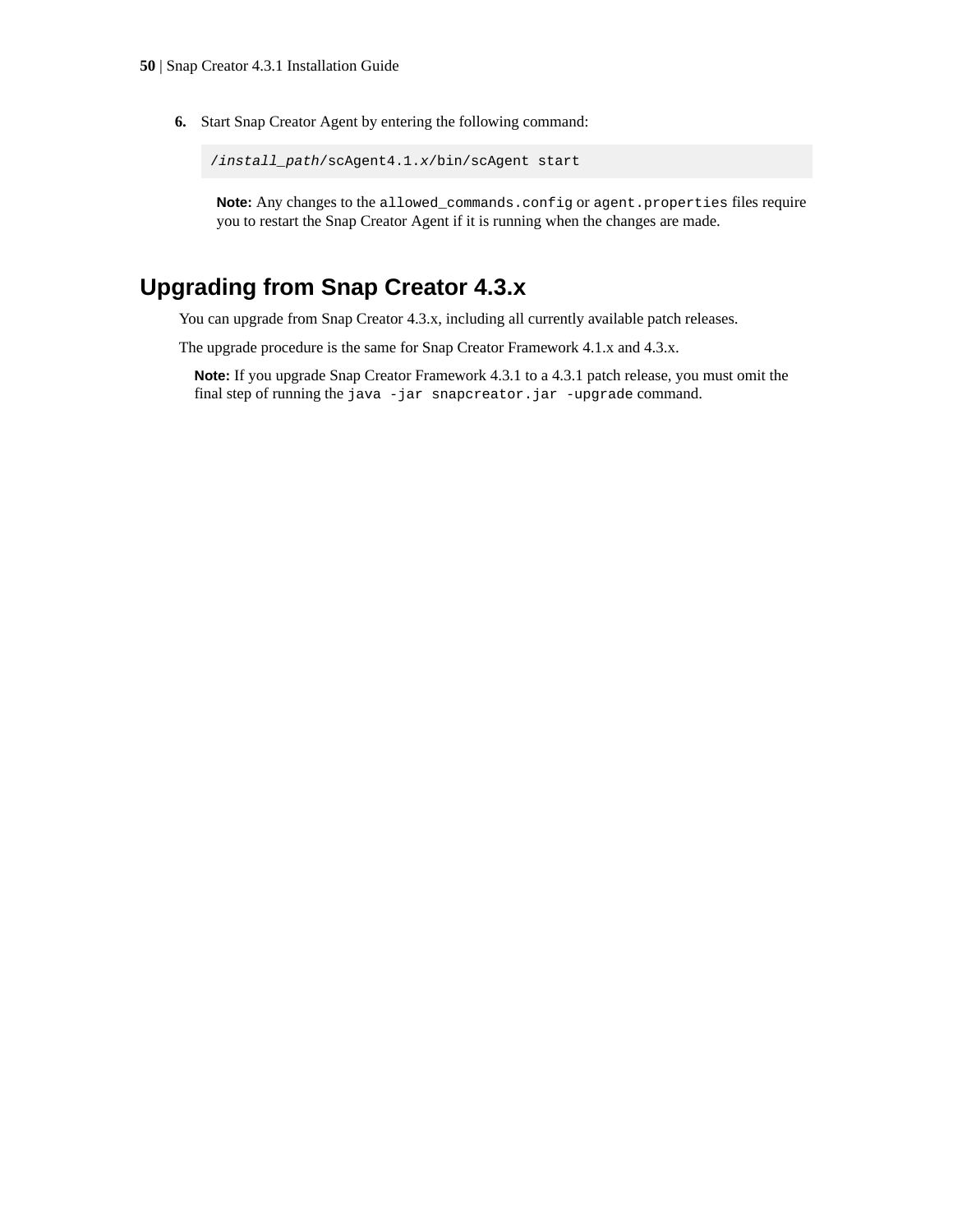# <span id="page-50-0"></span>**Uninstalling Snap Creator**

You can uninstall Snap Creator from your Windows and UNIX systems.

## **Uninstalling Snap Creator on Windows**

You can uninstall Snap Creator using the Windows **Start** menu. The Windows uninstaller removes the Snap Creator components that are installed (for example, if both the Snap Creator Server and Snap Creator Agent are installed, both will be uninstalled). Similarly, if only one of the components is installed, that component will be uninstalled.

#### **Before you begin**

- Back up the following directories and all associated subdirectories and files, within the Snap Creator Server engine directory (C:\Program Files\NetApp\Snap\_Creator\_Framework \scServer4.1.0\engine):
	- Snap Creator database (..\snapcreator)
	- Snap Creator Server properties (..\etc)
	- Configuration files  $(\cdot, \setminus \text{configs})$
	- Logs (..\logs)
	- Plug-in repository, if enabled (..\snapcreatorPlugin)
- Back up the following directories and all associated subdirectories and files within the Snap Creator Agent directory (C:\Program Files\NetApp\Snap\_Creator\_Framework \scAgent4.1.0):
	- $\circ$  Logs  $($ . \logs)
	- Plug-ins (..\plugins)
	- Snap Creator Agent properties (..\etc), which contains the allowed\_commands.config and agent.properties files
- If Snap Creator was manually started from a command prompt, stop and quit Snap Creator by closing the command prompt.

**Note:** If Snap Creator was started from a service, the uninstaller stops the service as part of the uninstall process.

#### **Steps**

- **1.** Select **Start > All programs > Snap Creator > Uninstall NetApp Snap Creator Framework**.
- **2.** Click **Yes** when you are prompted as to whether you backed up the log and configurations files before uninstalling Snap Creator.
- **3.** Click **Close** when prompted after the uninstall process is complete.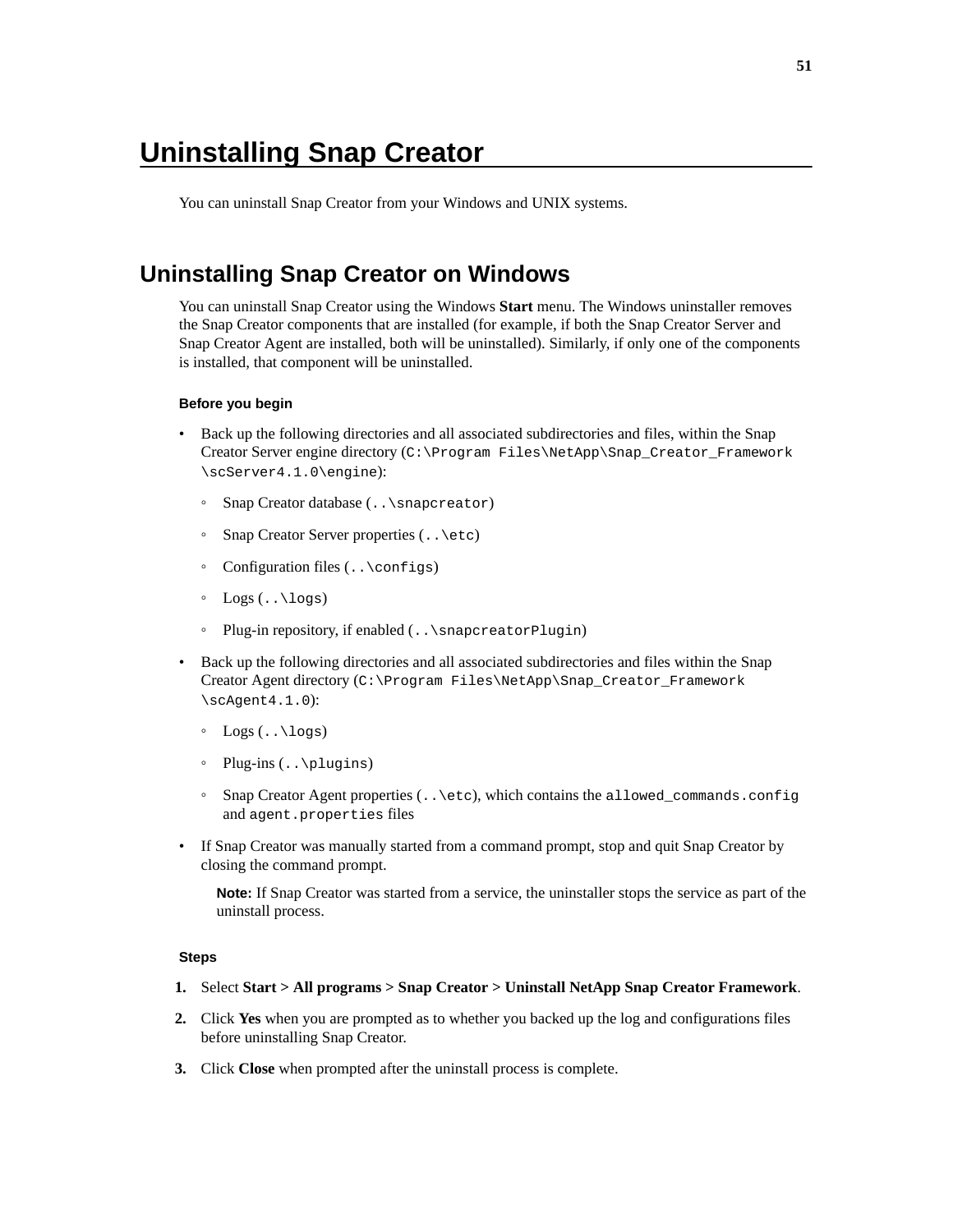## <span id="page-51-0"></span>**Uninstalling Snap Creator on UNIX**

When uninstalling Snap Creator on UNIX, first uninstall the Snap Creator Agent, then uninstall the Snap Creator Server.

## **Uninstalling Snap Creator Agent on UNIX**

You can uninstall Snap Creator Agent from UNIX by deleting the Snap Creator Agent installation folder.

#### **Before you begin**

Back up the following directories, and all associated subdirectories and files, within the Snap Creator Agent directory (/install\_path/scAgent4.1.0):

- $Loss (../logs)$
- Plug-ins (../plugins)
- Snap Creator Agent properties (../etc), which contains the allowed\_commands.config and agent.properties files

#### **About this task**

To uninstall the Snap Creator Agent, perform the following steps.

**Note:** The paths provided in the following steps refer to the generic installation path. You can modify the path in these commands to reflect the customized Snap Creator Agent installation path.

#### **Steps**

**1.** Stop the Snap Creator Agent by using the following script:

/install\_path/scAgent4.1.0/bin/scAgent stop

**2.** Delete the Snap Creator Agent installation folder.

For example, on a Linux system, run the following command:

```
rm -Rf /install_path/scAgent4.1.0
```
## **Uninstalling Snap Creator Server on UNIX**

You can uninstall Snap Creator Server from UNIX by deleting the Snap Creator Server installation folder.

### **Before you begin**

Back up the following directories, and all associated subdirectories and files, within the Snap Creator Server engine directory (/install\_path/scServer4.1.0/engine):

- Snap Creator database (../snapcreator)
- Snap Creator Server properties  $( . . / etc)$
- Configuration (../configs)
- $\text{Logs}($ ../logs)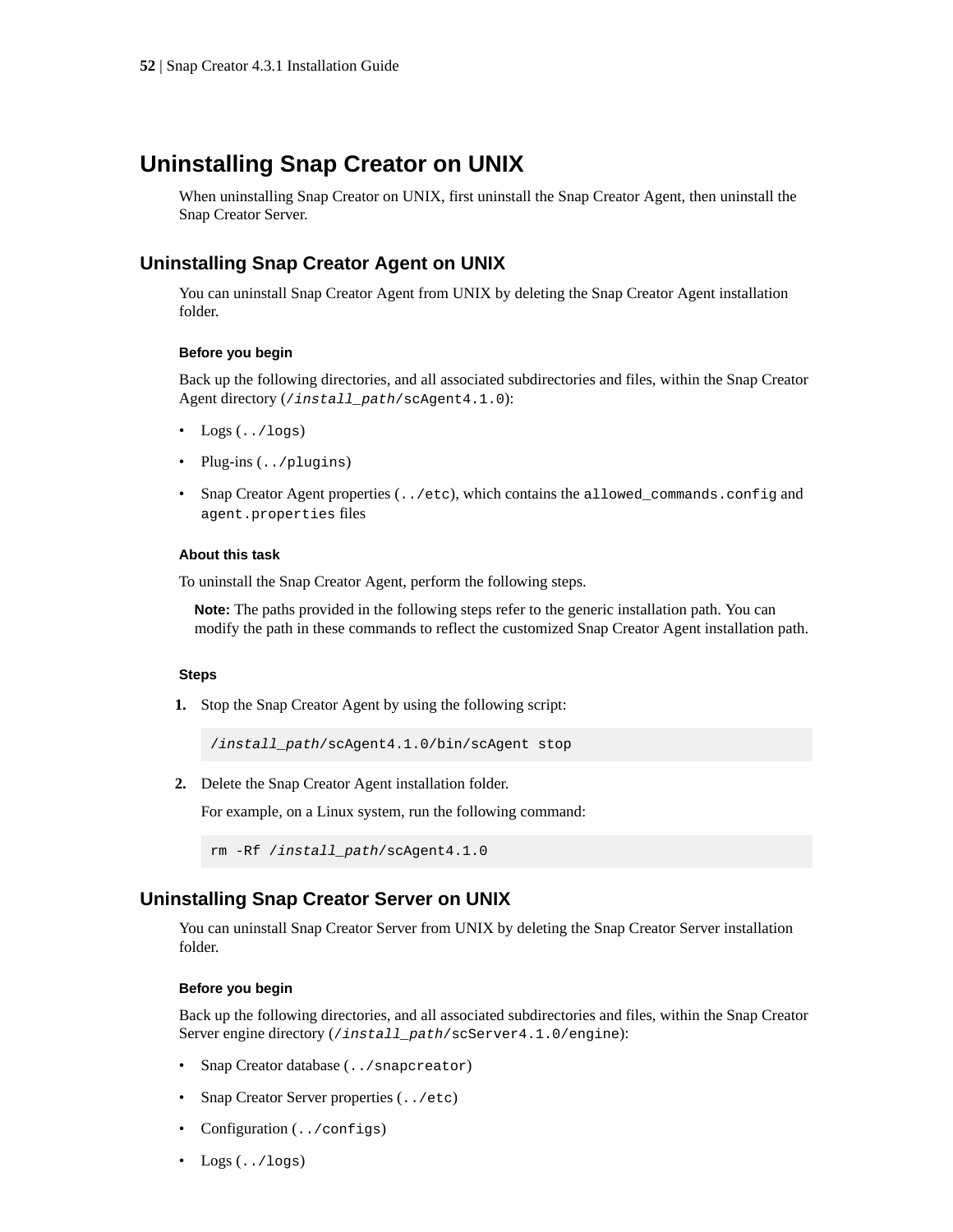• Plug-in repository, if enabled (../snapcreatorPlugin)

**Note:** Make sure you back up these directories; otherwise, you will lose the user data and it will not be recoverable.

#### **About this task**

To uninstall the Snap Creator Server, perform the following steps.

**Note:** The paths provided in the following steps refer to the generic installation path. You can modify the path in these commands to reflect the customized Snap Creator Server installation path.

#### **Steps**

**1.** Stop the Snap Creator Server service (snapcreatorserverservice) by using the following script:

/install\_path/scServer4.1.0/bin/scServer stop

**2.** Delete the Snap Creator Server installation folder.

For example, for a Linux system, run the following command:

rm -Rf /install\_path/scServer4.1.0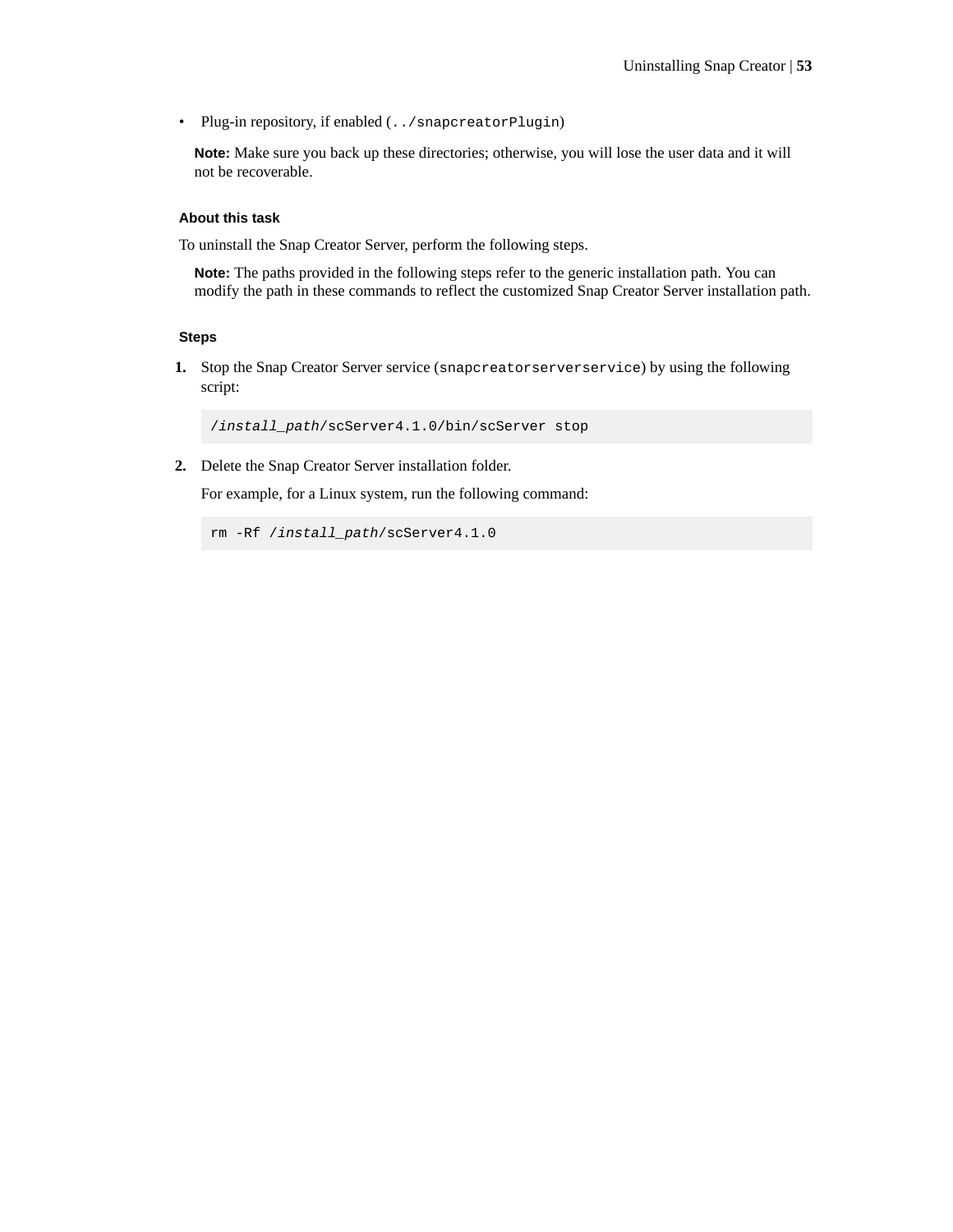# <span id="page-53-0"></span>**CLI reference**

This section contains reference information for using Snap Creator from the command line interface.

## **CLI commands for creating a role for a Snap Creator user in clustered Data ONTAP**

While creating a Snap Creator user in clustered Data ONTAP, you must create a role for a new cluster user or SVM user by running various commands.

## **CLI commands for creating cluster roles**

The following table lists the commands that are required to create a role for a new cluster user.

| <b>Command directory</b><br>name | <b>Command to be run</b>                                                                |
|----------------------------------|-----------------------------------------------------------------------------------------|
| cluster identity show            | role create -role CRBAC New -cmddirname "cluster<br>identity show" -vserver clus3240rre |
| event                            | role create -role CRBAC_New -cmddirname "event" -<br>vserver clus3240rre                |
| event config                     | role create -role CRBAC New -cmddirname "event config"<br>-vserver clus3240rre          |
| event destination                | role create -role CRBAC New -cmddirname "event<br>destination" -vserver clus3240rre     |
| event log                        | role create -role CRBAC_New -cmddirname "event log" -<br>vserver clus3240rre            |
| event mailhistory                | role create -role CRBAC New -cmddirname "event<br>mailhistory" -vserver clus3240rre     |
| event route                      | role create -role CRBAC_New -cmddirname "event route"<br>-vserver clus3240rre           |
| event snmphistory                | role create -role CRBAC_New -cmddirname "event<br>snmphistory" -vserver clus3240rre     |
| event status                     | role create -role CRBAC_New -cmddirname "event status"<br>-vserver clus3240rre          |
| lun comment                      | role create -role CRBAC_New -cmddirname "lun comment"<br>-vserver clus3240rre           |
| lun create                       | role create -role CRBAC New -cmddirname "lun create" -<br>vserver clus3240rre           |
| lun delete                       | role create -role CRBAC New -cmddirname "lun delete" -<br>vserver clus3240rre           |
| lun geometry                     | role create -role CRBAC_New -cmddirname "lun geometry"<br>-vserver clus3240rre          |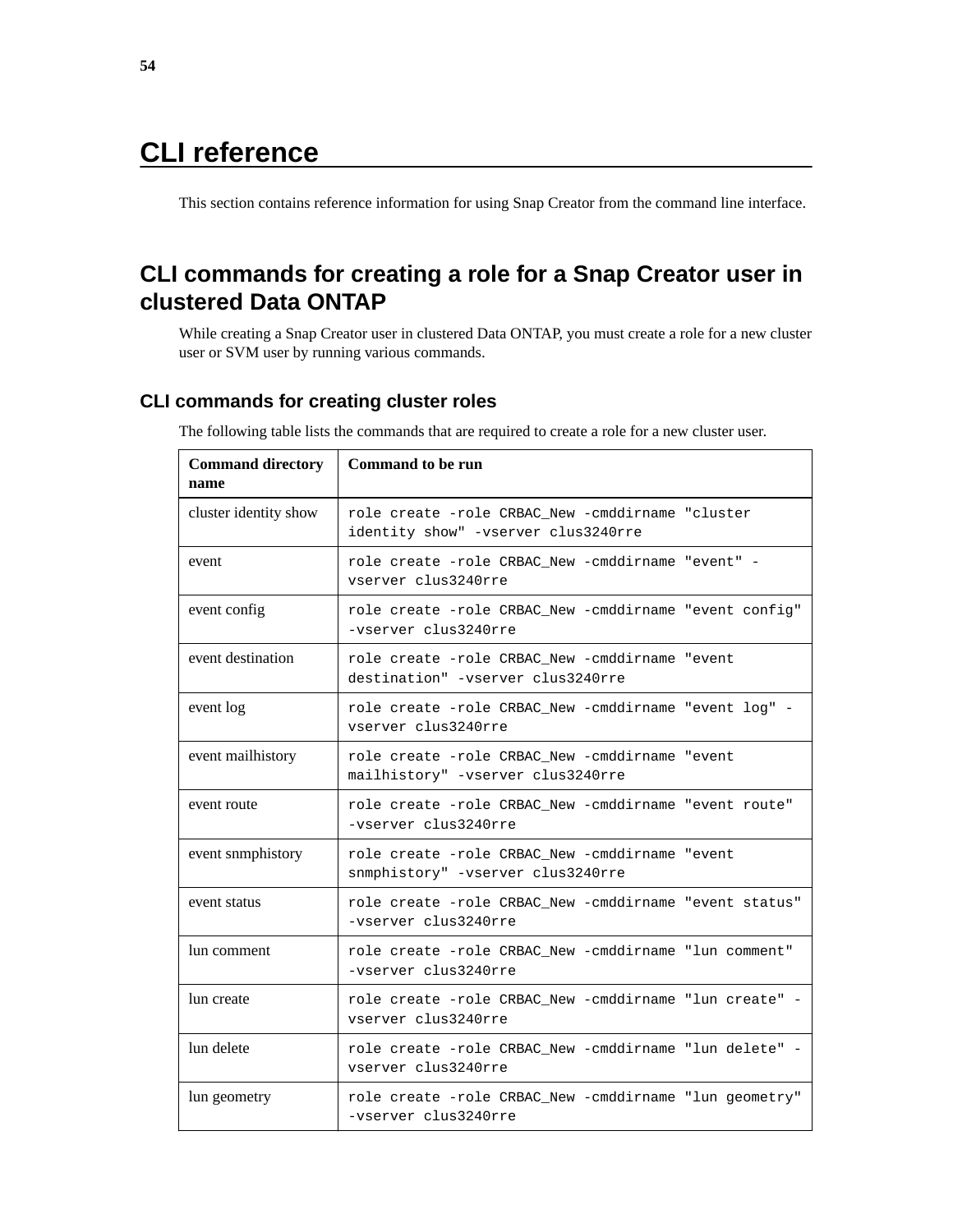| <b>Command directory</b><br>name | <b>Command to be run</b>                                                                   |
|----------------------------------|--------------------------------------------------------------------------------------------|
| lun igroup add                   | role create -role CRBAC_New -cmddirname "lun igroup<br>add" -vserver clus3240rre           |
| lun igroup create                | role create -role CRBAC_New -cmddirname "lun igroup<br>create" -vserver clus3240rre        |
| lun igroup set                   | role create -role CRBAC_New -cmddirname "lun igroup<br>set" -vserver clus3240rre           |
| lun igroup show                  | role create -role CRBAC_New -cmddirname "lun igroup<br>show" -vserver clus3240rre          |
| lun map                          | role create -role CRBAC_New -cmddirname "lun map" -<br>vserver clus3240rre                 |
| lun mapping show                 | role create -role CRBAC_New -cmddirname "lun mapping<br>show" -vserver clus3240rre         |
| lun modify                       | role create -role CRBAC_New -cmddirname "lun modify" -<br>vserver clus3240rre              |
| lun move                         | role create -role CRBAC_New -cmddirname "lun move" -<br>vserver clus3240rre                |
| lun offline                      | role create -role CRBAC_New -cmddirname "lun offline"<br>-vserver clus3240rre              |
| lun online                       | role create -role CRBAC_New -cmddirname "lun online" -<br>vserver clus3240rre              |
| lun resize                       | role create -role CRBAC_New -cmddirname "lun resize" -<br>vserver clus3240rre              |
| lun show                         | role create -role CRBAC_New -cmddirname "lun show" -<br>vserver clus3240rre                |
| lun unmap                        | role create -role CRBAC_New -cmddirname "lun unmap" -<br>vserver clus3240rre               |
| network                          | role create -role CRBAC New -cmddirname "network" -<br>vserver clus3240rre                 |
| network fcp adapter<br>show      | role create -role CRBAC_New -cmddirname "network fcp<br>adapter show" -vserver clus3240rre |
| network interface<br>show        | role create -role CRBAC_New -cmddirname "network<br>interface show" -vserver clus3240rre   |
| security login role<br>show      | role create -role CRBAC_New -cmddirname "security<br>login role show" -vserver clus3240rre |
| security login show              | role create -role CRBAC_New -cmddirname "security<br>login show" -vserver clus3240rre      |
| snapmirror                       | role create -role CRBAC_New -cmddirname "snapmirror" -<br>vserver clus3240rre              |
| storage aggregate                | role create -role CRBAC_New -cmddirname "storage<br>aggregate" -vserver clus3240rre        |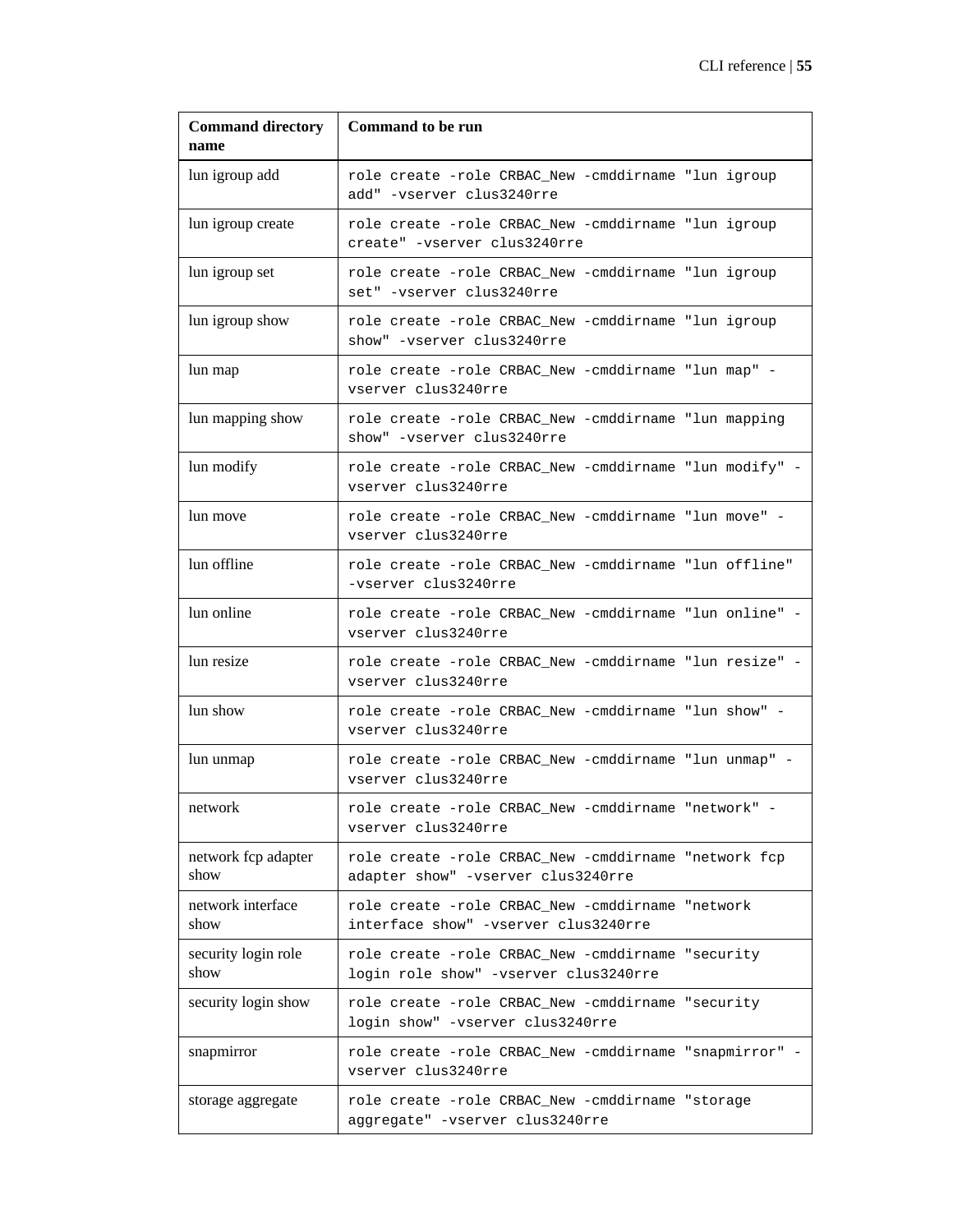| <b>Command directory</b><br>name           | <b>Command to be run</b>                                                                                  |
|--------------------------------------------|-----------------------------------------------------------------------------------------------------------|
| system license show                        | role create -role CRBAC_New -cmddirname "system<br>license show" -vserver clus3240rre                     |
| system node                                | role create -role CRBAC_New -cmddirname "system node"<br>-vserver clus3240rre                             |
| system node<br>autosupport                 | role create -role CRBAC_New -cmddirname "system node<br>autosupport" -vserver clus3240rre                 |
| system node<br>autosupport invoke          | role create -role CRBAC New -cmddirname "system node<br>autosupport invoke" -vserver clus3240rre          |
| system node show                           | role create -role CRBAC_New -cmddirname "system node<br>show" -vserver clus3240rre                        |
| system node run                            | role create -role CRBAC_New -cmddirname "system node<br>run" -vserver clus3240rre                         |
| system services ndmp                       | role create -role CRBAC_New -cmddirname "system<br>services ndmp" -vserver clus3240rre                    |
| version                                    | role create -role CRBAC_New -cmddirname "version" -<br>vserver clus3240rre                                |
| version                                    | security login role create -role bainewl -vserver<br>SnapCreator -cmddirname "version" -access readonly   |
| vserver export-policy<br>rule create       | role create -role CRBAC_New -cmddirname "vserver<br>export-policy rule create" -vserver clus3240rre       |
| vserver export-policy<br>rule show         | role create -role CRBAC_New -cmddirname "vserver<br>export-policy rule show" -vserver clus3240rre         |
| vserver export-policy<br>show              | role create -role CRBAC_New -cmddirname "vserver<br>export-policy show" -vserver clus3240rre              |
| vserver fcp                                | role create -role CRBAC_New -cmddirname "vserver fcp"<br>-vserver Snapcreator -vserver clus3240rre        |
| vserver fcp initiator<br>show              | role create -role CRBAC_New -cmddirname "vserver fcp<br>initiator show" -vserver clus3240rre              |
| vserver fcp show                           | role create -role CRBAC_New -cmddirname "vserver fcp<br>show" -vserver clus3240rre                        |
| vserver fcp status                         | role create -role CRBAC_New -cmddirname "vserver fcp<br>status" -vserver clus3240rre                      |
| vserver iscsi<br>connection show           | role create -role CRBAC New -cmddirname "vserver iscsi<br>connection show" -vserver clus3240rre           |
| vserver iscsi                              | role create -role CRBAC New -cmddirname "vserver<br>iscsi" -vserver Snapcreator -vserver clus3240rre      |
| vserver iscsi interface<br>accesslist add  | role create -role CRBAC_New -cmddirname "vserver iscsi<br>interface accesslist add" -vserver clus3240rre  |
| vserver iscsi interface<br>accesslist show | role create -role CRBAC New -cmddirname "vserver iscsi<br>interface accesslist show" -vserver clus3240rre |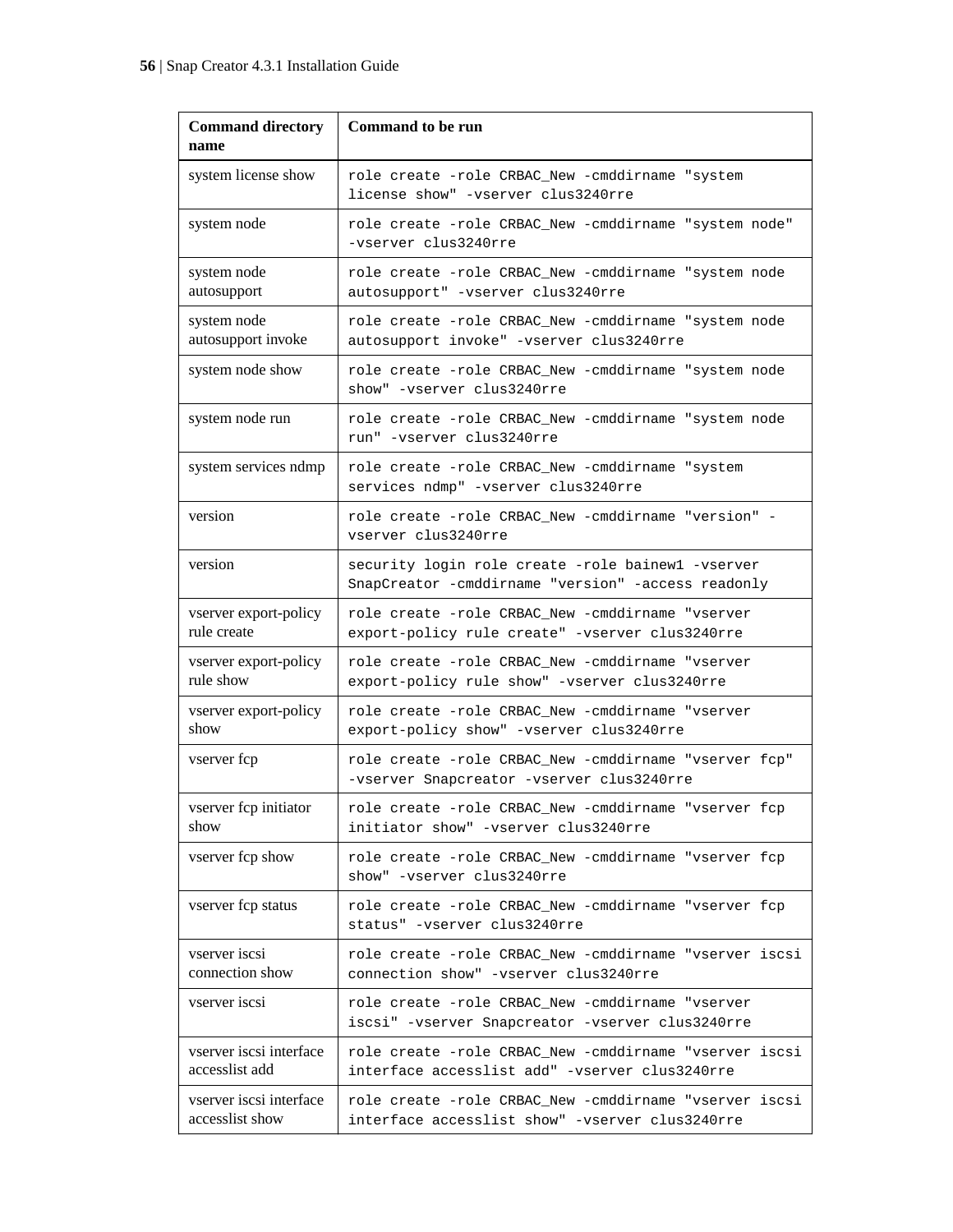| <b>Command directory</b><br>name       | <b>Command to be run</b>                                                                                             |
|----------------------------------------|----------------------------------------------------------------------------------------------------------------------|
| vserver iscsi<br>nodename              | role create -role CRBAC New -cmddirname "vserver iscsi<br>nodename" -vserver clus3240rre                             |
| vserver iscsi session<br>show          | role create -role CRBAC_New -cmddirname "vserver iscsi<br>session" show -vserver clus3240rre                         |
| vserver iscsi show                     | role create -role CRBAC_New -cmddirname "vserver iscsi<br>show" -vserver clus3240rre                                 |
| vserver iscsi status                   | role create -role CRBAC New -cmddirname "vserver iscsi<br>status" -vserver clus3240rre                               |
| vserver nfs                            | role create -role CRBAC New -cmddirname "vserver nfs"<br>-vserver Snapcreator -vserver clus3240rre                   |
| vserver nfs status                     | role create -role CRBAC New -cmddirname "vserver nfs<br>status" -vserver clus3240rre                                 |
| vserver options                        | role create -role CRBAC_New -cmddirname "vserver<br>options" -vserver clus3240rre                                    |
| vserver services unix-<br>group create | role create -role CRBAC New -cmddirname "vserver<br>services name-service unix-group create" -vserver<br>clus3240rre |
| vserver services unix-<br>user create  | role create -role CRBAC New -cmddirname "vserver<br>services name-service unix-user create" -vserver<br>clus3240rre  |
| vserver services unix-<br>group show   | role create -role CRBAC_New -cmddirname "vserver<br>services name-service unix-group show" -vserver<br>clus3240rre   |
| vserver services unix-<br>user show    | role create -role CRBAC New -cmddirname "vserver<br>services name-service unix-user show" -vserver<br>clus3240rre    |
| vserver show                           | role create -role CRBAC New -cmddirname "vserver show"<br>-vserver clus3240rre                                       |
| volume autosize                        | role create -role CRBAC New -cmddirname "volume<br>autosize" -vserver clus3240rre                                    |
| volume clone create                    | role create -role CRBAC New -cmddirname "volume clone<br>create" -vserver clus3240rre                                |
| volume create                          | role create -role CRBAC_New -cmddirname "volume<br>create" -vserver clus3240rre                                      |
| volume destroy                         | role create -role CRBAC_New -cmddirname "volume<br>destroy" -vserver clus3240rre                                     |
| volume efficiency off                  | role create -role CRBAC New -cmddirname "volume<br>efficiency off" -vserver clus3240rre                              |
| volume efficiency on                   | role create -role CRBAC New -cmddirname "volume<br>efficiency on" -vserver clus3240rre                               |
| volume efficiency<br>show              | role create -role CRBAC_New -cmddirname "volume<br>efficiency show" -vserver clus3240rre                             |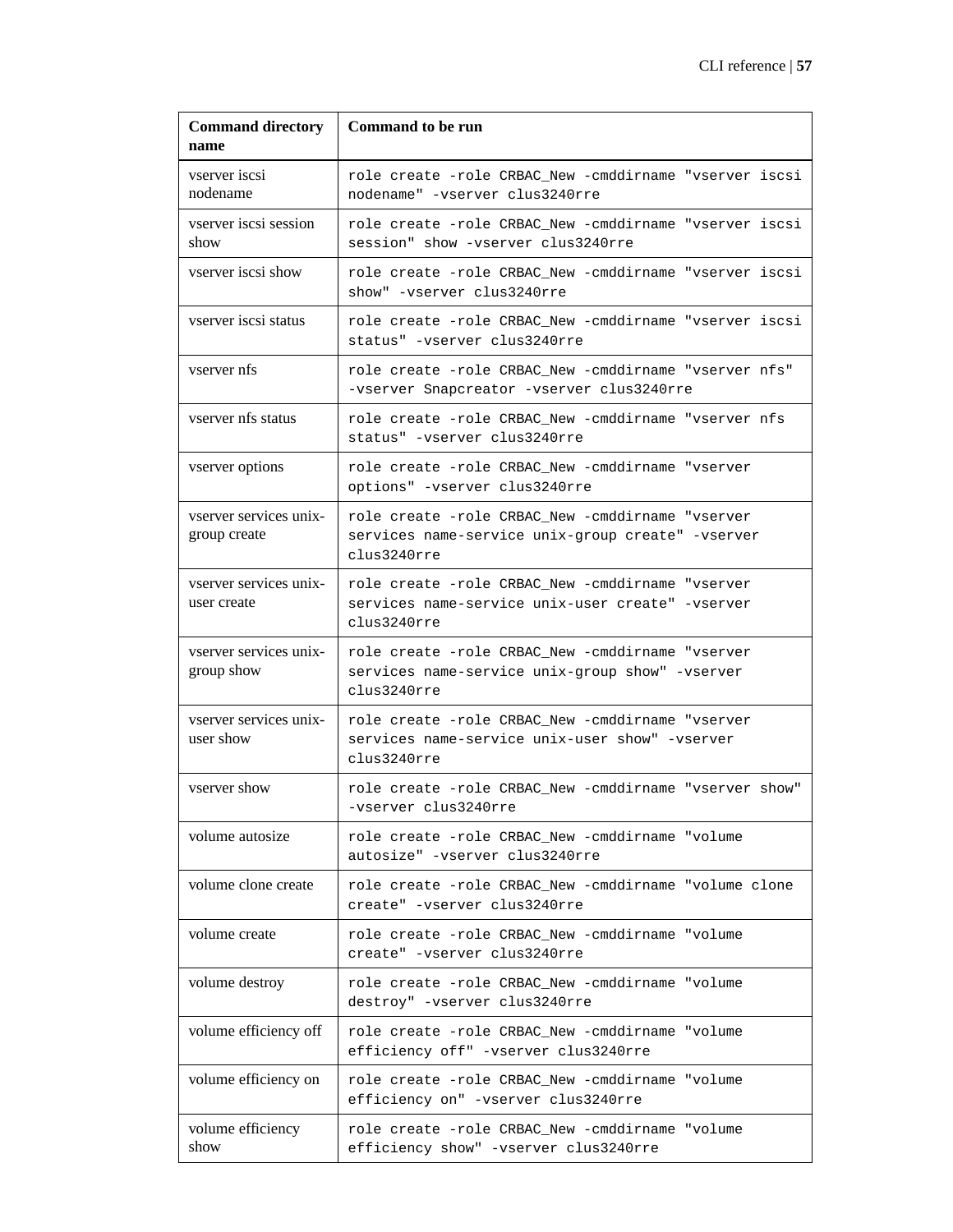<span id="page-57-0"></span>

| <b>Command directory</b><br>name | Command to be run                                                                                        |
|----------------------------------|----------------------------------------------------------------------------------------------------------|
| volume efficiency start          | role create -role CRBAC New -cmddirname "volume<br>efficiency start" -vserver clus3240rre                |
| volume file                      | role create -role CRBAC New -cmddirname "volume file"<br>-vserver clus3240rre                            |
| volume file clone<br>create      | role create -role CRBAC New -cmddirname "volume file<br>clone create" -vserver clus3240rre               |
| volume file show-disk-<br>usage  | role create -role bainewl -vserver SnapCreator -<br>cmddirname "volume file show-disk-usage" -access all |
| volume modify                    | role create -role CRBAC New -cmddirname "volume<br>modify" -vserver clus3240rre                          |
| volume offline                   | role create -role CRBAC New -cmddirname "volume<br>offline" -vserver clus3240rre                         |
| volume show                      | role create -role CRBAC_New -cmddirname "volume show"<br>-vserver clus3240rre                            |
| volume size                      | role create -role CRBAC New -cmddirname "volume size"<br>-vserver clus3240rre                            |
| volume snapshot<br>create        | role create -role CRBAC New -cmddirname "volume<br>snapshot create" -vserver clus3240rre                 |
| volume unmount                   | role create -role CRBAC New -cmddirname "volume<br>unmount" -vserver clus3240rre                         |

## **CLI commands for creating SVM roles**

The following table lists the commands that are required to create a role for a new SVM user.

| <b>Command directory</b><br>name   | Command to be run                                                                                          |
|------------------------------------|------------------------------------------------------------------------------------------------------------|
| adduser                            | role create -role VSERVERRBACROLE New -cmddirname<br>"adduser" - vserver Snapcreator                       |
| event generate-<br>autosupport-log | role create -role VSERVERRBACROLE New -cmddirname<br>"event generate-autosupport-log" -vserver Snapcreator |
| lun comment                        | role create -role VSERVERRBACROLE New -cmddirname "lun<br>comment" -vserver Snapcreator                    |
| lun create                         | role create -role VSERVERRBACROLE New -cmddirname "lun<br>create" -vserver Snapcreator                     |
| lun delete                         | role create -role VSERVERRBACROLE New -cmddirname "lun<br>delete" - vserver Snapcreator                    |
| lun geometry                       | role create -role VSERVERRBACROLE New -cmddirname "lun<br>geometry" -vserver Snapcreator                   |
| lun igroup add                     | role create -role VSERVERRBACROLE New -cmddirname "lun<br>igroup add" -vserver Snapcreator                 |
| lun igroup create                  | role create -role VSERVERRBACROLE New -cmddirname "lun<br>igroup create" -vserver Snapcreator              |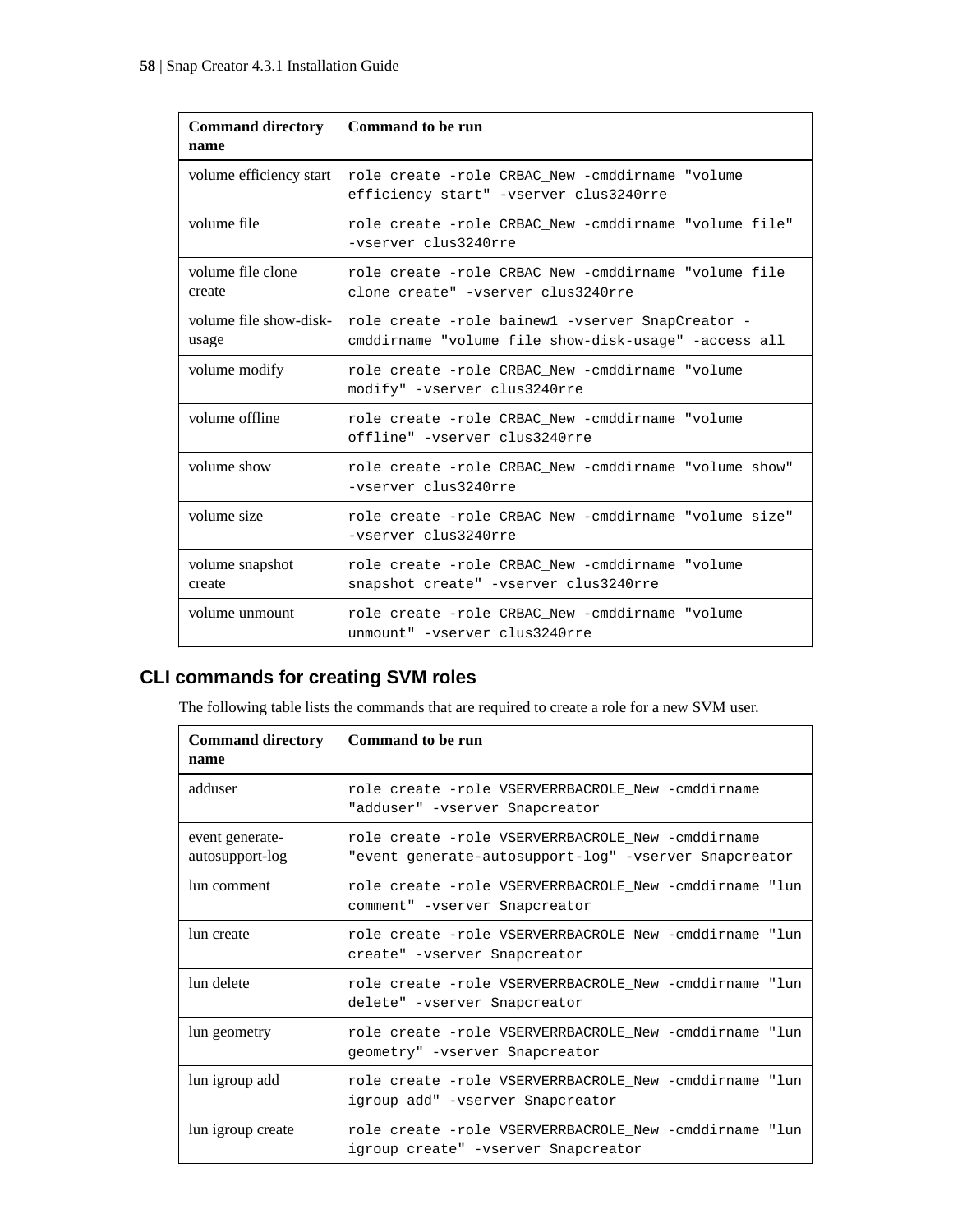| <b>Command directory</b><br>name      | <b>Command to be run</b>                                                                                          |
|---------------------------------------|-------------------------------------------------------------------------------------------------------------------|
| lun igroup set                        | role create -role VSERVERRBACROLE New -cmddirname "lun<br>igroup set" -vserver Snapcreator                        |
| lun igroup show                       | role create -role VSERVERRBACROLE New -cmddirname "lun<br>igroup show" -vserver Snapcreator                       |
| lun map                               | role create -role VSERVERRBACROLE New -cmddirname "lun<br>map" -vserver Snapcreator                               |
| lun mapping show                      | role create -role VSERVERRBACROLE_New -cmddirname "lun<br>mapping show" -vserver Snapcreator                      |
| lun modify                            | role create -role VSERVERRBACROLE New -cmddirname "lun<br>modify" -vserver Snapcreator                            |
| lun move                              | role create -role VSERVERRBACROLE New -cmddirname "lun<br>move" -vserver Snapcreator                              |
| lun offline                           | role create -role VSERVERRBACROLE New -cmddirname "lun<br>offline" -vserver Snapcreator                           |
| lun online                            | role create -role VSERVERRBACROLE New -cmddirname "lun<br>online" -vserver Snapcreator                            |
| lun resize                            | role create -role VSERVERRBACROLE_New -cmddirname "lun<br>resize"-vserver Snapcreator                             |
| lun show                              | role create -role VSERVERRBACROLE_New -cmddirname "lun<br>show" -vserver Snapcreator                              |
| lun unmap                             | role create -role VSERVERRBACROLE New -cmddirname "lun<br>unmap" -vserver Snapcreator                             |
| network                               | role create -role VSERVERRBACROLE New -cmddirname<br>"network" -vserver SnapCreator                               |
| network connections                   | role create -role VSERVERRBACROLE New -cmddirname<br>"network connections" -vserver SnapCreator                   |
| network connections<br>active         | role create -role VSERVERRBACROLE New -cmddirname<br>"network connections active" -vserver SnapCreator            |
| network connections<br>listening show | role create -role VSERVERRBACROLE_New -cmddirname<br>"network connections listening show" -vserver<br>SnapCreator |
| network interface                     | role create -role VSERVERRBACROLE_New -cmddirname<br>"network interface" -vserver SnapCreator                     |
| network routing-<br>groups            | role create -role VSERVERRBACROLE_New -cmddirname<br>"network routing-groups" -vserver SnapCreator                |
| restore-file                          | role create -role VSERVERRBACROLE New -cmddirname<br>"restore-file" -vserver Snapcreator                          |
| snapmirror                            | role create -role VSERVERRBACROLE_New -cmddirname<br>"snapmirror" -vserver SnapCreator                            |
| version                               | role create -role VSERVERRBACROLE_New -cmddirname<br>"version" -vserver Snapcreator                               |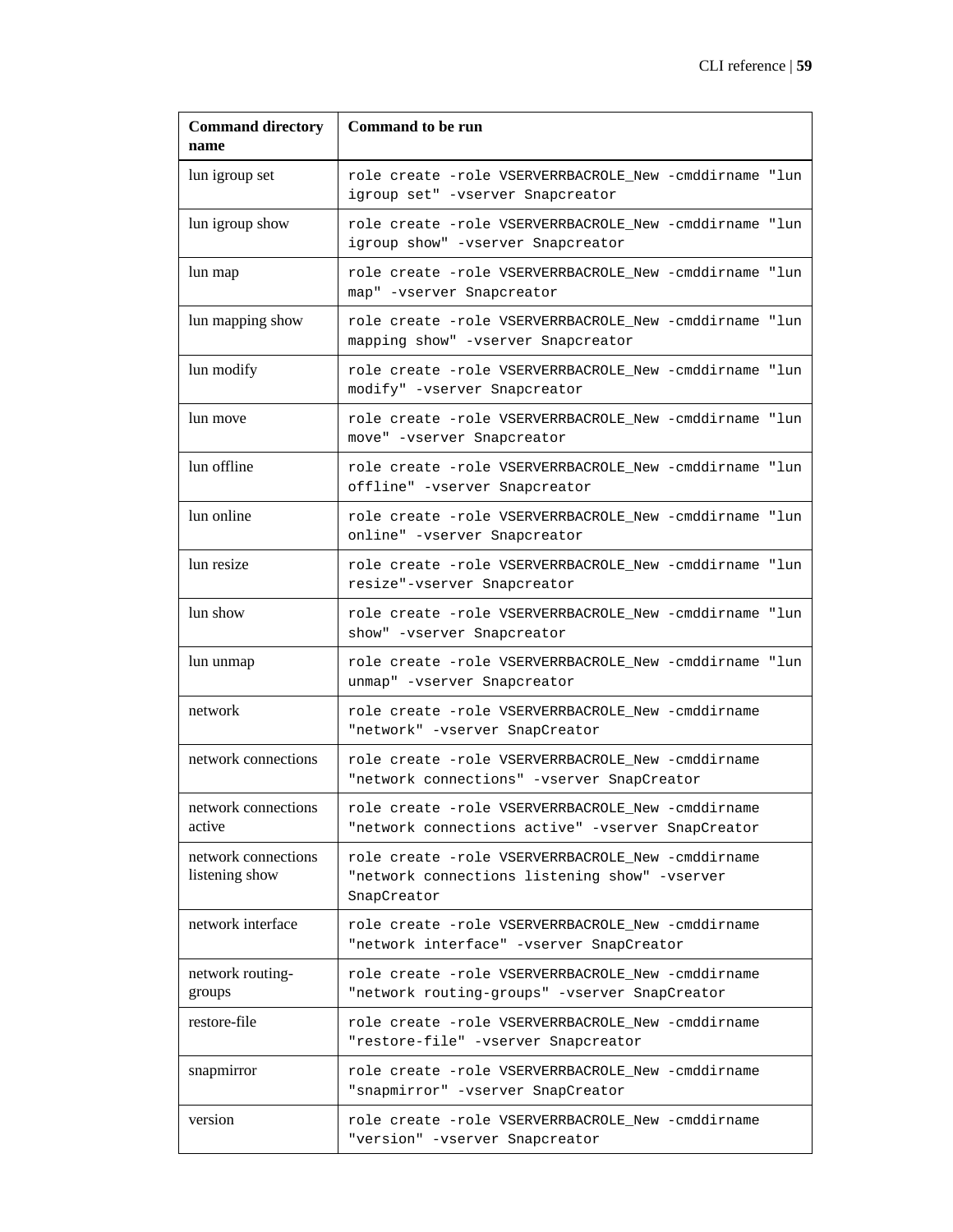| <b>Command directory</b><br>name | <b>Command to be run</b>                                                                             |
|----------------------------------|------------------------------------------------------------------------------------------------------|
| volume                           | role create -role VSERVERRBACROLE New -cmddirname<br>"volume"                                        |
| volume autosize                  | role create -role VSERVERRBACROLE New -cmddirname<br>"volume autosize" -vserver Snapcreator          |
| volume clone                     | role create -role VSERVERRBACROLE New -cmddirname<br>"volume clone" -vserver Snapcreator             |
| volume clone create              | role create -role VSERVERRBACROLE New -cmddirname<br>"volume clone create" -vserver Snapcreator      |
| volume create                    | role create -role VSERVERRBACROLE_New -cmddirname<br>"volume create" -vserver Snapcreator            |
| volume destroy                   | role create -role VSERVERRBACROLE New -cmddirname<br>"volume destroy" -vserver Snapcreator           |
| volume efficiency off            | role create -role VSERVERRBACROLE New -cmddirname<br>"volume efficiency off" -vserver Snapcreator    |
| volume efficiency on             | role create -role VSERVERRBACROLE New -cmddirname<br>"volume efficiency on" -vserver Snapcreator     |
| volume efficiency start          | role create -role VSERVERRBACROLE New -cmddirname<br>"volume efficiency start" -vserver Snapcreator  |
| volume efficiency<br>show        | role create -role VSERVERRBACROLE New -cmddirname<br>"volume efficiency show" -vserver Snapcreator   |
| volume file                      | role create -role VSERVERRBACROLE New -cmddirname<br>"volume file" -vserver Snapcreator              |
| volume file clone                | role create -role VSERVERRBACROLE New -cmddirname<br>"volume file clone" -vserver Snapcreator        |
| volume file clone<br>create      | role create -role VSERVERRBACROLE New -cmddirname<br>"volume file clone create" -vserver Snapcreator |
| volume modify                    | role create -role VSERVERRBACROLE_New -cmddirname<br>"volume modify" -vserver Snapcreator            |
| volume mount                     | role create -role VSERVERRBACROLE New -cmddirname<br>"volume mount" -vserver Snapcreator             |
| volume offline                   | role create -role VSERVERRBACROLE New -cmddirname<br>"volume offline" -vserver Snapcreator           |
| volume show                      | role create -role VSERVERRBACROLE New -cmddirname<br>"volume show" -vserver Snapcreator              |
| volume size                      | role create -role VSERVERRBACROLE New -cmddirname<br>"volume size" -vserver Snapcreator              |
| volume snapshot<br>create        | role create -role VSERVERRBACROLE_New -cmddirname<br>"volume snapshot create" -vserver Snapcreator   |
| volume snapshot<br>delete        | role create -role VSERVERRBACROLE New -cmddirname<br>"volume snapshot delete" -vserver Snapcreator   |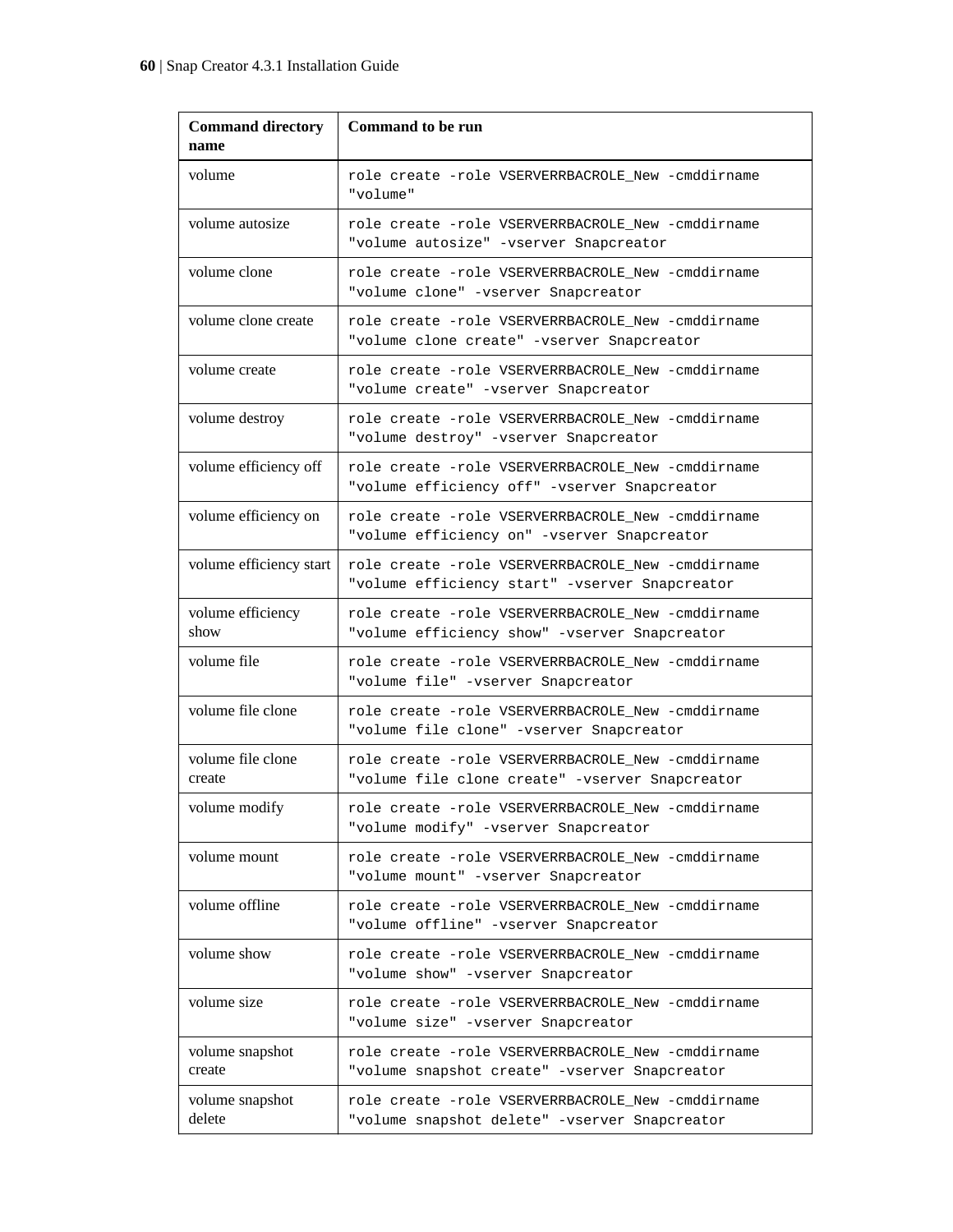| <b>Command directory</b><br>name           | <b>Command to be run</b>                                                                                               |
|--------------------------------------------|------------------------------------------------------------------------------------------------------------------------|
| volume snapshot<br>restore                 | role create -role VSERVERRBACROLE New -cmddirname<br>"volume snapshot restore" -vserver Snapcreator                    |
| volume unmount                             | role create -role VSERVERRBACROLE_New -cmddirname<br>"volume unmount" -vserver Snapcreator                             |
| vserver export-policy<br>rule show         | role create -role VSERVERRBACROLE New -cmddirname<br>"vserver export-policy rule show" -vserver Snapcreator            |
| vserver export-policy<br>show              | role create -role VSERVERRBACROLE New -cmddirname<br>"vserver export-policy show" -vserver Snapcreator                 |
| vserver fcp                                | role create -role VSERVERRBACROLE New -cmddirname<br>"vserver fcp" -vserver Snapcreator                                |
| vserver fcp initiator<br>show              | role create -role VSERVERRBACROLE_New -cmddirname<br>"vserver fcp initiator show" -vserver Snapcreator                 |
| vserver fcp show                           | role create -role VSERVERRBACROLE New -cmddirname<br>"vserver fcp show" -vserver Snapcreator                           |
| vserver fcp status                         | role create -role VSERVERRBACROLE New -cmddirname<br>"vserver fcp status" -vserver Snapcreator                         |
| vserver iscsi                              | role create -role VSERVERRBACROLE New -cmddirname<br>"vserver iscsi" -vserver Snapcreator                              |
| vserver iscsi<br>connection show           | role create -role VSERVERRBACROLE New -cmddirname<br>"vserver iscsi connection show" -vserver Snapcreator              |
| vserver iscsi interface<br>accesslist add  | role create -role VSERVERRBACROLE New -cmddirname<br>"vserver iscsi interface accesslist add" -vserver<br>Snapcreator  |
| vserver iscsi interface<br>accesslist show | role create -role VSERVERRBACROLE New -cmddirname<br>"vserver iscsi interface accesslist show" -vserver<br>Snapcreator |
| vserver iscsi isns query                   | role create -role VSERVERRBACROLE_New -cmddirname<br>"vserver iscsi isns query" -vserver Snapcreator                   |
| vserver iscsi<br>nodename                  | role create -role VSERVERRBACROLE New -cmddirname<br>"vserver iscsi nodename" -vserver Snapcreator                     |
| vserver iscsi session<br>show              | role create -role VSERVERRBACROLE New -cmddirname<br>"vserver iscsi session show" -vserver Snapcreator                 |
| vserver iscsi show                         | role create -role VSERVERRBACROLE New -cmddirname<br>"vserver iscsi show" -vserver Snapcreator                         |
| vserver iscsi status                       | role create -role VSERVERRBACROLE New -cmddirname<br>"vserver iscsi status" -vserver Snapcreator                       |
| vserver nfs                                | role create -role VSERVERRBACROLE New -cmddirname<br>"vserver nfs" -vserver Snapcreator                                |
| vserver nfs status                         | role create -role VSERVERRBACROLE New -cmddirname<br>"vserver nfs status" -vserver Snapcreator                         |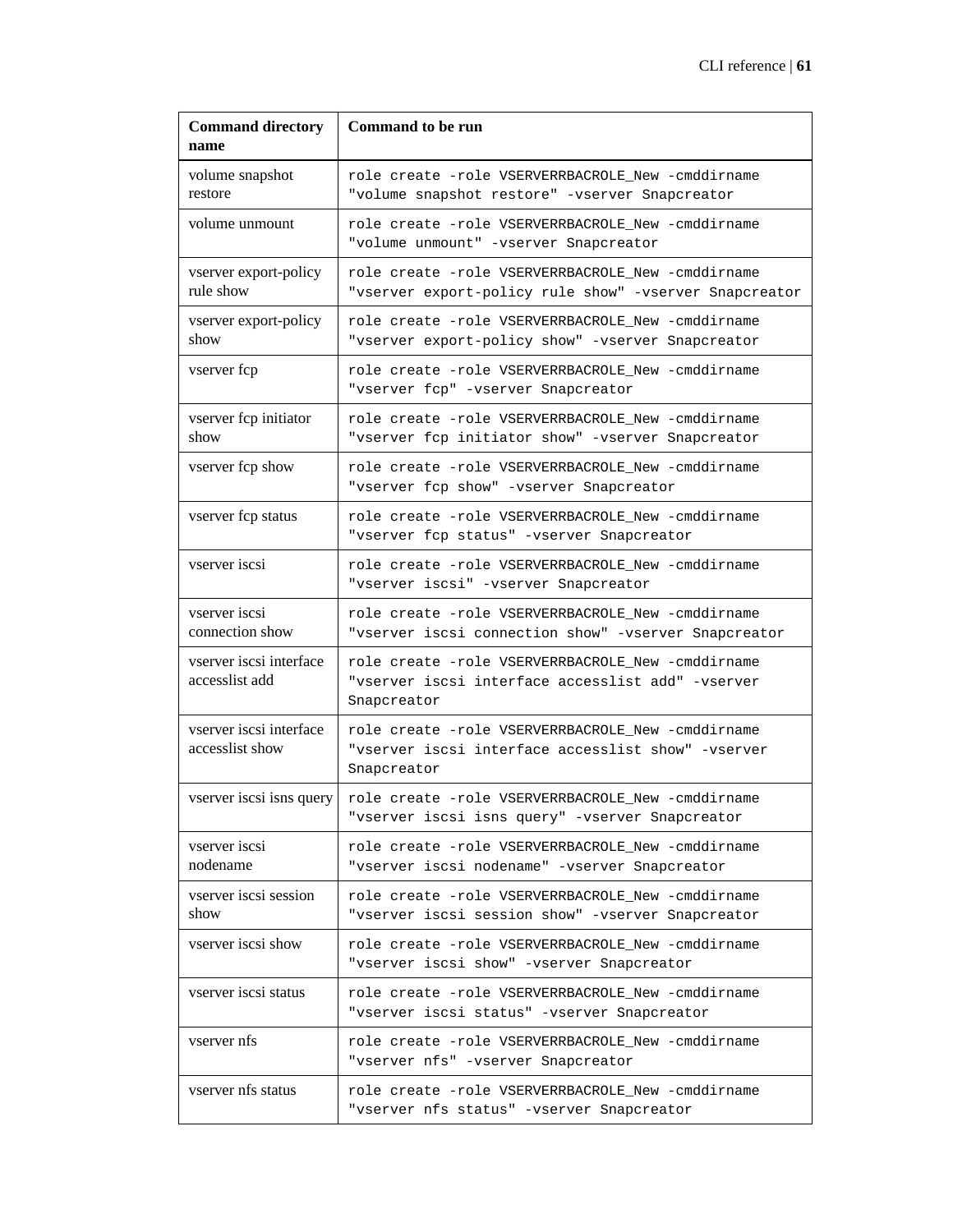| <b>Command directory</b><br>name       | Command to be run                                                                                                               |
|----------------------------------------|---------------------------------------------------------------------------------------------------------------------------------|
| vserver services dns<br>hosts show     | role create -role VSERVERRBACROLE New -cmddirname<br>"vserver services name-service dns hosts show" -<br>vserver SnapCreator    |
| vserver services unix-<br>group create | role create -role VSERVERRBACROLE New -cmddirname<br>"vserver services name-service unix-group create" -<br>vserver Snapcreator |
| vserver services unix-<br>group show   | role create -role VSERVERRBACROLE New -cmddirname<br>"vserver services name-service unix-group show" -<br>vserver Snapcreator   |
| vserver services unix-<br>user create  | role create -role VSERVERRBACROLE New -cmddirname<br>"vserver services name-service unix-user create" -<br>vserver Snapcreator  |
| vserver services unix-<br>user show    | role create -role VSERVERRBACROLE_New -cmddirname<br>"vserver services name-service unix-user show" -<br>vserver Snapcreator    |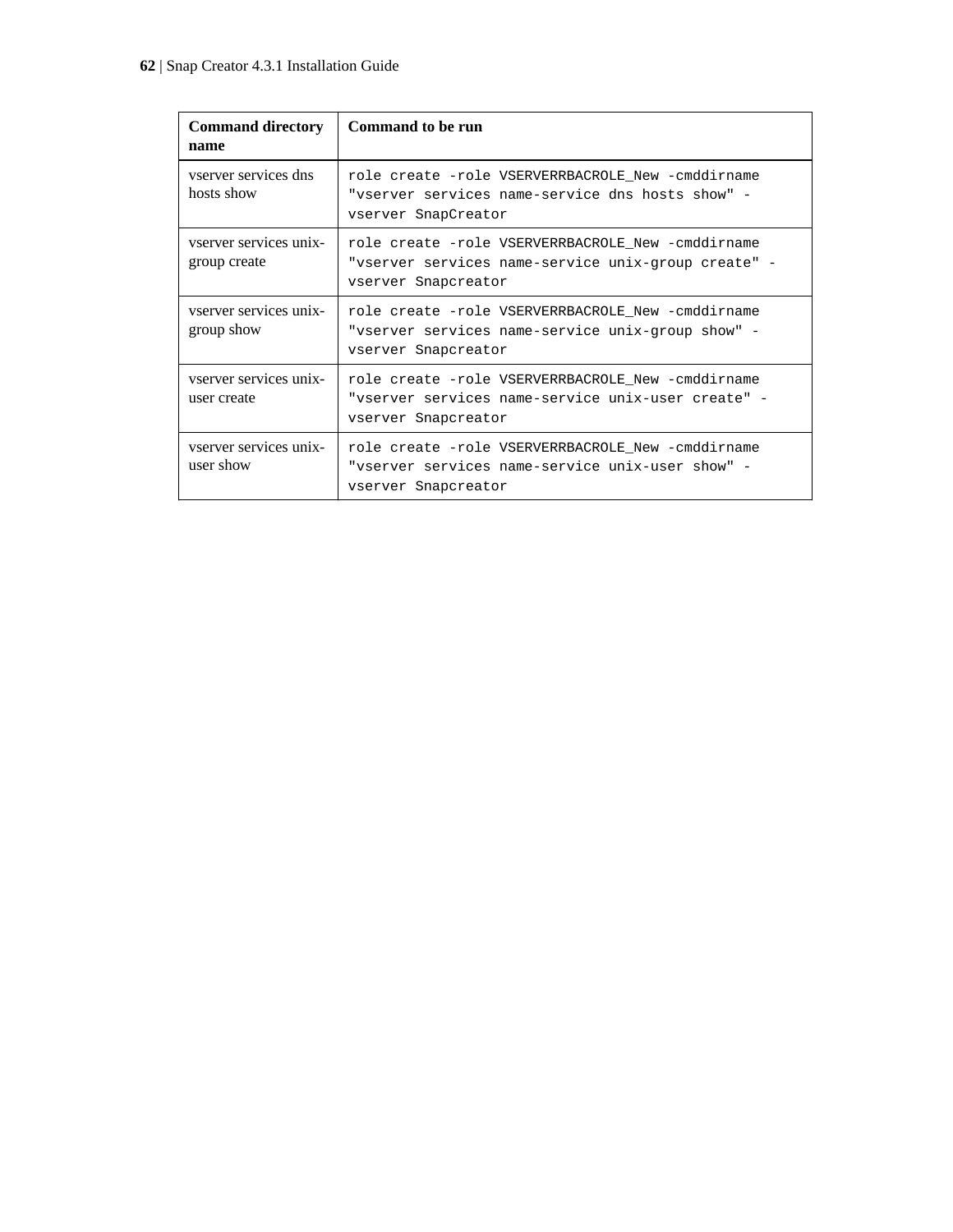# <span id="page-62-0"></span>**Copyright information**

Copyright © 2018 NetApp, Inc. All rights reserved. Printed in the U.S.

No part of this document covered by copyright may be reproduced in any form or by any means graphic, electronic, or mechanical, including photocopying, recording, taping, or storage in an electronic retrieval system—without prior written permission of the copyright owner.

Software derived from copyrighted NetApp material is subject to the following license and disclaimer:

THIS SOFTWARE IS PROVIDED BY NETAPP "AS IS" AND WITHOUT ANY EXPRESS OR IMPLIED WARRANTIES, INCLUDING, BUT NOT LIMITED TO, THE IMPLIED WARRANTIES OF MERCHANTABILITY AND FITNESS FOR A PARTICULAR PURPOSE, WHICH ARE HEREBY DISCLAIMED. IN NO EVENT SHALL NETAPP BE LIABLE FOR ANY DIRECT, INDIRECT, INCIDENTAL, SPECIAL, EXEMPLARY, OR CONSEQUENTIAL DAMAGES (INCLUDING, BUT NOT LIMITED TO, PROCUREMENT OF SUBSTITUTE GOODS OR SERVICES; LOSS OF USE, DATA, OR PROFITS; OR BUSINESS INTERRUPTION) HOWEVER CAUSED AND ON ANY THEORY OF LIABILITY, WHETHER IN CONTRACT, STRICT LIABILITY, OR TORT (INCLUDING NEGLIGENCE OR OTHERWISE) ARISING IN ANY WAY OUT OF THE USE OF THIS SOFTWARE, EVEN IF ADVISED OF THE POSSIBILITY OF SUCH DAMAGE.

NetApp reserves the right to change any products described herein at any time, and without notice. NetApp assumes no responsibility or liability arising from the use of products described herein, except as expressly agreed to in writing by NetApp. The use or purchase of this product does not convey a license under any patent rights, trademark rights, or any other intellectual property rights of NetApp.

The product described in this manual may be protected by one or more U.S. patents, foreign patents, or pending applications.

Data contained herein pertains to a commercial item (as defined in FAR 2.101) and is proprietary to NetApp, Inc. The U.S. Government has a non-exclusive, non-transferrable, non-sublicensable, worldwide, limited irrevocable license to use the Data only in connection with and in support of the U.S. Government contract under which the Data was delivered. Except as provided herein, the Data may not be used, disclosed, reproduced, modified, performed, or displayed without the prior written approval of NetApp, Inc. United States Government license rights for the Department of Defense are limited to those rights identified in DFARS clause 252.227-7015(b).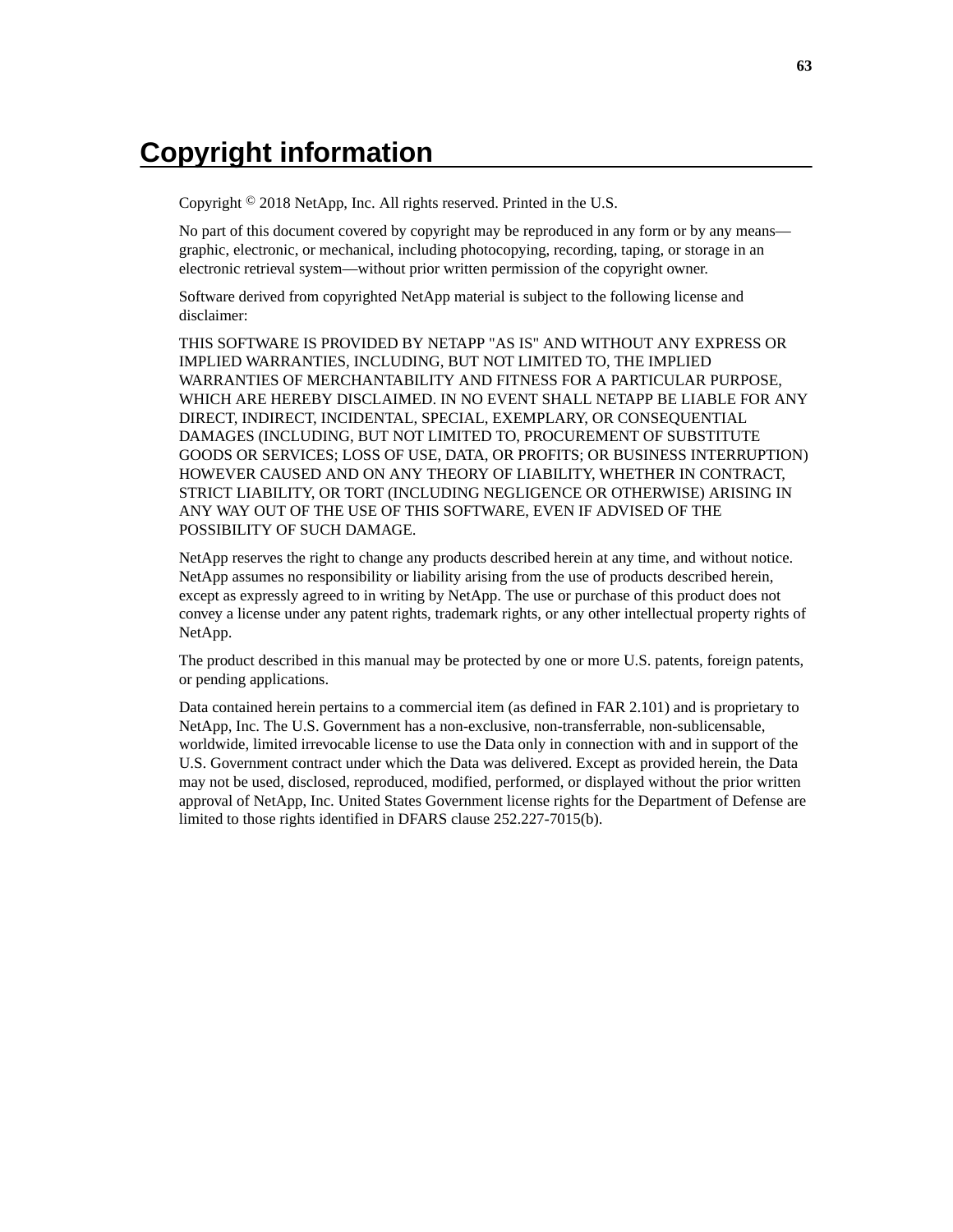# <span id="page-63-0"></span>**Trademark information**

NETAPP, the NETAPP logo, and the marks listed on the NetApp Trademarks page are trademarks of NetApp, Inc. Other company and product names may be trademarks of their respective owners.

<http://www.netapp.com/us/legal/netapptmlist.aspx>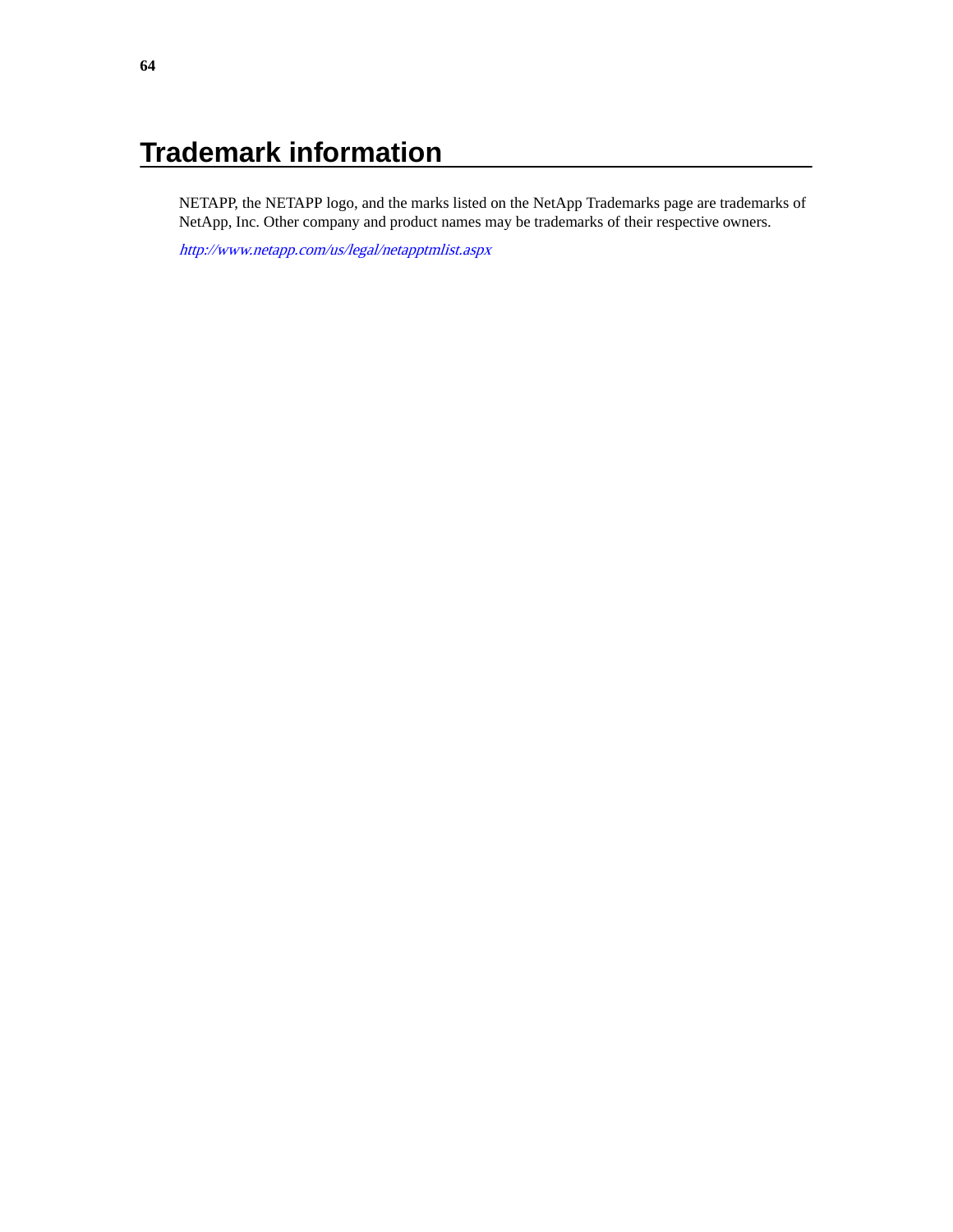# <span id="page-64-0"></span>**How to send comments about documentation and receive update notifications**

You can help us to improve the quality of our documentation by sending us your feedback. You can receive automatic notification when production-level (GA/FCS) documentation is initially released or important changes are made to existing production-level documents.

If you have suggestions for improving this document, send us your comments by email.

#### [doccomments@netapp.com](mailto:doccomments@netapp.com)

To help us direct your comments to the correct division, include in the subject line the product name, version, and operating system.

If you want to be notified automatically when production-level documentation is released or important changes are made to existing production-level documents, follow Twitter account @NetAppDoc.

You can also contact us in the following ways:

- NetApp, Inc., 1395 Crossman Ave., Sunnyvale, CA 94089 U.S.
- Telephone: +1 (408) 822-6000
- Fax:  $+1$  (408) 822-4501
- Support telephone: +1 (888) 463-8277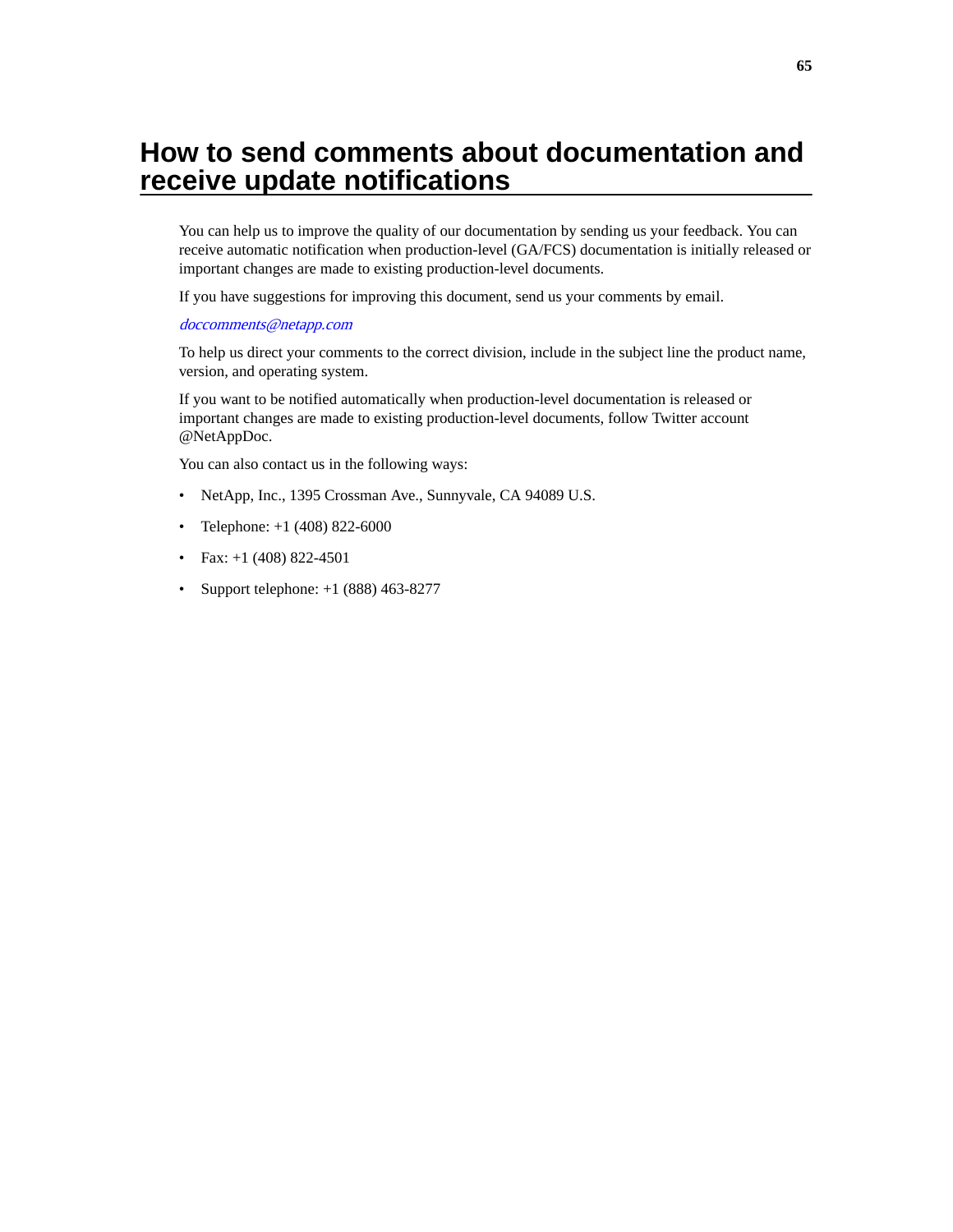# <span id="page-65-0"></span>**Index**

## **A**

Agent service manually starting from a command prompt  $25$ restart [13](#page-12-0) stopping [33](#page-32-0), [40](#page-39-0) Agent, Snap Creator installation [23](#page-22-0) installing using Windows installer [23](#page-22-0) role in Snap Creator architecture [5](#page-4-0) architecture Snap Creator, illustrated [5](#page-4-0)

## **C**

CLI commands for creating cluster roles [54](#page-53-0) for creating SVM roles [58](#page-57-0) cluster roles CLI commands [54](#page-53-0) comments how to send feedback about documentation  $65$ configuration requirements Snap Creator [8](#page-7-0) create Data ONTAP user Data ONTAP operating in 7-Mode [10](#page-9-0) Create Data ONTAP user Clustered Data ONTAP [11](#page-10-0) creating Snap Creator user for Data ONTAP, introduction to [10](#page-9-0)

## **D**

documentation how to receive automatic notification of changes to [65](#page-64-0) how to send feedback about [65](#page-64-0) Domino plug-in adding path before installing [13](#page-12-0) creating symbolic links on AIX hosts [15](#page-14-0) creating symbolic links on Linux hosts [14](#page-13-0) creating symbolic links on Solaris hosts [14](#page-13-0) preinstallation steps for [13](#page-12-0) settings on AIX [15](#page-14-0) settings on Linux [14](#page-13-0) settings on Solaris [14](#page-13-0) downgrades not available [29](#page-28-0)

### **F**

feedback how to send comments about documentation  $65$ 

## **H**

hardware requirements

Snap Creator installation and configuration  $8$ 

## **I**

information how to send feedback about improving documentation [65](#page-64-0) installation Snap Creator Agent [23](#page-22-0) installation requirements Snap Creator [8](#page-7-0) installing Snap Creator clustered Data ONTAP [11](#page-10-0) creating Snap Creator user [11](#page-10-0)

## **J**

job monitor checking the size of before upgrading Snap Creator [29](#page-28-0) job monitor size checking adequacy of before upgrading Snap Creator [29](#page-28-0)

## **L**

license requirements Snap Creator installation and configuration  $8$ 

## **N**

NTP server synchronize time [13](#page-12-0)

### **P**

plug-ins for use with Snap Creator [7](#page-6-0) role in Snap Creator architecture [5](#page-4-0) ports changing default port of Snap Creator Agent [27](#page-26-0) preinstallation requirements Snap Creator [8](#page-7-0)

## **R**

requirements Snap Creator installation and configuration  $8$ Snap Creator preinstallation [8](#page-7-0) revert option not available [29](#page-28-0)

### **S**

scAgent.bat running [25](#page-24-0) scServer.bat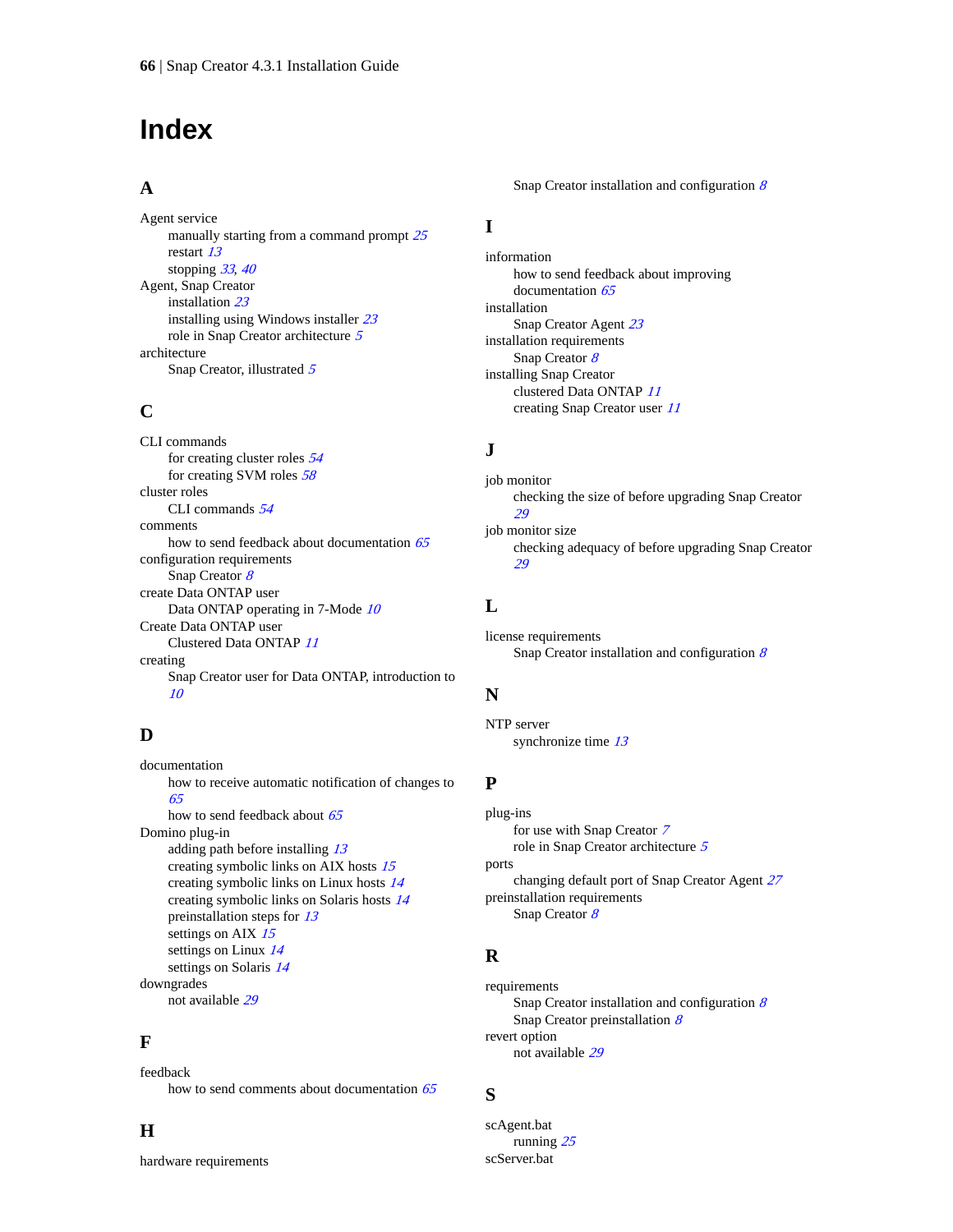running [18](#page-17-0) Server service manually starting from a command prompt [18](#page-17-0) Server, Snap Creator role in Snap Creator architecture [5](#page-4-0) services snap-in stopping the Snap Creator Agent service [48](#page-47-0) Services snap-in restarting Snap Creator Agent service [13](#page-12-0) stopping Snap Creator Agent service [33](#page-32-0), [40](#page-39-0) size, job monitor checking adequacy of before upgrading Snap Creator [29](#page-28-0) Snap Creator downloading the software [9](#page-8-0) plug-ins for application integration [7](#page-6-0) preinstallation requirements  $8$ upgrading to the latest version [29](#page-28-0) Snap Creator 3.6.x overview of upgrading from [30](#page-29-0) upgrading from earlier than  $30$ Snap Creator 4.0.x overview of upgrading from [37](#page-36-0) Snap Creator 4.1.x upgrade overview [44](#page-43-0) Snap Creator Agent installation overview [23](#page-22-0) installing [25](#page-24-0) installing Java [12](#page-11-0) installing JRE [12](#page-11-0) installing on Windows [23](#page-22-0) installing using Windows installer [23](#page-22-0) overview [6](#page-5-0) role in Snap Creator architecture [5](#page-4-0) Snap Creator Agent 3.6.x upgrading on UNIX [35](#page-34-0) upgrading on Windows [33](#page-32-0) Snap Creator Agent 4.0.x upgrading on UNIX [42](#page-41-0) upgrading on Windows  $40$ Snap Creator Agent 4.1.x upgrading on UNIX-based systems [49](#page-48-0) upgrading on Windows [48](#page-47-0) Snap Creator Agent service editing ports [27](#page-26-0) stopping on Windows [48](#page-47-0) Snap Creator architecture components [5](#page-4-0) overview [5](#page-4-0) Snap Creator Framework overview of [5](#page-4-0) Snap Creator on UNIX uninstalling the Agent  $52$ uninstalling the Server  $52$ Snap Creator on Windows uninstalling [51](#page-50-0) Snap Creator plug-ins Domino plug-in [13](#page-12-0)–[15](#page-14-0) Snap Creator Server installing Java [12](#page-11-0) installing JRE  $12$ installing on UNIX-based systems [19](#page-18-0) installing on Windows hosts [16](#page-15-0)

installing overview [16](#page-15-0) overview [6](#page-5-0) role in Snap Creator architecture [5](#page-4-0) Snap Creator Server 3.6.x upgrading on UNIX-based systems  $32$ upgrading on Windows  $30$ Snap Creator Server 4.0.x upgrading on UNIX-based systems [39](#page-38-0) upgrading on Windows  $37$ Snap Creator Server 4.1.x upgrading on UNIX-based systems [46](#page-45-0) upgrading on Windows [44](#page-43-0) Snap Creator user creating roles [54](#page-53-0) Snap Creator users introduction to creating, for Data ONTAP [10](#page-9-0) SnapCreator 4.3.x upgrade overview [50](#page-49-0) snapcreatoragentservice starting [23](#page-22-0) software downloading Snap Creator [9](#page-8-0) software requirements Snap Creator installation and configuration  $8$ stop processes on UNIX [42](#page-41-0) stop services on UNIX [35](#page-34-0) stopping processes on UNIX [49](#page-48-0) on UNIX-based systems [46](#page-45-0) stopping services on Windows [33](#page-32-0), [40](#page-39-0), [48](#page-47-0) suggestions how to send feedback about documentation  $65$ SVM roles CLI commands [58](#page-57-0) System environmental variables [13](#page-12-0)

## **T**

time synchronizing between Server and Agent hosts  $13$ **Twitter** how to receive automatic notification of documentation changes [65](#page-64-0)

### **U**

UNIX-based systems installing the Snap Creator Agent on [25](#page-24-0) installing the Snap Creator Server on [19](#page-18-0) upgrading Snap Creator Agent 4.1.x [49](#page-48-0) upgrading Snap Creator Server 3.6.x for [32](#page-31-0) upgrading Snap Creator Server 4.0.x on [39](#page-38-0) upgrading Snap Creator Server 4.1.x on [46](#page-45-0) upgrade prerequisites checking job monitor size [29](#page-28-0) upgrades for Snap Creator Server 3.6.x on UNIX-based systems [32](#page-31-0) for Snap Creator Server 3.6.x on Windows [30](#page-29-0)